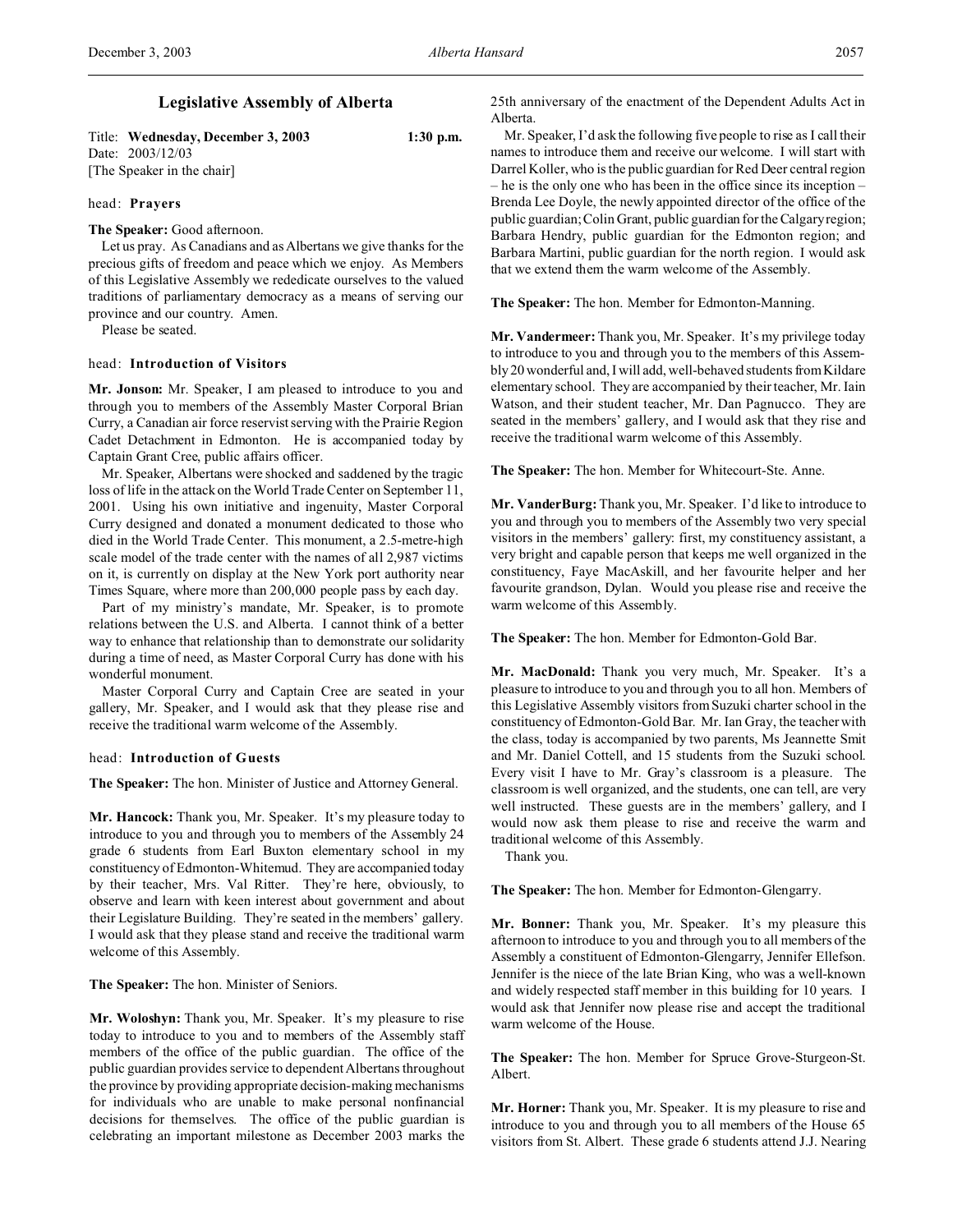elementary. The residents of St. Albert value education, and these kids are definitely a reflection of that. They're a great group. The staff and parents are to be commended on the great job they do at J.J. Nearing. The students are accompanied by teachers Mrs. Sonia Reid, Mrs. Christine Sowinski, student teacher Jennifer Windsor, and teacher aide Barb Cannon as well as parent helpers Mrs. Charlene Heavener, Mrs. Margo Brenneis, Mrs. Corinne Van De Walle, Mrs. Kim Opalinsky, Mrs. Beth Purdon. They are seated in the public gallery, and I would ask that they rise and receive the traditional warm welcome of the House.

**The Speaker:** The hon. Minister of Environment.

**Dr. Taylor:** Yes. Thank you, Mr. Speaker. I'm pleased to be able to introduce three people in the members' gallery today. They are Michael Carten, the president and CEO of Sustainable Energy Technologies – and what's interesting about this group is that they're working with BP Canada on solar energy and are actually going to have a project in northern Alberta with solar energy, so it's very positive that they've got some patented technology – Jeff Henwood, who is the VP of . . . Hmm, I can't read it. He's the VP of something. Sorry, Jeff. And Lanny Westersund. I'm very pleased to have these people here in spite of the fact that I can't read what you're VP and president of. Please stand and enjoy the warm welcome of the House.

**Ms Graham:** Mr. Speaker, it gives me great pleasure to introduce to you and to members of the Assembly a young man, Mr. Tye Bietz, who's seated in the members' gallery. Tye is a first-year honours science student at the U of A and is a fifth generation Albertan and spent many of his early years in the constituency of Calgary-Lougheed, my constituency, and spent many hours on the campaign trail with his mother and I.

Tye at age 19 is an Olympic-class trapshooter and has been both the Albertan and the Canadian champion in his age category since he was 13. Competing on the world stage, he has had many remarkable successes, topped this year at the Pan Am Games when he became the only Canadian male trapshooter to qualify for the 2004 Olympic Games in Athens. Tye's next task, Mr. Speaker, is to convince the Canadian Olympic Committee that as an Albertan and a rising star he should be allowed to compete at this summer's Olympic Games.

I'd ask all of the members of the Assembly to join with me in welcoming Tye and showing our support for him and his bid to represent us in the Olympics.

## *1:40*head: **Oral Question Period**

## **Electricity Deregulation**

**Dr. Nicol:** Mr. Speaker, the Premier has said that the Alberta Liberal opposition is opposed to electricity deregulation because it is, and I quote, the right thing to oppose, close quote. I agree with the Premier, and as an MLA I have opposed electricity deregulation since 1995. I continue to oppose deregulation because it has led to the closure of hockey rinks, swimming pools, and community centres and has made electricity unaffordable to many seniors and other Albertans on fixed incomes. To the Premier: given how much electricity deregulation has already hurt Alberta, why do you need, and I quote, a complete and absolute collapse, brownouts all over the place, an atrocious price for no power at all, end quote, before you even consider unplugging deregulation?

**Mr. Klein:** Mr. Speaker, it stands to reason that if there's a total collapse of the system, we have to rethink it, but that hasn't happened. I take great exception to the assertions by the hon. Leader of the Opposition. I don't know of any hockey rinks that have had to close. I don't know of any community centres and I don't know of any seniors that have been left in the dark and without heat.

Mr. Speaker, I misspoke, perhaps, when I said that the Liberals were right. What I meant to say is that the Liberals always oppose. That's what I meant to say. They always oppose, whether the project is right or wrong or in between. If it's a government program, they oppose, and that is their function in life. Their reason, their justification for being there is to oppose. Some people may say that I'm speaking undemocratically, but that is the simple fact. The fact of life is that they oppose everything the government does because they want to get us fired and they want to be the government and they want us to be on their side, God forbid, to oppose everything that they do. That is the nature of politics. That is the nature of the parliamentary system in Canada and wherever the parliamentary system exists. Their function is to oppose.

Now, relative to deregulation, Mr. Speaker, how can they oppose 3,000 megawatts of new power coming onstream? How could they oppose competition in a system where people are advertising and offering fantastic deals relative to electricity? They can oppose, as we do, sloppy billing practices, and we are taking care of that through the Department of Government Services, and the minister will gladly outline what his department is doing to curb and to make sure that sloppy billing practices are not the practice in the future and that those who carry out sloppy billing practices are brought to task. I can't see how the opposition could oppose that, but because the government is doing it, they will oppose it.

**The Speaker:** The hon. leader.

**Dr. Nicol:** Thank you, Mr. Speaker. Again to the Premier: given that the Alberta Association of Municipal Districts and Counties is also opposed to electricity deregulation, will you unplug deregulation?

**Mr. Klein:** Mr. Speaker, no, we will not unplug deregulation. We will not unplug a program that has accommodated some 3,000 additional megawatts of power in the province of Alberta. Why would we?

Mr. Speaker, before, under the old system, that's when we were faced with brownouts. The system that the Liberals like, the system that the Liberals promote is the same system that threatened the people of this province with brownouts and blackouts, and they supported that system.

**Dr. Nicol:** Again to the Premier, Mr. Speaker: given that your own Bolger commission pointed to the failure of electricity deregulation, don't you think it's time to unplug deregulation?

**Mr. Klein:** Mr. Speaker, the Bolger commission did not say that. Relative to the Bolger commission, the report was delivered to the Minister of Energy, and I'll have him respond and maybe clarify for the sake of truth what the Bolger commission actually says.

**The Speaker:** The hon. minister to supplement.

**Mr. Smith:** Well, thank you very much, Mr. Speaker. If one were to go through it as it's posted on web sites and is available, you find that the Bolger commission says: what is the government doing right? They talk about robust competition in the business-tobusiness market. They talk about the most advanced industrial systems market in North America. They talk about the best competitive generation model in North America.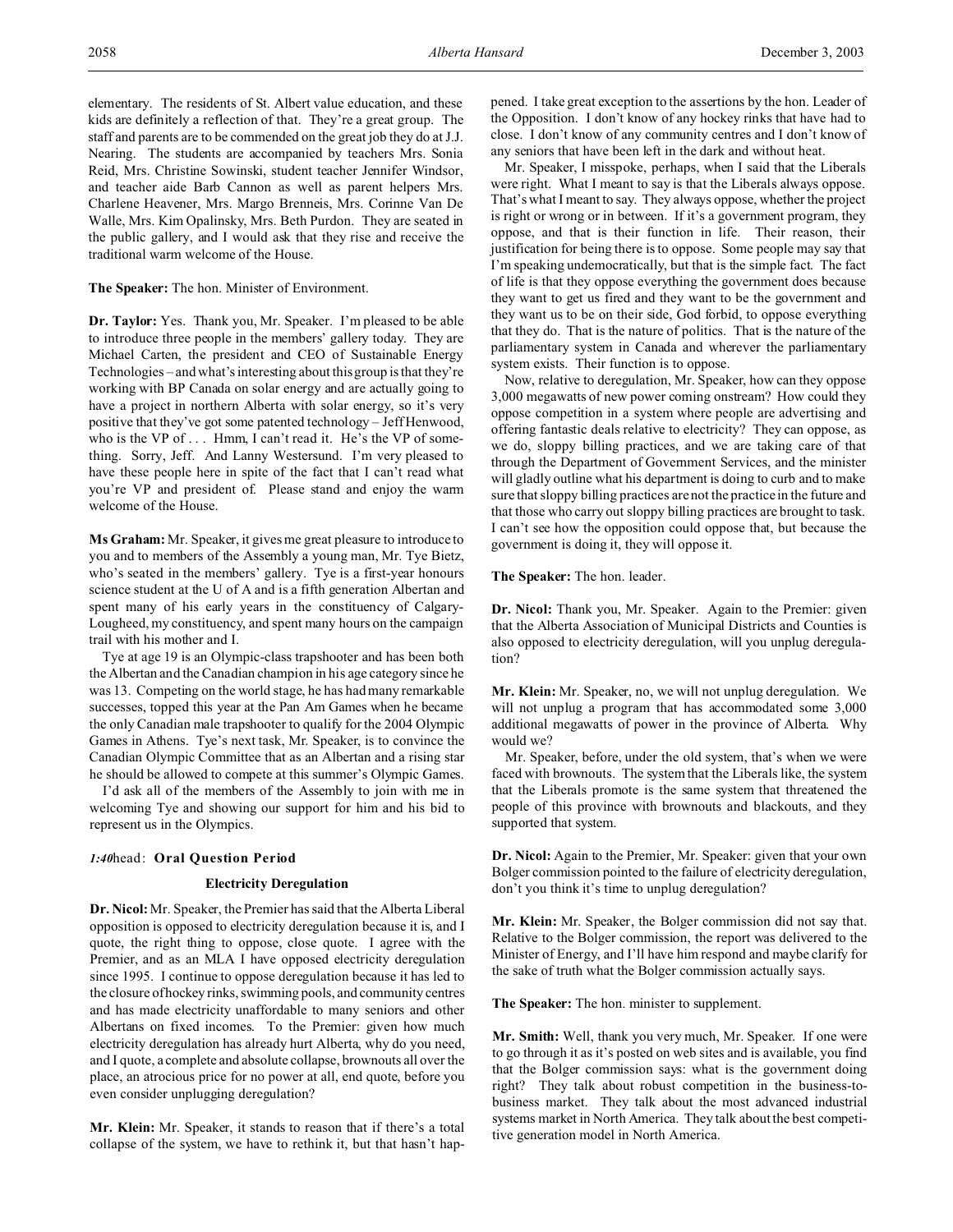They say what needs to be fixed: exactly the things that we asked them to look at. That was consumer billing issues, issues where the meter is read by the transmission arm and then it's reported by the retail arm. That needs to be fixed. We don't have that problem in two out of the three networks. We have it in one.

And the Bolger commission said: get to a plan, find the plan, stick to it, and continue forward. That, Mr. Speaker, is exactly what the government is doing.

## **Automobile Insurance**

**Dr. Nicol:** Mr. Speaker, the Alberta government still rejects any plan that would deliver real savings on auto insurance. My questions are to the Premier. Why has your government rejected a rollback of 15 percent on auto premiums?

**Mr. Klein:** Mr. Speaker, we do what we think is the right thing to do relative to this issue in Alberta, and we deemed that the right thing to do was to freeze auto insurance premiums.

**Mr. Mason:** They're the highest rates in western Canada.

**Mr. Klein:** Mr. Speaker, I heard some yipping from across the way that they are the highest in western Canada. Well, you know, that is not right. What the hon. member says is simply not right. As a matter of fact, I was listening to an ad. I know that the insurance company in question is probably self-serving, but in British Columbia, where it's state owned, the ad went on to say that a person of a particular age and with the same driving record actually pays a lot less in Alberta than he or she would pay in British Columbia. The ad also went on to say that even if you had tickets in Alberta and had the same number of tickets in British Columbia, the amount that you would be paying in Alberta would be a lot less.

Now, if this member who is yipping across the way – and I can't identify him – would like to sue that company for false advertising and if he's calling this company a liar, Mr. Speaker, then I would ask him to stand up and say outside the Chamber that that company is lying.

## **Speaker's Ruling Anticipation**

**The Speaker:** Hon. members, yesterday the chair provided some caution with respect to certain questions on bills before the House. At approximately 12:35 or 12:40 this a.m. this Assembly rose after giving Committee of the Whole support to the bill in question. Later today, tomorrow the bill is up for third reading, so we're not going to debate Bill 53 in the House, please, during question period. If they're questions specifically on policy, we'll deal with them, not the bill.

# *1:50* **Automobile Insurance** *(continued)*

**Dr. Nicol:** Mr. Speaker, to the Premier. You claim that your plan will save 80 percent for drivers. Your calculator that you've put on the computer does not show that for most of the drivers who call in. Why is it that your calculator doesn't work?

**Mr. Klein:** I don't know if it's a case of the calculator not working, but I understand that what has been posted on the web site are estimates only. I'll have the hon. Minister of Finance respond.

**Mrs. Nelson:** Thank you very much. Not to get into the debate on

the bill, our focus has been to put in place a structure that provides access to an insurance plan, that provides comparable rates to an insurance plan, and that rewards good drivers and penalizes bad drivers. So the structure that we've put in place and are focusing on this fall is a new structure for Albertans that will deliver an insurance plan that meets the requirements under the law of the province of Alberta that you must carry automobile insurance.

We have put in place on the web site samples of how this grid will work that they are debating and that will be part of the regulations as a result of this bill. We believe that we will accomplish that goal quite easily by following through on providing accessible insurance to all Albertans, affordable insurance to all Albertans, and comparably priced insurance to all Albertans.

**Dr. Nicol:** Mr. Speaker, again to the Premier. Given that the government spent \$1 million for actuarial studies on insurance rates, isn't it time to give Alberta drivers evidence that they will be able to save money? Can you release the information from that actuarial study?

**Mr. Klein:** Mr. Speaker, I don't see why not, but I'll have the hon. minister respond.

**Mrs. Nelson:** Mr. Speaker, we have said in the process of doing the evaluation that as we've done the assessments, the actuarial study will be updated, and when the final copy is completed by the actuarial company, it will be made available.

**The Speaker:** Third Official Opposition main question. The hon. Member for Edmonton-Gold Bar.

## **Electricity Consultant**

**Mr. MacDonald:** Thank you, Mr. Speaker. Last July this government hired its own electricity blackout expert, Kellan Fluckiger, who was the former energy adviser to the Governor of California, Gray Davis. Gray Davis did not unplug electricity deregulation quickly, and he was terminated. Now, his economic and energy adviser is a former chief operations officer for the California Independent Systems Operator. Mr. Fluckiger was also in charge of California's chaotic electricity system and tried to organize the massive electricity shortage there. My first question is to the Premier. Did this government hire Mr. Fluckiger to manage rolling blackouts in this province considering he's had so much experience at this in the past in California?

**Mr. Klein:** Mr. Speaker, the question is a somewhat silly question, with all due respect, because there have been no rolling blackouts. We have no rolling blackouts. As a matter of fact, we have an excess of power.

I will agree with the hon. member of the opposition that the situation in California was indeed chaotic. We are not going down that road. That's why we have taken such a long time – well, it's been over eight years now – to bring about deregulation and, certainly, to learn from the mistakes in other jurisdictions and to learn from the successes in other jurisdictions that have undertaken deregulation. Mr. Speaker, I'll have the Minister of Energy speak to it because I'm not sure of all the details surrounding California, but I do know that it was a bit of a mess, to say the least.

This is not a mess. This is a situation that has brought on 3,000 megawatts of new power. This is a situation that has brought about competition.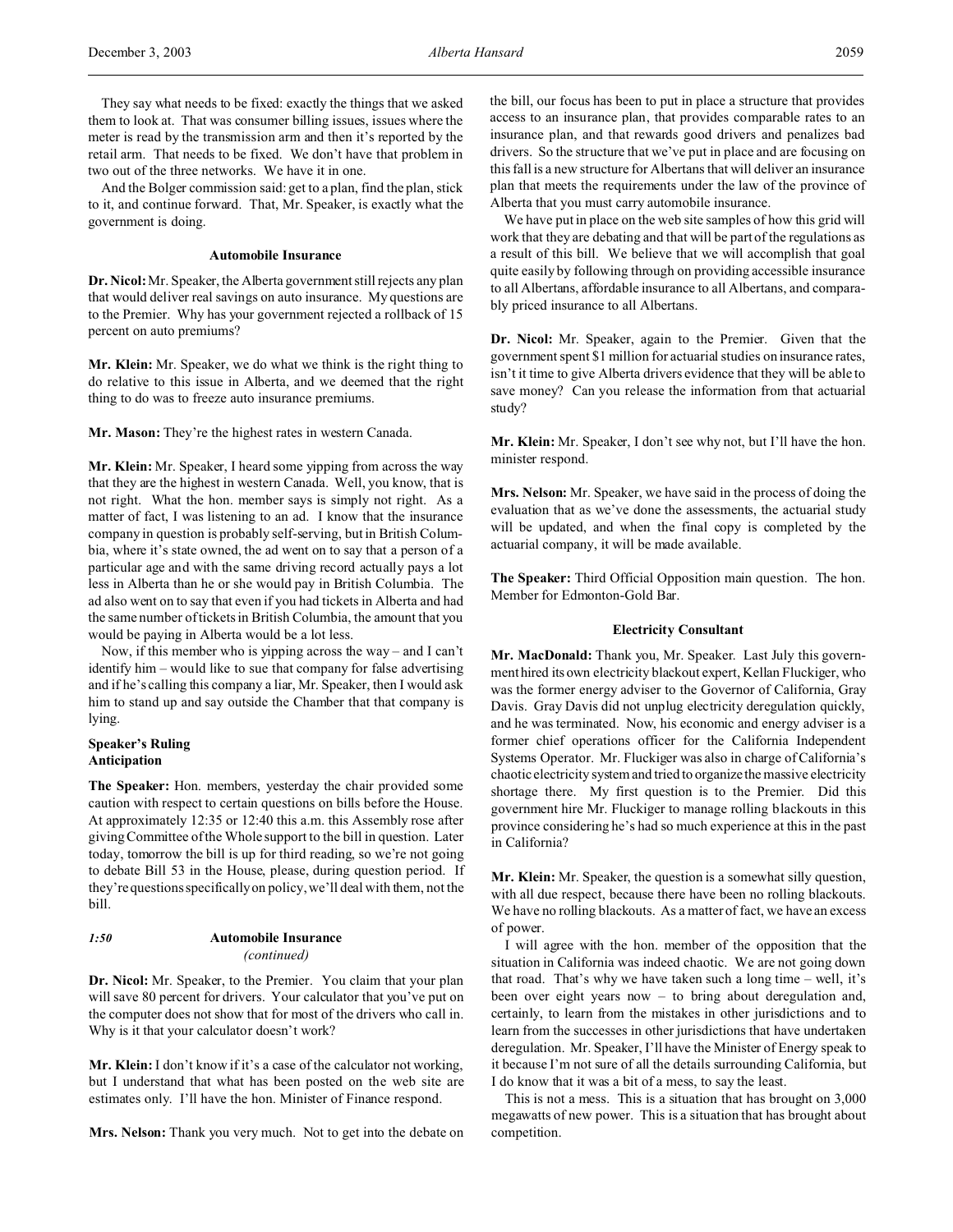By the way, I'll remind the hon. member that when he talks about power rates going up, the majority of customers are still on a regulated system, are still on a regulated rate. They're still on a regulated rate, but they won't tell the public that, because they are afraid to tell the truth. That's the problem.

**The Speaker:** The hon. member.

**Mr. MacDonald:** Thank you. Again to the Premier, Mr. Speaker: why did this government hire Gray Davis' ex energy adviser and put him in charge of negotiating an Alberta connection to the Pacific Northwest power grid, which, everyone knows, will only increase our domestic prices in this province? Why did your government do that?

**Mr. Klein:** Mr. Speaker, I'm not familiar with the details relative to the hiring of a consultant. That was obviously done through the Department of Energy, and I'll have the appropriate minister respond.

**Mr. Smith:** Well, Mr. Speaker, Mr. Fluckiger is employed on a contractual basis with the Department of Energy after an extensive search across North America for the appropriate individual to do the appropriate job. Mr. Fluckiger is at term. Actually, it's interesting, because if you read the Liberals' Unplugged method, you'll see that their program actually copies the California program, that would cost taxpayers some 5 billion dollars to recoup their costs and then pay outrageous costs for power for the next 10 years. I don't think anybody in Alberta wants to do that.

**Mr. MacDonald:** Again, Mr. Speaker, to the Premier: is Mr. Fluckiger working exclusively for the government of Alberta, or is he still representing now the interests of California's electricity industry?

**Mr. Klein:** I'll have the hon. minister respond.

**Mr. Smith:** Well, I think there's an appropriate person to ask for that, Mr. Speaker. In between the member's blackouts he can refer to Mr. Fluckiger personally to determine what his status is.

**The Speaker:** The hon. leader of the third party.

## **Municipal Regulation of Oil and Gas Development**

**Dr. Pannu:** Thank you, Mr. Speaker. Alberta's municipal governments have absolutely no say on oil and gas developments taking place within their boundaries, not even when they're proposed for heavily populated and environmentally sensitive areas. Total control rests with the provincial Energy and Utilities Board. The EUB's mandate is to facilitate energy development, not to protect local citizens. Strathcona county recently set up a council committee, the first of its kind in Alberta, to try to give municipalities a voice when it comes to the siting of oil and gas developments. My questions are to the Minister of Municipal Affairs. Given that municipal approval is required for windmills to generate green power, why then is the same authority denied to local governments when it comes to oil and gas developments proposed for densely populated and environmentally sensitive areas?

**The Speaker:** The hon. minister.

**Mr. Boutilier:** Thank you. In fact, just the other day the hon. member from the Liberal opposition asked the exact same question, and it had to do with the fact that under provincial regulation that we have today, the EUB is of a provincial nature all across the province. We have 360 municipalities, Mr. Speaker, so we have to look from a planning, from an authority perspective at how we look out for the entire provincial interest.

One thing, though, that's important that the hon. member didn't mention is the fact that the stakeholders, municipal leaders, all have an opportunity to present their case in terms of planning and developing in the long term for the interests of not only their municipality but for the entire province, and that's exactly what has happened.

*2:00*

**The Speaker:** The hon. leader.

**Dr. Pannu:** Thank you, Mr. Speaker. To the same minister: why is this minister and this government allowing the rights of Hastings Lake residents in Strathcona county to be dismissed out of hand by the Energy and Utilities Board while the minister stands idly by and does nothing to support local governments trying to stand up for their citizens?

**Mr. Boutilier:** Mr. Speaker, what the hon. member has just said is simply not true. I have a lot of faith, contrary to what the hon. member thinks, relative to municipal leaders in terms of their local authority and looking out for the interests of their citizens in Strathcona county. That's what they've been doing. They have in fact been presenting to the hearings that have been held. We look at it from a municipal perspective and also from a provincewide perspective, and again, to the hon. member, that's exactly what has happened. A consultant and stakeholders have spoken to them about the issues, and I'm very pleased to say that municipal leaders have done a very good job in terms of the points they've brought to the EUB.

**The Speaker:** The hon. Minister of Energy to supplement.

**Mr. Smith:** Thank you very much, Mr. Speaker. In fact, as the leader of the third party fully knows, that decision is open for examination. It was an open process. There were some 87 objections filed by members of the community, and the EUB evaluated each and every one of those objections. They also instructed the applicant to even further his area of interest and contact.

I can say that the Alberta Energy and Utilities Board has a great respect for the people of Sherwood Park, has a great respect for the process that's going on there, and has acted in the interests of the people of Sherwood Park, who of course benefit from oil and gas explorations throughout this great province, but also for each and every individual who is interested in the decision.

**The Speaker:** The hon. leader.

**Dr. Pannu:** Thank you, Mr. Speaker. My last question is to the Minister of Municipal Affairs. If the minister won't make oil and gas development subject to municipal approval, will the province at least give local governments the authority to use exclusionary zoning to keep oil and gas developments out of heavily populated and environmentally sensitive areas, and if not, why not?

**Mr. Boutilier:** You know, I'm so pleased that the hon. member had mentioned in terms of what the Municipal Government Act offers to the people of Alberta. The Federation of Canadian Municipalities, which represents over 2,000 municipalities across Canada, said that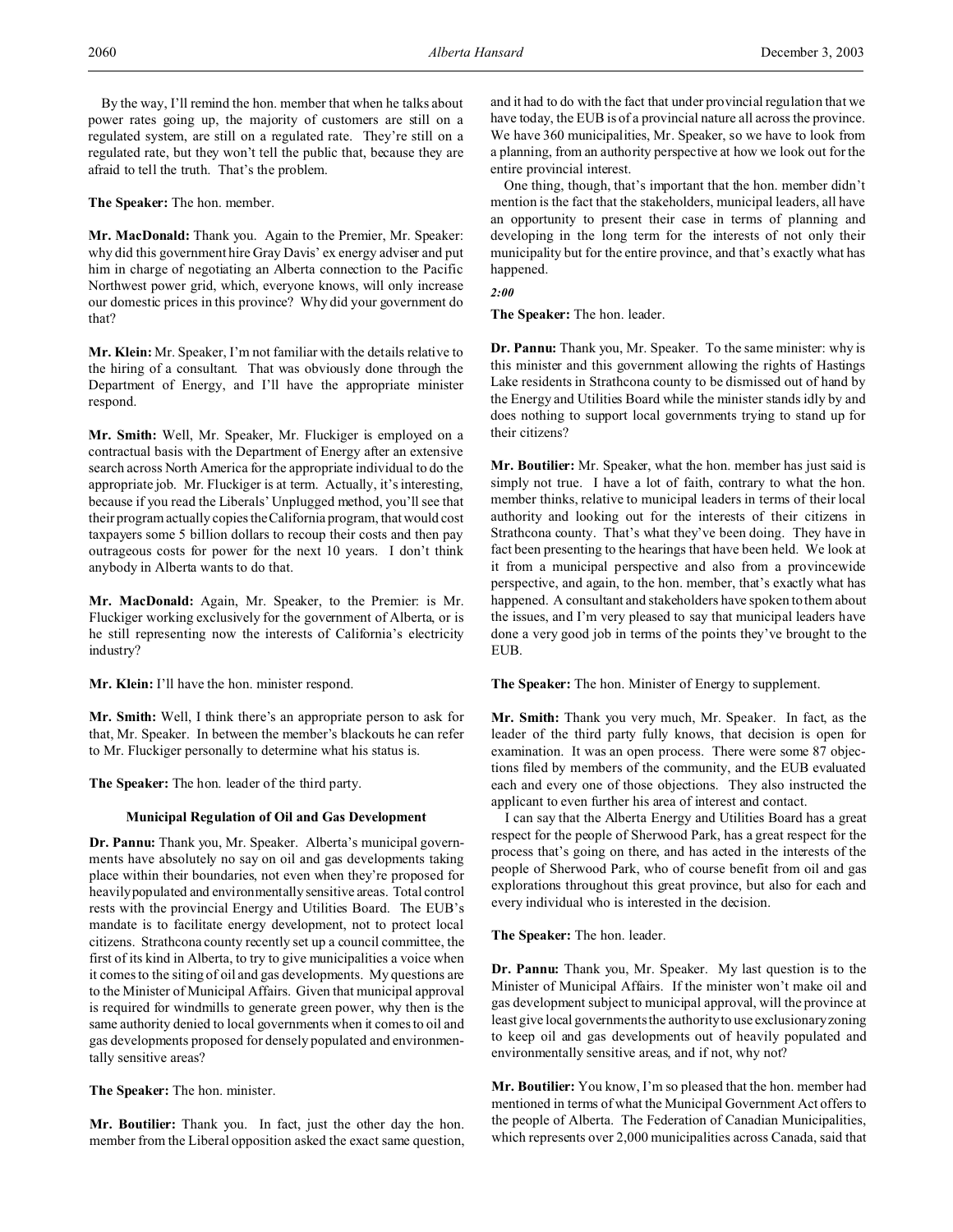Alberta's Municipal Government Act is a leader that other provinces should be following. Need I say any more, Mr. Speaker?

**The Speaker:** The hon. Member for Red Deer-North, followed by the hon. Member for Edmonton-Riverview.

## **Kyoto Accord**

**Mrs. Jablonski:** Thank you. Mr. Speaker, on Tuesday a senior Kremlin official declared that Russia would not ratify the international treaty known as the Kyoto accord, requiring cuts in the emissions of gases linked to global warming, delivering what many consider a fatal blow to years of diplomatic efforts. My constituents in Red Deer-North and all Albertans remain committed to taking action to reduce greenhouse gas emissions and addressing the issue of climate change. My question is for the Minister of Environment. How does the position of the Russian government affect Albertans and Alberta's plan to reduce emissions?

**The Speaker:** The hon. minister.

**Dr. Taylor:** Thank you, Mr. Speaker. We have to be clear that this recent announcement is not the official position of the Russian government. What we have is the chief scientific adviser and the chief economic adviser to Mr. Putin advising him not to ratify the Kyoto agreement. That's the advice he is being given, and I think it's good advice. It certainly vindicates the Alberta position.

Now, as I've said recently, you know, it's not over till the fat lady sings, and Mr. Putin is going to have to sing at some time, and until Mr. Putin sings, we don't know what the official position of the Russian government is. As we go forward, we wait. This Russian position is very clearly a vindication of the Alberta position, something that we've been arguing for a number of years.

**The Speaker:** The hon. member.

**Mrs. Jablonski:** Thank you. Also to the Minister of Environment: why do some people believe that the Kyoto treaty will be severely jeopardized if Russia does not ratify?

**Dr. Taylor:** Well, hon. member, the Kyoto agreement will fail because it needs 55 percent of the countries with 55 percent of the emissions. Without Russia's ratification the international treaty will fail. They need the Russian ratification for it to come into effect.

**Mrs. Jablonski:** My final supplemental is to the Minister of International and Intergovernmental Relations. What is the minister doing to follow up on reports that the Russian government will not ratify the Kyoto protocol?

**Mr. Jonson:** Mr. Speaker, as has already been mentioned, we have not had an indication that this particular report is substantiated. My department is and has been in contact with the Foreign Affairs ministry on this matter, and at this point in time we do not have an official position on the matter.

However, Mr. Speaker, this is a very important statement, it having been made by a very senior official in the Russian government. We hope that it reflects and comes to reflect the overall position and official position of the Russian government, and therefore we will see the opening for a more constructive and realistic approach to greenhouse gas emissions.

## **U.K./Calgary Regional Health Authority Consortium**

**Dr. Taft:** Mr. Speaker, reports out of the U.K. today show that the Calgary health region's involvement in a private consortium to provide health services in the U.K. could lead to a loss of badly needed health care staff in Calgary and in other parts of Alberta. These private clinics in the U.K. will not be allowed to recruit staff from British public hospitals. In fact, a representative from the consortium has confirmed that current frontline staff in Alberta will be invited to come over to the U.K. My question is to the Premier. Is the Premier prepared to sit back and watch the Calgary health region poach its own staff away from Alberta to work in private clinics in Britain?

**Mr. Klein:** Mr. Speaker, the hon. member is presenting a worst case scenario, an absolute worst case scenario. This simply will not happen. As I understand it – and I haven't seen the formal agreement or even the preliminary agreement; I don't even know if there is one yet – if a health practitioner from Calgary or the Calgary region goes to the U.K., then an equivalent replacement will have to be put in place. In other words, there will have to be assurances of an equivalent replacement.

Mr. Speaker, in a conversation with Dr. Grant Gall, who's the dean of the Faculty of Medicine at the University of Calgary, he indicates to me that there will be some advantages, because he says that it's not uncommon for nurses and doctors from time to time to take leaves of absence and to seek the opportunity to study or to practise elsewhere. If they choose to practise in the U.K. at this particular hospital, they will not lose their place in line; they will not lose any seniority. So there are some advantages as well. The other advantage, of course, is that this will generate significant revenue for the RHA.

**Dr. Taft:** Well, back to the Premier again: where are these replacements going to come from? Has the Calgary health region or this consortium presented the government with any plan as to where this private consortium will get the health professionals needed to run these private clinics? Where are these replacements going to come from?

**Mr. Klein:** Mr. Speaker, the hon. Minister of Health and Wellness has been on top of this issue, and I'll have him respond.

**Mr. Mar:** Mr. Speaker, the details of this arrangement are still being worked out, but I want to repeat what I've said in this House before and assure Albertans that there will be no net loss of physicians from the regional health authority in Calgary. Indeed, there are a great number of possibilities that this will benefit the regional health authority dramatically. There has been a commitment that any revenue that comes to the regional health authority as a result of this arrangement will be directly put into frontline health services in that region.

There has been a commitment, Mr. Speaker, as the Premier indicated, that if people are on a sabbatical and going over to provide services in the U.K., there will be an equivalent health care professional brought in. These individuals can be recruited from all over, but in order to recruit, in order to retain the very best physicians and health care workers from anywhere in the world, we need money to do it. This is why this is a unique opportunity. It is an extraordinary example. Let me say this: only a person who is an ideologue would suggest that this isn't a good idea.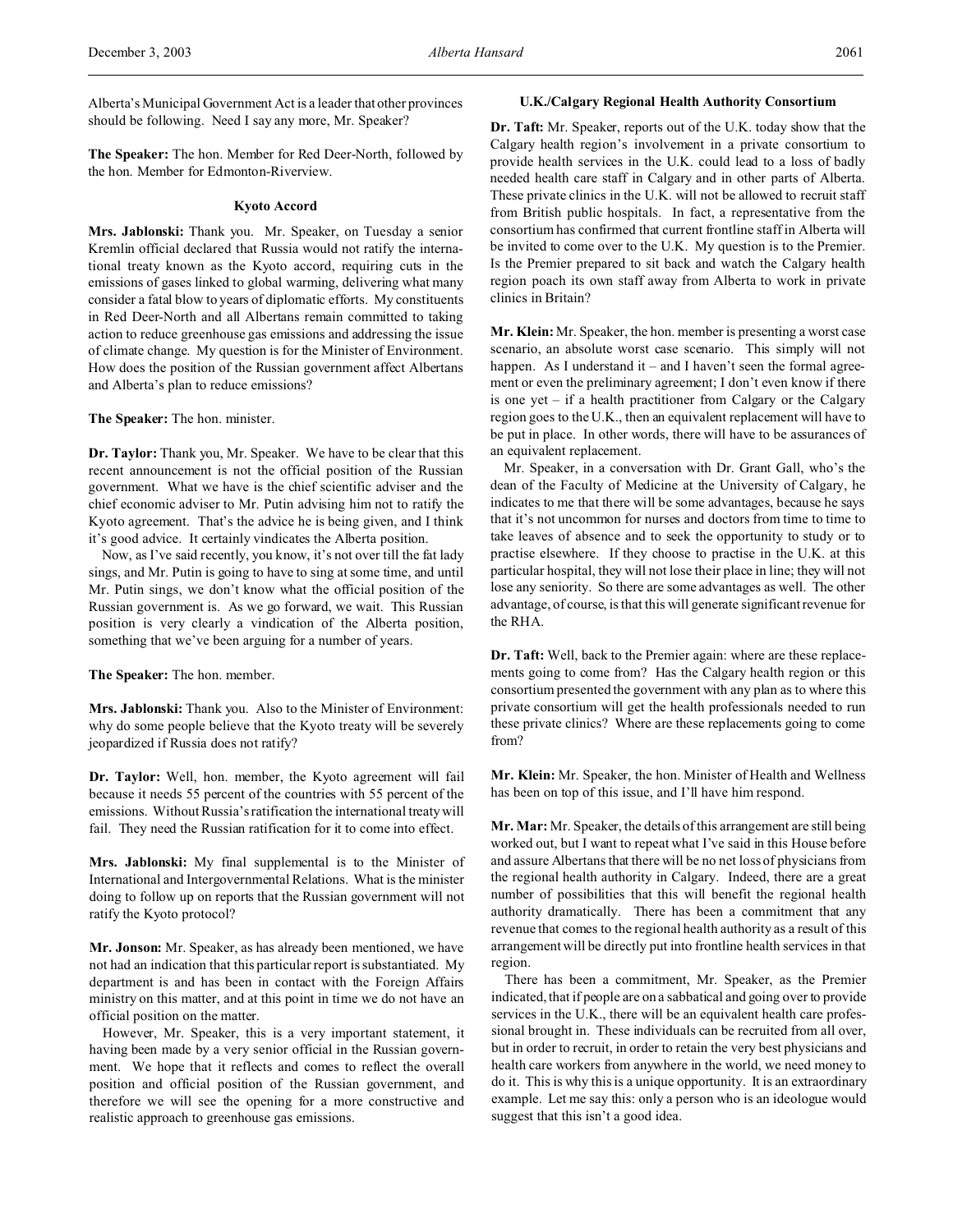## *2:10*

We are open to all kinds of ideas on this side, Mr. Speaker. Look at how we develop policy. We seek to understand the issues. We listen carefully to constituents from around this province to ask them what is of concern to them in the health care system. Here's what is of concern to Albertans. Albertans say that we want access to highquality services within the public health care system. That is what our focus is on. That is what we have sought to understand. We then look at all of these different ideas. We weigh the pros and cons, we weigh the benefits, we weigh the risks, and we choose wisely with respect to moving forward on these ideas.

Mr. Speaker, in contrast, the opposition's policy is developed in a manner that perhaps a two year old would develop it. I'd say to my two-year-old daughter, "Mackenzie, what do you think of P3s?" She'd say, "No." If I asked her, "What do you think of innovative ways of delivering public services?" she'd say, "No." If I said: what about a new way of . . .

**The Speaker:** Hon. minister, I have no doubt that the people of Alberta are impressed with the parenting skills of the hon. Minister of Health and Wellness, but this is question period.

**Dr. Taft:** Well, the minister is right about one thing. Albertans do want access to services. They shouldn't have to travel to England to get them.

To the Premier: why won't the Premier do the right thing and call on the health region to withdraw from this misguided venture?

**Mr. Klein:** Mr. Speaker, it is not a misguided venture. It is innovative. It represents to me thinking outside the box. It will accommodate the development of medical expertise both here and in the U.K. It will generate revenue for the regional health authority, but anything that is good is opposed by the opposition.

You know, Mr. Speaker, I find it very, very interesting. I wasn't going to bring this up, but so obsessed with this situation and with the RHA is this hon. member that I understand he recruited someone in England to report back on the activities of Dr. Jivraj and Dr. Gall. Perhaps he can confirm or deny this. I was told it was a reporter, of all things, from the *London Guardian*. Now, perhaps the hon. member can confirm or deny that he had an operative in London to follow Dr. Jivraj and Dr. Gall and the rest of the delegation around. If he did, who paid for it? How was this expensed? I would really like to know. Now, if it's false, you know, if it's all a lot of blarney, then the hon. member can stand up and say so.

**The Speaker:** The hon. Member for Bonnyville-Cold Lake, followed by the hon. Member for Edmonton-Ellerslie.

## **Aboriginal Policy Framework**

**Mr. Ducharme:** Thank you, Mr. Speaker. First Nations and Métis people in Alberta are expressing a desire to more fully participate in the province's economic opportunities. Given that Alberta's aboriginal policy framework recognizes the importance of socioeconomic opportunities for aboriginal people and the potential to benefit from the natural resources sector, my question is to the Minister of Aboriginal Affairs and Northern Development. What kinds of efforts are being made by government to create opportunities for aboriginal people?

**Ms Calahasen:** Well, Mr. Speaker, in the year 2000 the government of Alberta actually approved the APF. It's a landmark policy document by a government. In fact, all across Canada my colleagues

at the federal/provincial/territorial ministers' meeting that I go to drool over what we've been doing with this government's progress on the aboriginal side.

In fact, Mr. Speaker, the aboriginal policy framework has two components to be able to achieve our goals and our objectives. Number one is on the internal side. On the internal side on the aboriginal policy initiative, which is a cross-ministry initiative, we have done a number of things. I think it's really important for me to be able to bring that information forward. In fact, it's available in the first annual report.

We were involved with Alberta Children's Services and Alberta Justice in terms of leading the proposed agreement in principle regarding the establishment of Blood tribe jurisdiction over child welfare matters. We were also involved in initiating involvement of the aboriginal tobacco framework as part of Alberta's tobacco reduction strategy. We also worked with Alberta Learning on the First Nations, Métis, and Inuit education policy framework. We also were involved in a first provincial program in aboriginal studies, including historical and contemporary issues. We also introduced the First Nations training to employment program with Human Resources and Employment. As you know, Mr. Speaker, EnCana Executive Vice-president Randy Eresman calledCanada'saboriginal community our largest source of untapped manpower.

These are the kinds of things we're doing internally, Mr. Speaker. I would like to continue on the external side.

**The Speaker:** Well, I'd invite the hon. minister to take advantage of the section of the Routine that says Ministerial Statements. We'll be here tomorrow afternoon. We'll look forward to such a statement. But now we'll go to questions.

The hon. Member for Bonnyville-Cold Lake.

**Mr. Ducharme:** Thank you, Mr. Speaker. In light of your guidance I'll just direct one final question to the same minister. Can the minister provide some specific examples of the external partnerships that are strengthening Alberta's economic well-being?

**Ms Calahasen:** Well, I'm so glad to be able to talk on the external side, because, as I said, all my colleagues across the country drool over what's happening in Alberta. So I want to talk about the external component, Mr. Speaker, and I want to talk about the examples that have been happening. As an example, the St. Mary spillway, which borders the Blood reserve: Alberta public works stipulated in a tender that Blood members be given the opportunity to participate, and over \$2.5 million in payroll was actually earned by the band members.

Mr. Speaker, in the energy sector we have been working with Chevron Canada and Aseniwuche Winewak Nation, which was looking at a guiding principles agreement in March of 2001 which sets out the principles in the areas of land stewardship, project consultation, and a number of other things. Sturgeon Lake First Nation and Devon Energy Limited signed a joint venture partnership for the production of oil wells on the reserve and for the provision of oil and gas services from the First Nation to Devon Energy Limited.

On the forestry sector side, Al-Pac. Bigstone Forestry Incorporated is a sustainable wood harvesting company that was created through a partnership between Al-Pac, Weyerhaeuser Canada, Bigstone Cree Nation. [interjections] Oh, Mr. Speaker, I still have some more here.

In fact, Sustainable Resource Development has some success stories. SRD has renewed a memorandum of agreement with the North Central Aboriginal Association to make sure that they can get the coniferous wood in forest management unit S11.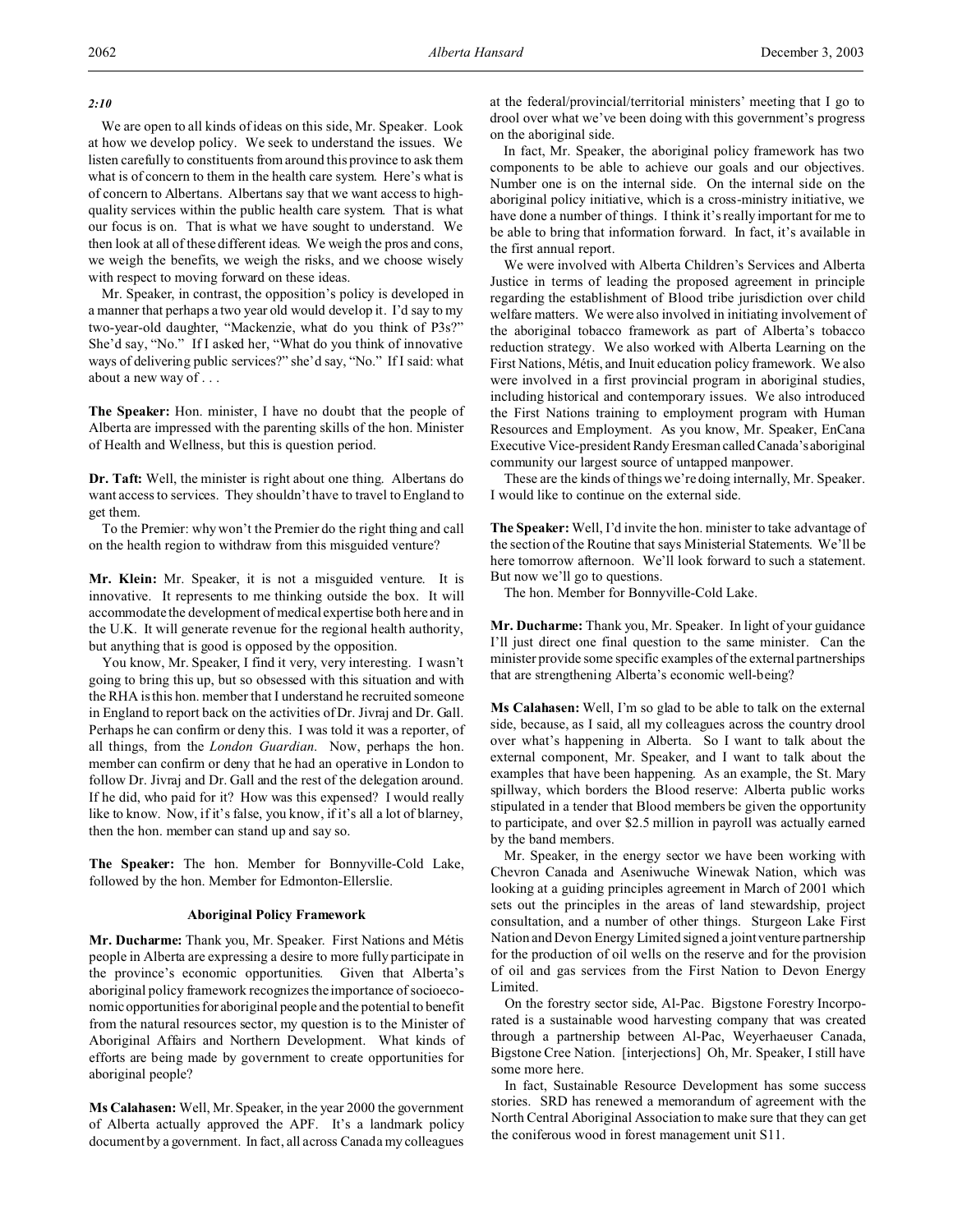We have Learning successes. We have been working with the Kainai board for the Blood reserve and treaty 6 tribal ventures, which would talk about the Stoney/Nakoda 15, 25, and 35 program being developed by Alberta Learning. Oh, I've got so much, Mr. Speaker.

**The Speaker:** Thank you very much, hon. minister. One of the administrative mechanisms is to try and keep the set of questions in the five-minute time frame. We've now arrived at that, so now we'll move on to the hon. Member for Edmonton-Ellerslie, followed by the hon. Member for Calgary-Fort.

## **Coal Bed Methane**

**Ms Carlson:** Thank you, Mr. Speaker. Tomorrow in Camrose the Alberta Surface Rights Federation is holding a special meeting to address their concerns regarding the lack of information and regulation surrounding coal bed methane development. To date there are approximately 1,000 coal bed methane wells in Alberta, and the ministries have yet to establish an advisory committee to formulate the regulations. My first question is to the Minister of Energy. Given that coal bed methane production is well under way in Alberta, why has this government once again gotten ahead of itself and allowed production to go ahead prior to developing specific regulations dealing with unconventional gas?

### *2:20*

**Mr. Smith:** Mr. Speaker, the companies involved in the production of unconventional gas have been around for a long time. Coal bed methane is not new to this province. What is new is the fact that there's new drilling technology, there's new extraction technology, and there's new seismic technology that allows us to be blessed with as much as 500 trillion cubic feet of this resource in this province.

Now, what we've seen through consultation and discussion with stakeholders is a very environmentally responsible approach to development of this product, this resource in Alberta. We're also particularly blessed in that the coal formation, the mid-coal formation of the Horseshoe Canyon, is not subject to water disposal and is, in fact, very dry. The deeper coal bed methane, Mr. Speaker, is in the Mannville zone. That Mannville zone is brackish water. What the companies do is reinject that saline or brackish or salt water back into the reservoir.

So, in fact, we have a very environmentally responsible approach to it. It has worked well with landowners, and the process is covered under the regulations set out by the Department of Energy and the Alberta Energy and Utilities Board. If there are any specific issues relating to coal bed methane, those are being covered by a stakeholders committee.

**Ms Carlson:** Mr. Speaker, when will the government decide to establish an advisory committee to formulate the coal bed methane regulations, and which department will be responsible, the Ministry of Environment or the Ministry of Energy?

**Mr. Smith:** I think that committee is probably about two to three years old now, Mr. Speaker. That program was in response to what we saw happen in the United States as they wrestled with the development of their coal bed methane and, in fact, did a poor job in their early stages. They're now getting much better at it. We haven't run into those controversies. We've got a particularly good approach to coal bed methane development. Regulations, as they're required, will be developed in the full course of time. Of course, not one department in this government does anything solo. It's always done in consultation with the other departments.

**Ms Carlson:** Mr. Speaker, to the same minister: then what actions are the ministries taking to minimize the impacts of coal bed methane extraction to ensure that our province doesn't become an environmental wasteland like the Powder River basin in Colorado and Wyoming?

**Mr. Smith:** Mr. Speaker, the Powder River basin is not an environmental wasteland, as the member knows; neither is the Appalachian basin or the Warrior basin, where this coal bed methane was originally extracted under the new technologies.

Mr. Speaker, we have inset, because of our experience with natural gases and resources for the last 40 years, some of the best regulations in the world. We're the best regulator in the world. I would say that we have the best Department of Environment and Department of Energy in any oil producing jurisdiction, and I would think that they would continue in that pursuit of excellence.

**The Speaker:** The hon. Member for Calgary-Fort, followed by the hon. Member for Edmonton-Mill Woods.

## **Calgary Transportation Issues**

**Mr. Cao:** Thank you, Mr. Speaker. In rural Alberta we frequently have suffered natural disasters, but in urban Calgary we are under tremendous growth pressure with no less urgency. Indeed, Calgary has grown by leaps and bounds. The population has reached 1 million, and in the last five years we've grown by 100,000 residents. New residents don't come with the proper infrastructure in their suitcases but with their free enterprising spirits and skills. I know that transportation roadways play a vital role in economic development and quality of life for Alberta, particularly in the large industrial park in my riding. My question today is to the Minister of Transportation. What have you done for Calgary during recent years?

**The Speaker:** I think, hon. minister, there are sections in the Order Paper called Written Questions and Motions for Returns. "Recent years" might elicit a response beyond 30 seconds, but try and stay within 30 seconds if you would, please.

**Mr. Stelmach:** Mr. Speaker, over the last three years we've certainly dedicated a fair amount of funds to the city of Calgary through the 5 cents a litre and also through other grants. I believe that over the last three years it is in excess of \$500 million. We have also assumed the full responsibility for the Deerfoot Trail. We've just recently extended it to highway 2, and that's helped out greatly. We are ongoing studying other, better economical additions to the city's roadways. We're also completing the three interchanges on the Deerfoot Trail. So there is a fair amount of investment going into Calgary.

## **The Speaker:** The hon. member.

**Mr. Cao:** Thank you, Mr. Speaker. My supplemental question is to the same minister. Given that the city of Calgary council has recently approved \$900 million for transportation-related projects out of a \$2.5 billion five-year capital budget, how does the minister plan to assist them in these projects?

**Mr. Stelmach:** Mr. Speaker, the funds raised locally by the city will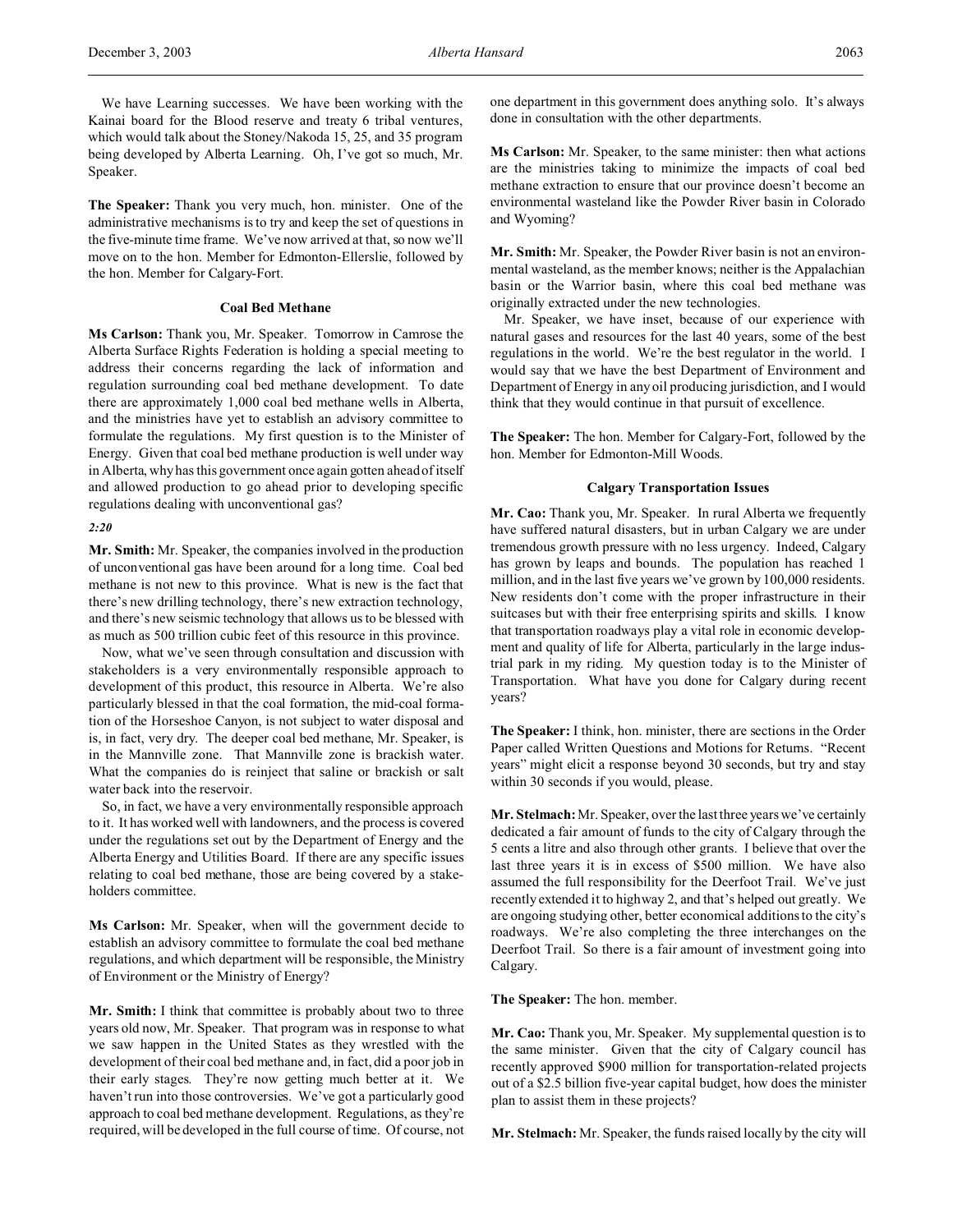of course go to their priorities. With the additional 5 cents a litre that they will be receiving from the global taxpayer of the province of Alberta, we do have some input in the kind of priorities that the city of Calgary puts forward in terms of their roadways. Overall, over the next three years just on the 5 cents a litre they will be receiving about \$212 million. Coupled with the money that they're raising, there'll be a sizable investment to the city of Calgary roadway system.

Again, we're going to do the ongoing completion of the roadways that we are responsible for around the city of Calgary as well. Highway 8 comes to mind. We're doing a functional plan there. We're completing the Stoney Trail part of the ring road. So there is a fair amount of work. I believe the ring road, the Stoney Trail, should be done by about 2007, so there'll be a vast improvement in the roadway system in and around Calgary in the next three years.

**The Speaker:** The hon. member.

**Mr. Cao:** Well, thank you. My last supplemental question is to the same minister. The minister mentioned the ring road around Calgary. Could you give us an idea what the status of it is now in terms of the land acquisition for the ring road?

**Mr. Stelmach:** Mr. Speaker, through the forward, very visionary thinking of the previous administration under Premier Lougheed we actually had purchased all of the land for the ring roads around Edmonton and Calgary – that's the transportation and utility corridor – so the land is in place. Now it's up to us to work on a plan to complete the roadway.

We are of course waiting with bated breath to see what news we will be receiving from the federal government in terms of infrastructure support. We're just waiting for the regime to change and see who we'll be working with in the future. There have been certainly loud musings from Ottawa that there'll be some contribution to growth pressures, population pressures when it comes to transportation. So we're awaiting that.

Given that, we have committed to completing the north/south trade corridor, and part of that north/south trade corridor, of course, is all the roadways within the city of Calgary as well. So that's the most information we have to date.

**The Speaker:** The hon. Member for Edmonton-Mill Woods, followed by the hon. Member for Edmonton-Highlands.

## **Unlicensed Day Homes**

**Dr. Massey:** Thank you, Mr. Speaker. Burger flippers at McDonald's earn more than some workers caring for Alberta children. Fewer licensed child care spaces, unmonitored day homes, and declining day care college programs are the direct result of government policy with respect to children. My questions are to the Minister of Children's Services. What is the government doing to assure Albertans that children placed in unlicensed day homes are safe and well cared for?

**Ms Evans:** Mr. Speaker, there are no issues that we are aware of that relate to unlicensed day homes in Alberta. We have 41,000 spaces for children in regulated day cares. We had 256 withdrawals over this last year, but we actually have 7,000 unused spaces for children in day cares. Part of the reason that we subsidize parents is so that they are involved in the direct choices made for children that they place, so we rely on those parents to work with the community, work with the provider and make sure that the best care possible is there for the children. I will go so far as to say that the reporting has had

certain inaccuracies as it relates to Alberta and Alberta's day care community.

*2:30*

**The Speaker:** The hon. member.

**Dr. Massey:** Thank you, Mr. Speaker. To the same minister: given that we wouldn't abandon school-age children to unlicensed and unmonitored teachers, why is the government willing to place preschoolers in unlicensed and unmonitored homes?

**Ms Evans:** Well, the government does not place children in unlicensed and unmonitored homes. People choose to put their children based on their own best interests and on their own perceptions. A lot of grandmothers and aunties and uncles and family members would be disturbed if this government took the position that if there was somebody in their home receiving care, it was an unlicensed, unregulated, and poor placement for the child. Many of these homes are extended family members. We are with the pilot project, in fact, encouraging that. Mr. Speaker, it's a good thing for children to be surrounded by their own family members.

The inconsistencies here in this report, painting black the whole unregulated environment, seem to deem that the government is leaving capacity unfulfilled for these families.

I'll point out one other thing. In the past year's budget we provided \$5.6 million for day cares and day homes that seek to raise their qualifications so that they can provide 80 percent of those dollars for the day care workers, therefore having an effect of sustaining very strong and very capable workers, making sure that the staff turnovers are lower, and giving parents the opportunity to see extra developmental capacity built into programs in family day homes and in family day care. Mr. Speaker, we're working on an accreditation program, and we have all of the providers across Alberta bringing us ideas and better practices that we can do in that capacity. I think that rather than moving in a reverse fashion, we've moved forward to provide higher standards of care, and where people make their own individual choices, that is not something that government interferes in.

Where we have had complaints, Mr. Speaker, we have gone in and, to the best of our ability within the constitutional limitations, done an investigation, brought those issues to court, prosecuted those people that are doing things in an untoward fashion, and made sure wherever possible that we guide people to get educated about what the best places are in their community, to go to the Net, www.child.gov.ab.ca. They can find out how to be subsidized, find out what the standards are.

Mr. Speaker, I think we're doing more rather than less.

**The Speaker:** The hon. member.

**Dr. Massey:** Thank you. To the same minister. In spite of the minister's claims, poorly paid day care workers say that they cannot afford to continue programs. Why? What is the government going to do about it?

**Ms Evans:** Mr. Speaker, I referenced the \$5.6 million last year. We are providing for those day care employees to receive additional supports, to receive additional training. Our program at Grant MacEwan has added an even stronger opportunity for day care workers to be informed. We are, as I've said, putting more money into staff development than we had done previously through the accreditation program, providing those dollars to day cares where they have illustrated a willingness to work in elevating their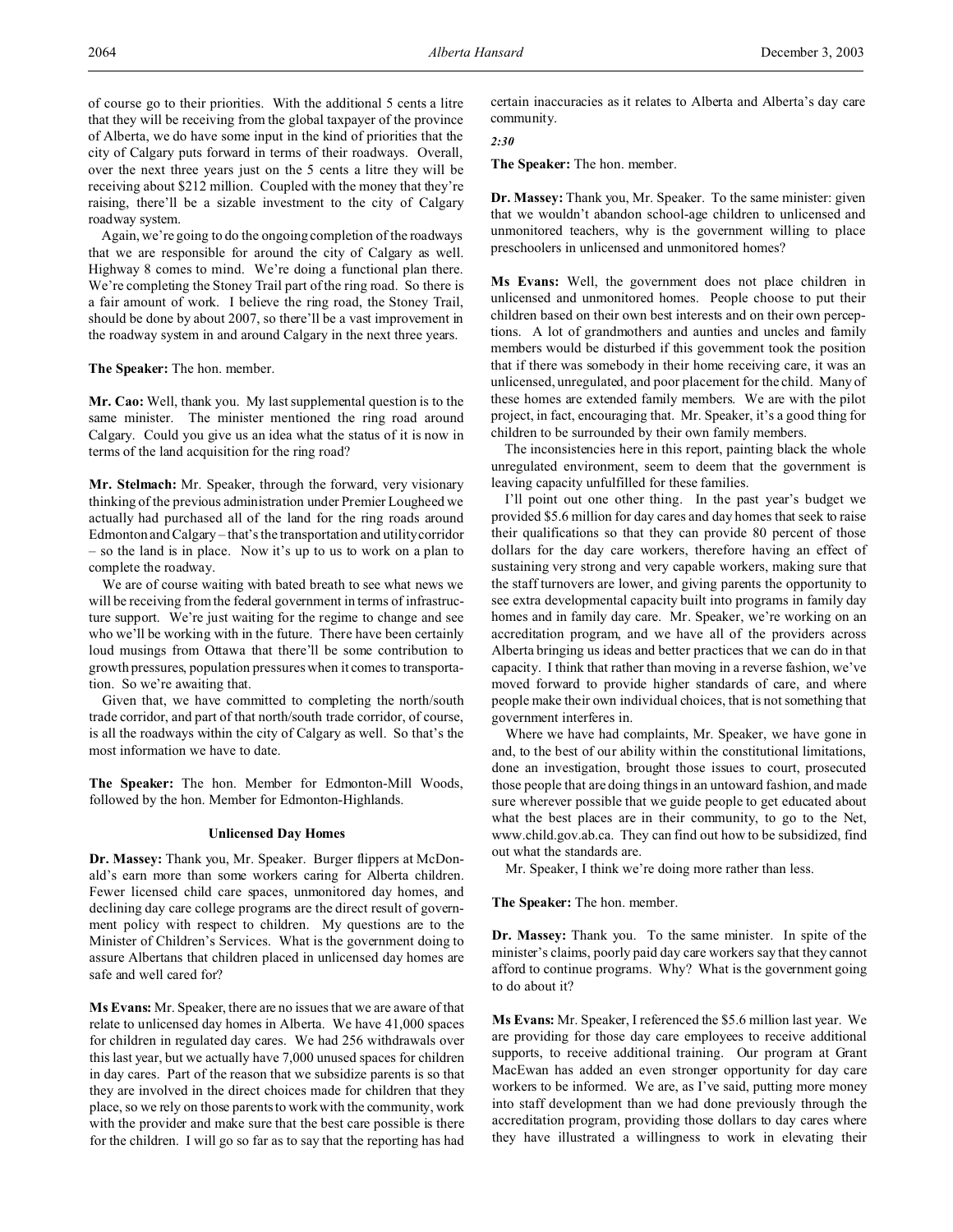standards and making sure that the staff that are educated there are fully qualified in looking after the children.

Thank you, Mr. Speaker.

**The Speaker:** Hon. members, before we go to the next order in the Routine, I'm going to call on the Deputy Speaker for a special presentation. The hon. Deputy Speaker.

## **Page Recognition**

**Mr. Tannas:** Thank you, Mr. Speaker. All hon. members, each day of the session we are served by the tireless efforts of our pages. On behalf of all the members of this Assembly we want to give each page a small Christmas gift to say thank you and to wish each and every one a Merry Christmas. I'd ask the Speaker's page, Greg Andrews, to distribute these gifts for us with our Merry Christmas.

**The Speaker:** Hon. members, might we revert briefly to the Introduction of Guests?

[Unanimous consent granted]

head: **Introduction of Guests**

*(reversion)*

**The Speaker:** Well, we have six members who want to participate. We'll call on the hon. Member for Grande Prairie-Smoky.

**Mr. Knight:** Thank you, Mr. Speaker. It is, indeed, a pleasure for me this afternoon to rise and introduce to you and to all members of the Assembly a very special guest that we have with us this afternoon, His Honour Wayne Ayling, the mayor of the city of Grande Prairie. Wayne is accompanied by his wife, Christine; his parents, Mr. Don and Mrs. Elaine Ayling of Stettler; sister Lois from Edmonton; and an aunt, Kay Strain. I would ask them to please rise and receive the warm welcome of this Assembly. They're seated in the members' gallery.

Thank you.

**The Speaker:** The hon. Member for Edmonton-Centre.

**Ms Blakeman:** Thank you very much, Mr. Speaker. I'd like to introduce to you and through you to all members of the Assembly a playwright, an actor, screenwriter, director, and theatre educator, a graduate of the MFA program in playwriting from the University of Alberta, and now the 2003 Governor General literary award recipient for playwriting for his *Einstein's Gift*, which received production at the Citadel Theatre last season. He is my constituent and a friend and an honoured writer. I would ask Vern Thiessen to please rise, and would you please give him a warm welcome. Another literary champion for Edmonton.

**The Speaker:** The hon. Member for Calgary-Lougheed.

**Ms Graham:** Thank you very much, Mr. Speaker. I do have an introduction, but I would like to make one clarification for the record. The parents of Mayor Ayling, who is one of the award recipients we will be hearing about later, Don and Elaine Ayling, actually live in Calgary-Lougheed. They're my constituents, and I welcome them here today as well.

It is also my pleasure, Mr. Speaker, to introduce to you and other members of the Assembly Mr. Michael O'Reilly, who is seated also in the members' gallery. He is a resident of Calgary-Lougheed as well, and I just had the pleasure of meeting him for the first time

today. He tells me that he spends at least half of his time in Edmonton, so he covers all of the bases. I will be telling you more about him during Recognitions. He is one of the two recipients of the Dr. Gary McPherson awards of excellence, which were awarded today at City Hall. So I'd like him to stand.

As well, I'd like to recognize Dr. Gary McPherson, who's also in the members' gallery, for whom these awards have been named.

Let's give them a warm welcome from all of us.

**The Speaker:** The hon. Member for Edmonton-Strathcona.

**Dr. Pannu:** Thank you, Mr. Speaker. I'm pleased to rise and introduce to you and through you to all members of this Assembly my guests who are seated in the public gallery. They have traveled here from the Hastings Lake area to come and watch the proceedings of the House. They are Vic and Marie Newman, owners of the Berry Inn Bed and Breakfast; Carl Hoybak, Hastings Lake Bible Camp; Bill and Greta Voight, Hastings Lake Bible Camp. I will now ask them to please rise and receive the warm welcome of the Assembly.

**The Speaker:** The hon. Member for Edmonton-Highlands.

**Mr. Mason:** Thank you very much, Mr. Speaker. I, too, have some guests from the Hastings Lake area – I'm not sure that all of them could stay – who are concerned about the impact of drilling in their neighbourhood. They are Bonnie Riddell, from the Elk Island public school district; a resident, Kelly Rolston; sisters Shirley and Marion McFall and their mother, Betty McFall, from the McFall ranch. I would ask them, if they are here, to please rise and receive the warm welcome of the Assembly.

**The Speaker:** The hon. Member for Edmonton-Glenora.

**Mr. Hutton:** Thank you very much, Mr. Speaker. It is a pleasure for me to rise and introduce to you and through you to members of the Assembly a constituent of mine who is a very strong proponent of public education. Last week I tabled her response to the Learning Commission, and she is here today to watch the proceedings. I would ask my constituent, Mary Dunnigan, to please stand and receive the traditional warm welcome of this Assembly.

*2:40*head: **Recognitions**

**The Speaker:** The hon. Member for Medicine Hat.

### **International Volunteer Day**

**Mr. Renner:** Well, thank you. Mr. Speaker, December 5 marks International Volunteer Day, a day when communities around the world celebrate and honour those who dedicate their time to improving the lives of others. This week the Alberta government will pay tribute to six outstanding volunteers. I might add that one of those volunteers is Mrs. Evelyn Stahl, from the constituency of Medicine Hat.

The Minister of Community Development, responsible for tourism, will present each of these individuals with stars of the millennium volunteer achievement awards from the Wild Rose Foundation in the category of youth, adult, or senior. They will also be inducted into Alberta's volunteer wall of fame in the Legislature pedway, which was created as a tribute to volunteers in honour of the International Year of Volunteers in 2001.

Every year in every part of our province volunteers are making a difference in our schools, hospitals, youth centres, theatres, and nonprofit organizations. In fact, over 70 percent of adult Albertans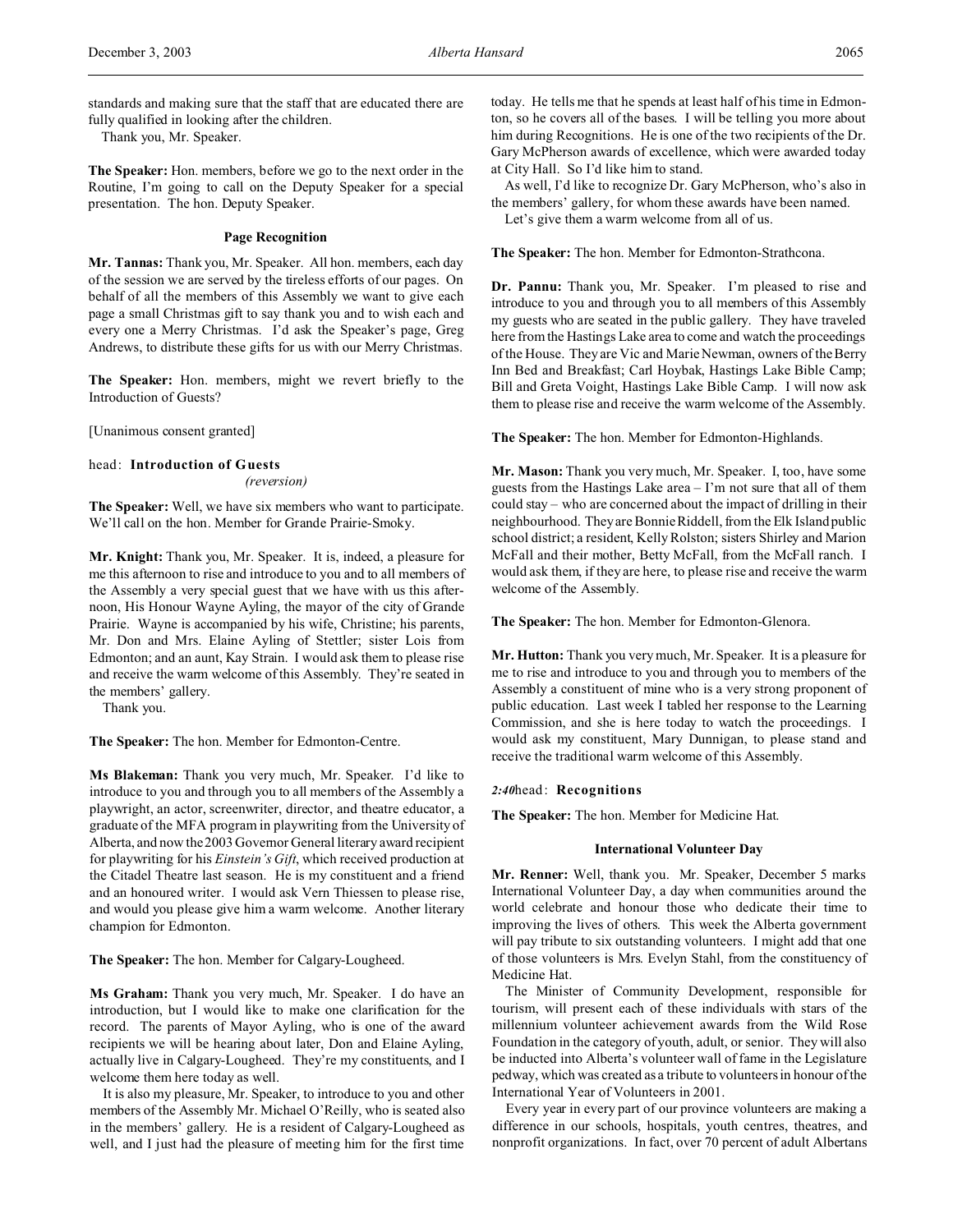offer their time, skills, and talents to benefit others. Please let them know how much their service means and join me in sincerely thanking all of them.

**The Speaker:** The hon. Member for Grande Prairie-Wapiti.

### **Wayne Ayling**

**Mr. Graydon:** Thank you, Mr. Speaker. I rise to recognize the mayor of Grande Prairie, Wayne Ayling, who was introduced a few minutes ago. He has joined us in the gallery along with Dr. Gary McPherson. Wayne Ayling is one of the first recipients of the Dr. Gary MacPherson award, presented by the Premier's Council on the Status of Persons with Disabilities at a ceremony today at city hall commemorating the International Day of Disabled Persons. Congratulations, Wayne.

As a lawyer, volunteer, culture and sport organizer, alderman, and now mayor, he has contributed to the inclusion of persons with disabilities in Grande Prairie. Last year he created a policy that allows AISH recipients to travel free on the Grande Prairie transit system, the first city in Canada to put in a policy like that. He's also spent a decade as a wheelchair basketball referee and recently received the Queen's Golden Jubilee Medal for his outstanding contributions.

Congratulations, Mayor Ayling. Thank you for helping the disabled community in so many ways, and congratulations as well for doing such a good job of filling the rather large shoes of the previous mayor of Grande Prairie.

## **Michael O'Reilly**

**Ms Graham:** Well, Mr. Speaker, I too am very pleased to rise today and recognize Michael O'Reilly, the other recipient of the Dr. Gary McPherson award of excellence, which was presented today in conjunction with the International Day of Disabled Persons. Mr. O'Reilly is being recognized for leadership in the area of community inclusion for persons with disabilities.

As president of Thibodeau's Centre for Hearing Health and Communication Mr. O'Reilly uses a holistic approach to help deaf and hard-of-hearing individuals. He believes in the philosophy of social innovation through entrepreneurial activity.

Two recent Thibodeau projects illustrate this social entrepreneurship in action. The first involves a partnership with the University of Alberta and Grant MacEwan Community College to provide hearing aids, education, and training to deaf and hard-of-hearing individuals and their families in Ukraine. The second relates to the Canadian Snowflake Foundation, which is an endowment fund Mr. O'Reilly established and raises money for deaf or hard-of-hearing services and supports.

Congratulations, and thanks for your contributions.

**The Speaker:** The hon. Member for Edmonton-Centre.

## **Violence against Women**

**Ms Blakeman:** Thank you, Mr. Speaker. This Saturday, December 6, is the 14th anniversary of the massacre of 14 young women at l'école Polytechnique. These murders were committed for the sole reason that the victims were women. I was executive director of the Alberta Advisory Council on Women's Issues on December 6, 1989, and one year later, with the support of the council and the help of women from many community organizations, I started a commemorative event which was held each year until recently. Those original committee members have stayed connected, and many continue to work on this issue. My thanks for their vigilance.

Fourteen years later the harsh emotions have faded, but the statistics continue to mount. Women under 25 are at highest risk, particularly when leaving an abusive relationship. Aboriginal women die from spousal violence at eight times the rate of nonaboriginal women, and 21 percent of women victims are abused while pregnant. One in two women has been a victim. A hundred of our sisters die each year in Canada. Those are just spousal violence statistics, not sexual assault, not child abuse.

Thank you.

#### **Steven Kesler**

**Mr. Lord:** Mr. Speaker, just recently we had a milestone of sorts in the Marda Loop district of Calgary-Currie when one of our most famous small businesspeople quietly sold his business and went into retirement. A shy, soft-spoken fellow, Steven Kesler hasn't been in the news much since 1985, but he was the biggest news story in Canada that year, garnering front-page headlines for months as the drugstore vigilante, a media circus I well remember, having started his legal defence fund. Tens of thousands across Canada supported Steve, and thankfully many donated money as well, but Steven himself had never sought out and was frankly embarrassed by such attention and was very glad to see it all eventually go away.

There are still many profound questions raised by that incident that to this day remain unanswered, such as: how far can a small businessperson go when, clearly, the system is failing to protect them? But those are questions for another day.

Today I just wanted to recognize this footnote in the history of the Marda Loop and send my congratulations and best wishes to Steve and his wife Mary for having survived long enough in their small business to finally reach retirement.

Thank you, Mr. Speaker.

**The Speaker:** The hon. Member for Olds-Didsbury-Three Hills.

#### **Clarence Peters**

**Mr. Marz:** Well, thank you, Mr. Speaker. I rise today to recognize Clarence Peters, who was honoured this past summer by the Calgary Stampede board awarding Clarence the prestigious pioneer of rodeo award.

By the time most men start thinking about chasing girls, Clarence at age 14 was already chasing chuckwagons around the half mile of hell at the Edmonton chuckwagon races. As Clarence became more experienced on the circuit, he was more in demand, often riding every heat, sometimes nine or more in a single evening.

Over the years Clarence won championship buckles, outriding for such chuckwagon greats as Tommy Dorchester, Dale Flett, Hally Walgenbach, Dallas Dorchester, and Bobby Cosgrave. Clarence rode for the chuckwagons from the age of 14 to 35, when he took about four years off only to return for another few years to ride for the Buddy Bensmiller outfit in 1979, when he won his 10th championship buckle.

Clarence has enjoyed a very long time in the sport he loved, a sport that has many risks but provides many thrills and excitement for so many fans.

This past weekend the Huxley community also honoured Clarence for his accomplishments with the presentation of a plaque commemorating his achievements. Congratulations, Clarence, on a very successful career in the sport of chuckwagon racing.

Thank you.

**The Speaker:** The hon. Member for Edmonton-Highlands.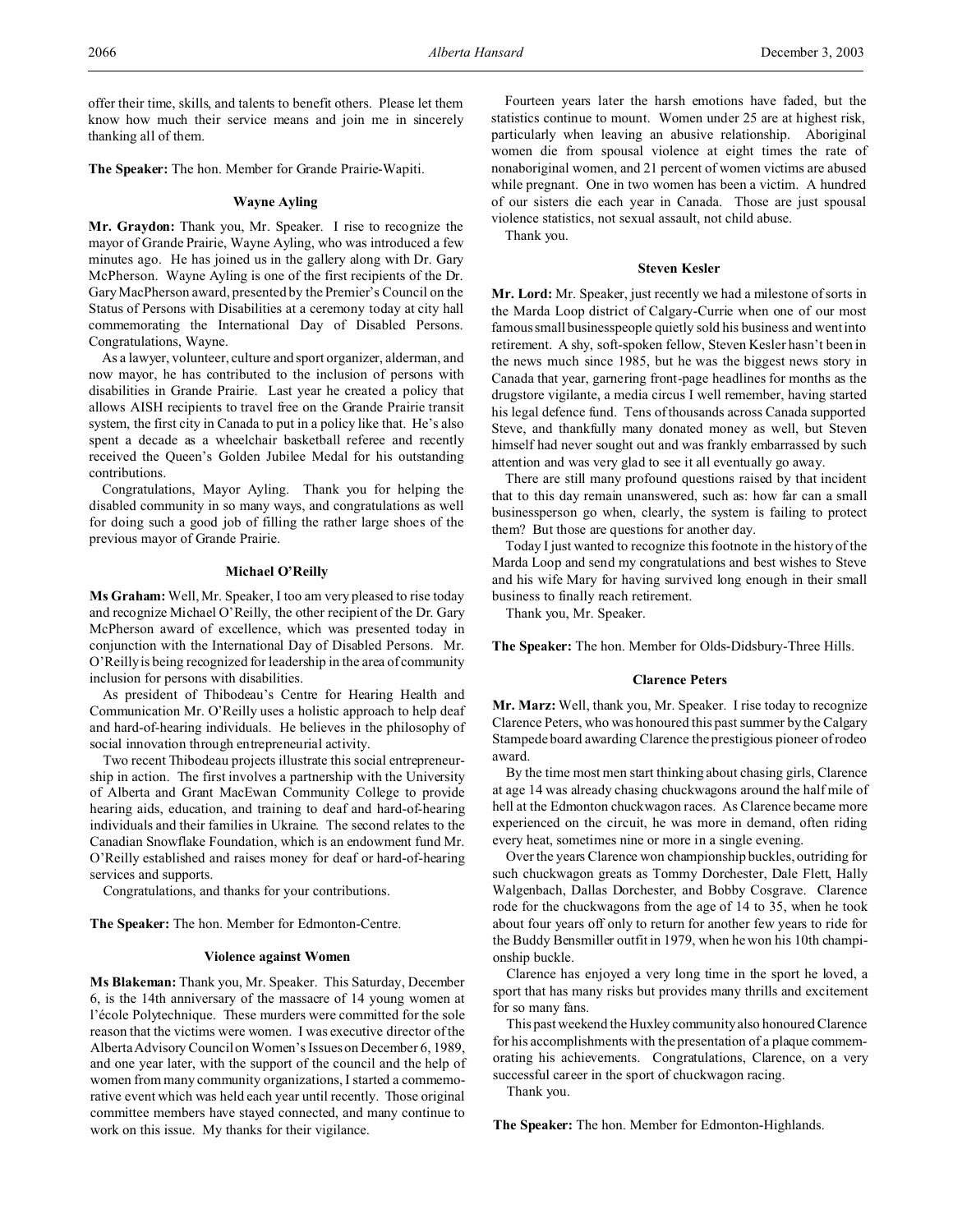### **Violence against Women**

**Mr. Mason:** Thank you, Mr. Speaker. On December 6, 1989, Marc Lepine entered l'école Polytechnique in Montreal, killing 14 young women because they were women. December 6 is a day to remember that violence against women continues to plague our society. A new report by the Canadian Institute for Health Information found that 8.4 percent of Canadian women report some type of partner violence. The highest rate was in Alberta, at 11.5 percent.

Jack Layton, leader of Canada's NDP, was a founder of the White Ribbon campaign commemorating December 6. The white ribbon is a symbol of men taking responsibility for ending men's violence against women. Today I would like to recognize all men and women who are working to end violence against women and children. We recognize those who work and give of their time and energy in emergency shelters, transition houses, and crisis centres. We salute those who will not give up until the violence stops.

Thank you, Mr. Speaker.

**The Speaker:** The Clerk will go on to the next item of the Routine, but, hon. members, today's seven presentations were outstanding. I wish all the citizens of Alberta could hear this all the time. Congratulations to all of you.

head: **Presenting Petitions**

**The Speaker:** The hon. Member for Calgary-Bow.

**Ms DeLong:** Thank you, Mr. Speaker. I rise today to present a petition signed by 59 Albertans petitioning the Legislative Assembly to urge the provincial government to "establish a provincially subsidized monthly transit pass program for low income Albertans that would apply to all municipalities with a public transit system." Thank you, Mr. Speaker.

**The Speaker:** The hon. Member for Edmonton-Strathcona.

**Dr. Pannu:** Thank you, Mr. Speaker. I rise to table a petition signed by 2,319 Albertans petitioning the Legislature to urge the government of Alberta to establish "the Chinchaga Wilderness as a legislated protected area."

Thank you, Mr. Speaker.

**The Speaker:** The hon. Member for Edmonton-Highlands.

**Mr. Mason:** Thank you, Mr. Speaker. I'm presenting a petition signed by277 Albertans petitioning the Legislative Assembly to urge the government of Alberta to "introduce legislation declaring a moratorium on any future expansion of Confined Feeding Operations, with a view to phasing out existing operations within the next three years."

## *2:50*head: **Tabling Returns and Reports**

**Mrs. McClellan:** Mr. Speaker, I wish to table three documents today. The first is the annual report of the Alberta Agricultural Products Marketing Council for the fiscal year ended March 31, 2002. This is in accordance with the provisions of the Marketing of Agricultural Products Act.

Secondly, the Alberta Grain Commission annual report for 2002- 2003. It was their goal to increase communication with the Alberta crop industry.

Finally, Mr. Speaker, I'm pleased to table the 2003 program for the Alberta Order of Excellence investiture ceremony, which was held on October 16, 2003, at Government House. The Alberta Order of Excellence is the highest honour that the province of Alberta can bestow on a citizen. This year's three respected inductees are the Rt. Hon. Donald F. Mazankowski, Audrey Morrice, James Palmer, and Dr. Leonard Ratzlaff. Each shares a fervent belief in the human spirit and the promotion of education and lifelong learning.

Thank you, Mr. Speaker.

**The Speaker:** The hon. Minister of Human Resources and Employment.

**Mr. Dunford:** Thank you, Mr. Speaker. I have four tablings today. The first is the 2003 annual report for the Certified General Accountants Association.

Secondly, we have the 2001-2003 annual report of the Appeals Commission; thirdly, the 2003 annual report for the Alberta Land Surveyors' Association; and, lastly, the 2003 annual report for the Institute of Chartered Accountants of Alberta.

Thank you.

**The Speaker:** The hon. Minister of Community Development.

**Mr. Zwozdesky:** Thank you, Mr. Speaker. I rise today with two brief tablings. The first is copies of the special bulletin that I issued today called Albertans recognize International Day of Disabled Persons.

The second is the official program regarding ceremonial proceedings that occurred today at Edmonton city hall in honour of International Day of Disabled Persons. This was a special recognition event which our Premier's Council on the Status of Persons with Disabilities helped co-organize along with the city of Edmonton's Advisory Board on Services for Persons with Disabilities and with the Alberta Disabilities Forum. I just want to thank our staff, Terry Keyko, and others for their outstanding work in that regard.

Thank you.

**The Speaker:** The hon. Member for Edmonton-Centre.

**Ms Blakeman:** Thanks very much, Mr. Speaker. Sheila Precoor, Angela Krizan, Laura Smith, Katrina Plamondon, Julie Meilleur, Natasha Willier, and Julie Stephenson, who are all nurses, have asked me to table copies of their letters to their MLA. They are outlining a number of concerns including their ability to provide safe care, the small number of negotiating hours before this was sent to arbitration, and their concern of the possibility of nurses moving away from Alberta because of the current situation.

Thank you.

**The Speaker:** The hon. Member for Edmonton-Riverview.

**Dr. Taft:** Thank you, Mr. Speaker. I rise to table with permission the appropriate number of copies of letters from Mary-Ellen Wiechnik, Donna Maxwell, D. Woodward, Marilyn Nydakus, Alan Besecker, Margriet Edwards, Diane Lantz, Sherry Stone, Judy White, Pauline Worsfold, and Elayne Tarzwell. These letters express a range of concerns about negotiations between the PHAA and the UNA. They are all personal and heartfelt and represent, as I go through them, well over two centuries of nursing experience across this province.

Thank you.

**The Speaker:** The hon. Member for Edmonton-Mill Woods.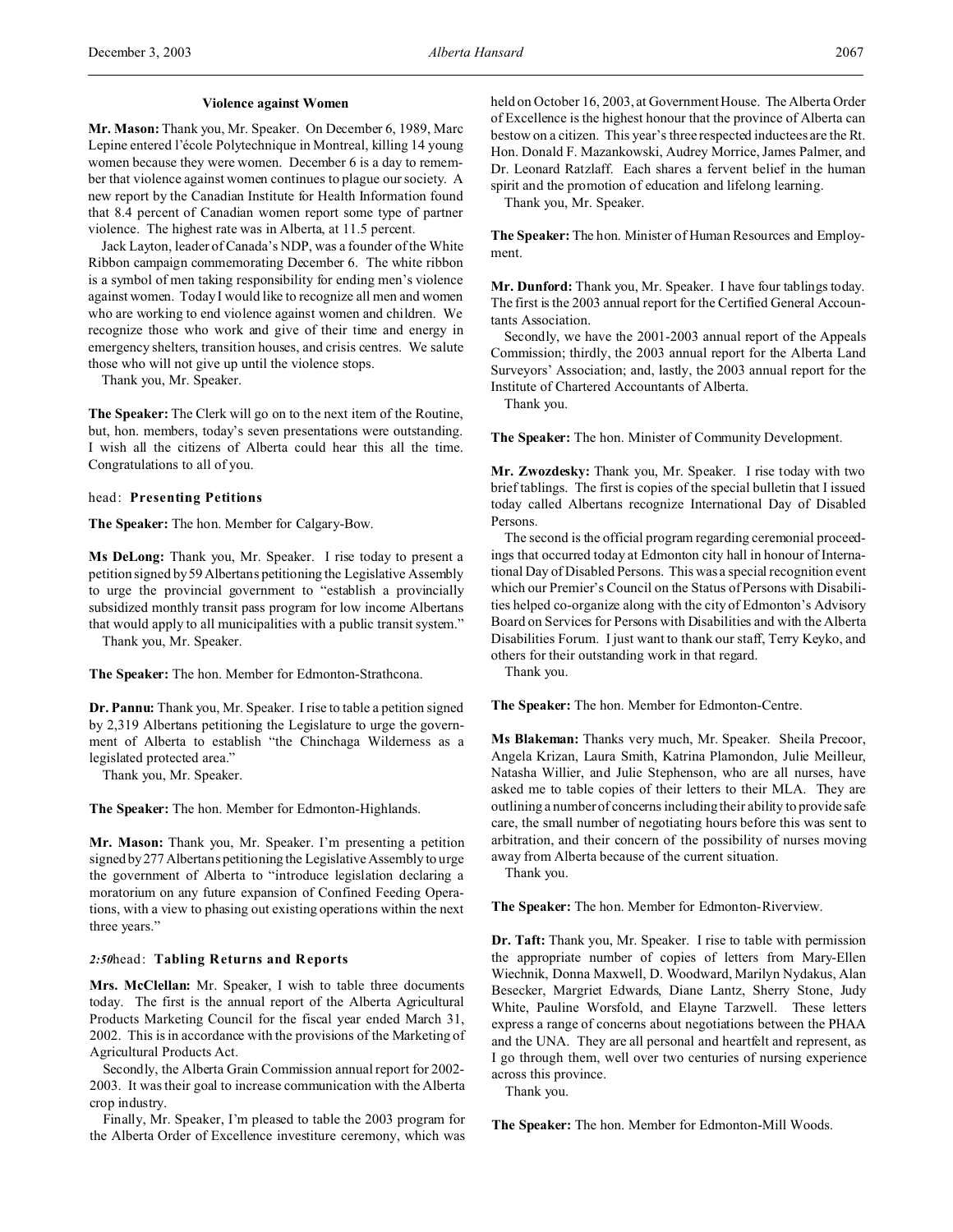I also have copies of a number of postcards that were sent to the Leader of the Official Opposition asking him to urge the Minister of Learning to reinstate funding so that there could be more teachers, teacher aides, and special-needs programs in public schools.

The last one is again from parents in Riverbend elementary school concerned with the cutbacks and the effect that the cutbacks are having on programs at Riverbend elementary school.

# **The Speaker:** The hon. Member for Edmonton-Gold Bar.

**Mr. MacDonald:** Thank you, Mr. Speaker. I have, with permission, two sets of tablings this afternoon. The first is letters of concern from constituents of the area of Clover Bar-Fort Saskatchewan. These letters of concern in regard to the collective bargaining negotiations going on between the Provincial Health Authorities Association and the United Nurses of Alberta are written by Pauline Worsfold, Darlene Graumann, and Linda Slusarenko.

The second series of tablings I have are from Judy Howe, Donna Nelson, Veronica Chan, Joan Porter, and Ronda Paluch. These are also nurses concerned about the collective bargaining agreement and the progress of that collective bargaining process between the UNA and the Provincial Health Authorities Association. These nurses are from the constituency of Westlock-Barrhead.

Thank you.

**The Speaker:** Actually, it's Barrhead-Westlock.

The hon. Member for Edmonton-Strathcona.

**Dr. Pannu:** Thank you, Mr. Speaker. I've got two sets of tablings today. The first set is letters from three residents of the Hastings Lake area. The first letter is from the Berry Inn Bed & Breakfast, dated November 25, addressed to the EUB, stating their concerns about the adverse effect that gas drilling will have on their business. The second letter is from Shirley McFall, dated November 23, addressed to the EUB, requesting the board to be fair and responsible and protect the public interest, as they're mandated to do. The third letter is from Marion McFall, dated November 30, addressed to the Premier. She is concerned that despite hundreds of letters opposing oil well drilling near her family home at Hastings Lake, drilling continues to go apace.

The second tabling, Mr. Speaker, is a document which contains the results of a survey conducted by the Central Alberta Council on Aging. A large majority of respondents are deeply concerned about the 40 percent or more increase in long-term care, and almost 100 percent found the electricity and natural gas prices intolerably high.

Thank you, Mr. Speaker.

## head: **Orders of the Day**

head: **Government Bills and Orders** head: Second Reading

## **Bill 57 Miscellaneous Statutes Amendment Act, 2003 (No. 2)**

**The Speaker:** The hon. Minister of Justice and Attorney General.

**Mr. Hancock:** Thank you, Mr. Speaker. It's my privilege to move

in the tradition of the House Bill 57, Miscellaneous Statutes Amendment Act, 2003 (No. 2), for second reading.

[Motion carried; Bill 57 read a second time]

# **Bill 56 Alberta Court of Justice Act**

**The Speaker:** The hon. Minister of Justice and Attorney General.

**Mr. Hancock:** Thank you, Mr. Speaker. I'm pleased to rise and move second reading of Bill 56, the Alberta Court of Justice Act.

This bill is the third pillar of the government's reform of family law in Alberta. Last year this House passed the Adult Interdependent Relationships Act, dealing with nontraditional family relationships. This year the House has been considering and I hope will pass Bill 45, the Family Law Act. The Family Law Act consolidates and modernizes family law as it applies to all families in Alberta. The Alberta Court of Justice Act is the third pillar and proposes to establish a unified family law court to deal with our updated and modernized family law.

#### *3:00*

The need for a unified family court was strongly stated in the report of the Unified Family Court Task Force that was released in December of 2000. The task force was chaired by the hon. Member for Calgary-Lougheed and included MLAs, members of the judiciary, and members of the legal profession. In speaking to the bill, Mr. Speaker, I wanted to pay tribute to the members of the task force and to quote from their report:

The Task Force considers that all Albertans, wherever they live, have an equal entitlement to the services of the family-law court, judicial and otherwise. This should be recognized as a guiding principle. Where it is not possible to make those services equally available in terms of time and distance, every effort should be made to make them as accessible as possible, and in any event accessible within a reasonable time and distance, and creative and innovative measures should be adopted to give full effect to this guiding principle.

This bill has been based upon those very principles of equal access and the use of creative and innovative measures to do this.

I'd like to discuss four things with members as the House begins its review of the bill: why we need a unified family court, the factors that need to be considered in developing a unified family court, the principles of the bill and why it's a very good approach to developing a unified court, and the process of consultation and discussion that will continue after the introduction of the bill.

Currently, Mr. Speaker, there are two courts in Alberta that provide family law justice and services to Albertans. First, the Court of Queen's Bench sits either through resident judges or circuit judges in 13 centres in Alberta. Second, the specialized judges of the family and youth divisions of the provincial court do most of the provincial jurisdiction family court work in and around Edmonton and Calgary, and the remainder of the provincial court judges provide family law services in 75 centres around the rest of the province.

Some problems or inefficiencies exist because there are two court systems providing family law services. For example, the public can find it confusing as to which level of court they should be in. Similar proceedings can be dealt with in either court in many matters, so litigation may be duplicated. Public resources are expended under two separate systems that often overlap in jurisdiction. Having a single family court would eliminate the confusion, the overlap, the duplication, and the inefficient use of resources. As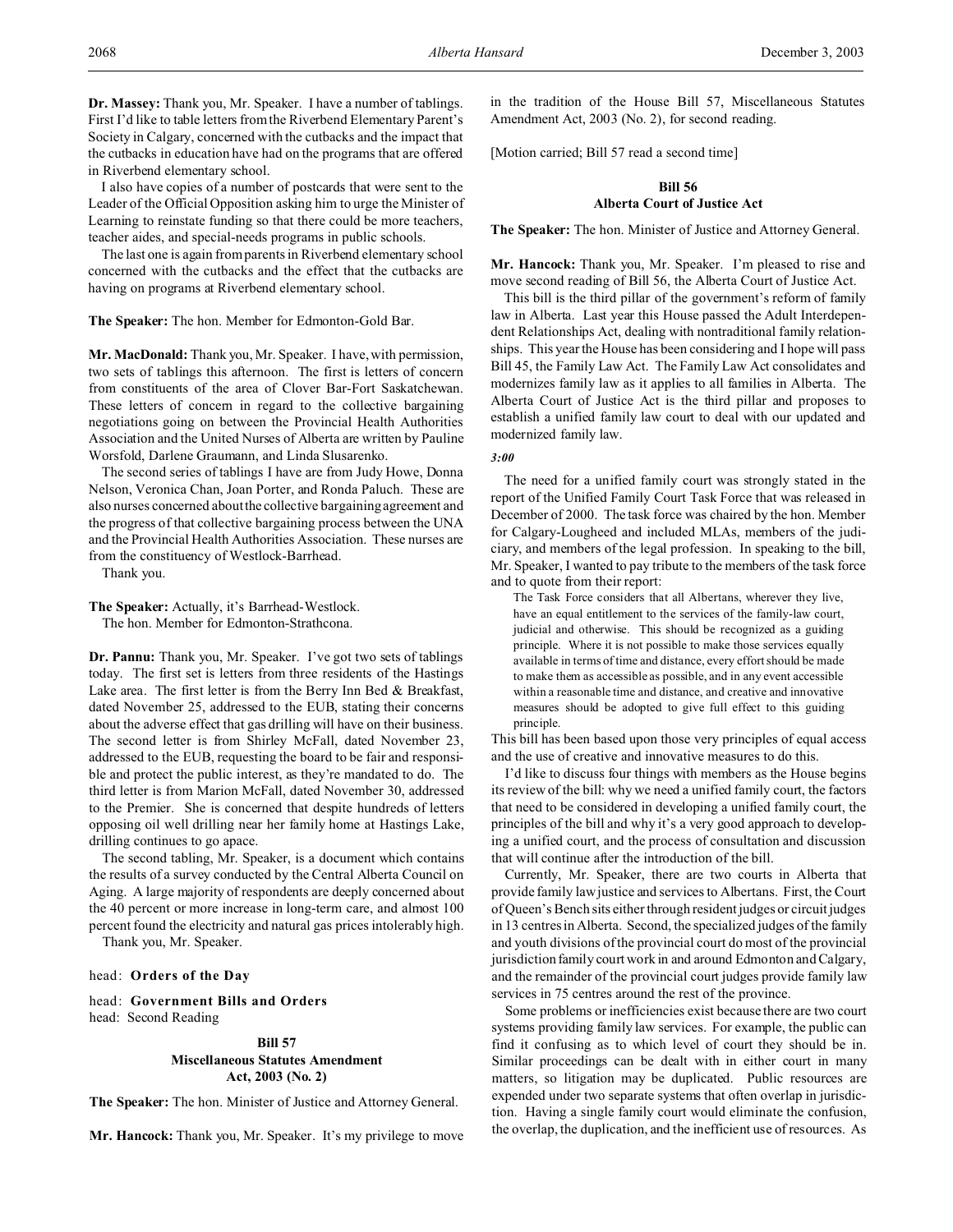well, having a single family court would provide the following opportunities.

Justices could specialize in family law matters. Although I want to be clear that we are not critical of judges and justices in the existing system, some justices do specialize or devote a large portion of their time to family law cases, but having a specialized court would attract justices who wish to specialize in family law matters. The government could focus public resources and, particularly, programs and services on one unified system rather than trying to cover two systems. A unified family court would be developed with the average citizen in mind, with easy to understand procedures which would also allow individuals to represent themselves in court where and when it was appropriate to do so.

There are very good reasons to have a unified family court, and as a result I don't believe that there is any opposition to the principle of having a unified family court. The debate and the discussion is really over how that court should appear.

Mr. Speaker, in developing a unified family court, there are several constraints that have to be considered and addressed. The first constraint is the Canadian Constitution. I don't wish to be overly technical, but there are two levels of court doing family law work because of the Constitution.

Section 96 of the Constitution requires that the federal government appoint judges to the Court of Queen's Bench. These judges are often referred to as section 96 judges. This has also been interpreted to mean that a province cannot confer on a body other than a Queen's Bench level court functions or authorities analogous to that of the so-called superior court. So, then, Alberta cannot confer on the provincial court, which is appointed and paid for by the province, functions or authority normally belonging to the Court of Queen's Bench, or section 96 justices.

Given these realities of the Constitution, a unified family court that has complete jurisdiction over family law needs to have section 96 court powers or at least needs to include section 96 court justices. Section 96 court justices are appointed by and paid for by the federal government. No province acting alone can establish a unified family court with section 96 powers. There has to be a partnership with the federal government, and that is the first constraint on the legislation.

The second constraint is judicial independence. Judges sitting today have been appointed by the federal government to sit in the Court of Queen's Bench and by the province to sit in the provincial court. As well as working with the federal government, we need to work with judges and justices at both levels of court to develop a court structure that justices will want to be appointed to.

The third constraint is resources. The percentage of judicial time spent on family law matters is very large. We could not build a new system and leave the existing systems as they are. As the new system is established, we need to be able to transfer resources from the old systems to the new. We cannot just build a new system and operate it alongside the old.

The fourth constraint is the geography of Alberta. We have two large urban centres, a number of regional centres, numerous small towns and rural communities throughout the province. We need to develop a court model that allows equal access for all Albertans to settle their family law disputes within a reasonable distance from their place of residence.

So, Mr. Speaker, then I'd like to turn to the bill itself, and as I explain to the House some of the key features, I believe members will understand how Bill 56 addresses both the opportunities and the challenges of developing a unified court in Alberta. Part 1 of the bill sets out the sections needed to establish the Alberta Court of Justice.

In section 2 the constitution of the court is described. These provisions create a court called the Alberta Court of Justice, having two divisions: a family division, or section 96 court, and a provincial division. Members will appreciate that with these two divisions, the bill establishes the necessary section 96 component of a unified court. The provincial division would continue to handle civil matters under \$25,000, residential tenancy matters, adult criminal matters, and traffic matters. The family division would consider all family matters, including youth and criminal justice matters.

Section 3 describes how the court would be composed. The family division – in other words, the section 96 division – would be composed of a federally appointed Chief Justice and a number of federally appointed justices. To the extent that the federal government funds new judicial positions to the family division, new judges would be appointed. We anticipate that three-quarters of the federal appointments will come from the existing provincial court family judges. The other appointments would come from either members of the Court of Queen's Bench or from new appointments.

As only a limited number of new federal judicial positions would be made available, the future of the section 96 family division positions would be filled as Court of Queen's Bench positions became vacant. New judges would be appointed to the Alberta Court of Justice rather than to the Court of Queen's Bench until there was an appropriate balance of judges between the two courts. The fact that new appointments would go to the new court until the balance was reached is an indication that a significant part of the workload of the existing court would be transferred to the new court. This also addresses the problem of trying to resource a new court while continuing to operate the existing courts. Of course, the movement of judicial positions would occur over time until the full complement of the Alberta Court of Justice was reached.

Section 4 of the bill addresses the issue of transitioning from the current system to the new system by providing that each Court of Queen's Bench justice would also be a justice of the Alberta Court of Justice. This way, those justices could continue to deal with family law matters. As well, the Alberta Court of Justice would have provincial judges of the provincial division to sit in the family division. Provincial judges can handle most but not all family matters. As part of the implementation of the new structure we would have a single court administration that would be able to direct matters appropriately. Essentially, matters that needed to go before a section 96 justice would go before that justice. Other matters could be placed before a provincial judge of the family division.

The ability to use provincial judges in this way does a couple of things, Mr. Speaker. First, it allows the new court to be developed while continuing to provide existing court functions. It allows us to manage the transition to a fully resourced unified court. It also allows unified family court coverage of the entire province. Many other provinces have introduced family courts, but they've had to do it on a pilot basis or a geographic-specific basis. By setting up this structure and by providing for this particular type of transition, we see an opportunity to build a family court which could serve the whole province.

Mr. Speaker, I want to talk about covering the entire province. Referring again to the quotation I read from the Unified Family Court Task Force, it states: "The Task Force considers that all Albertans, wherever they live, have an equal entitlement to the services of the family-law court, judicial and otherwise." In establishing a unified family court, we do not want to have a unified court that's available only to Albertans in Edmonton or Calgary, or both, or only to Albertans in the 13 centres served by the Court of Queen's Bench. We want all Albertans, wherever they live, to have access to the court. Access is not just a matter of appearing before a justice. It means access to all those services, counseling, and precourt processes for dispute resolution. All members of this House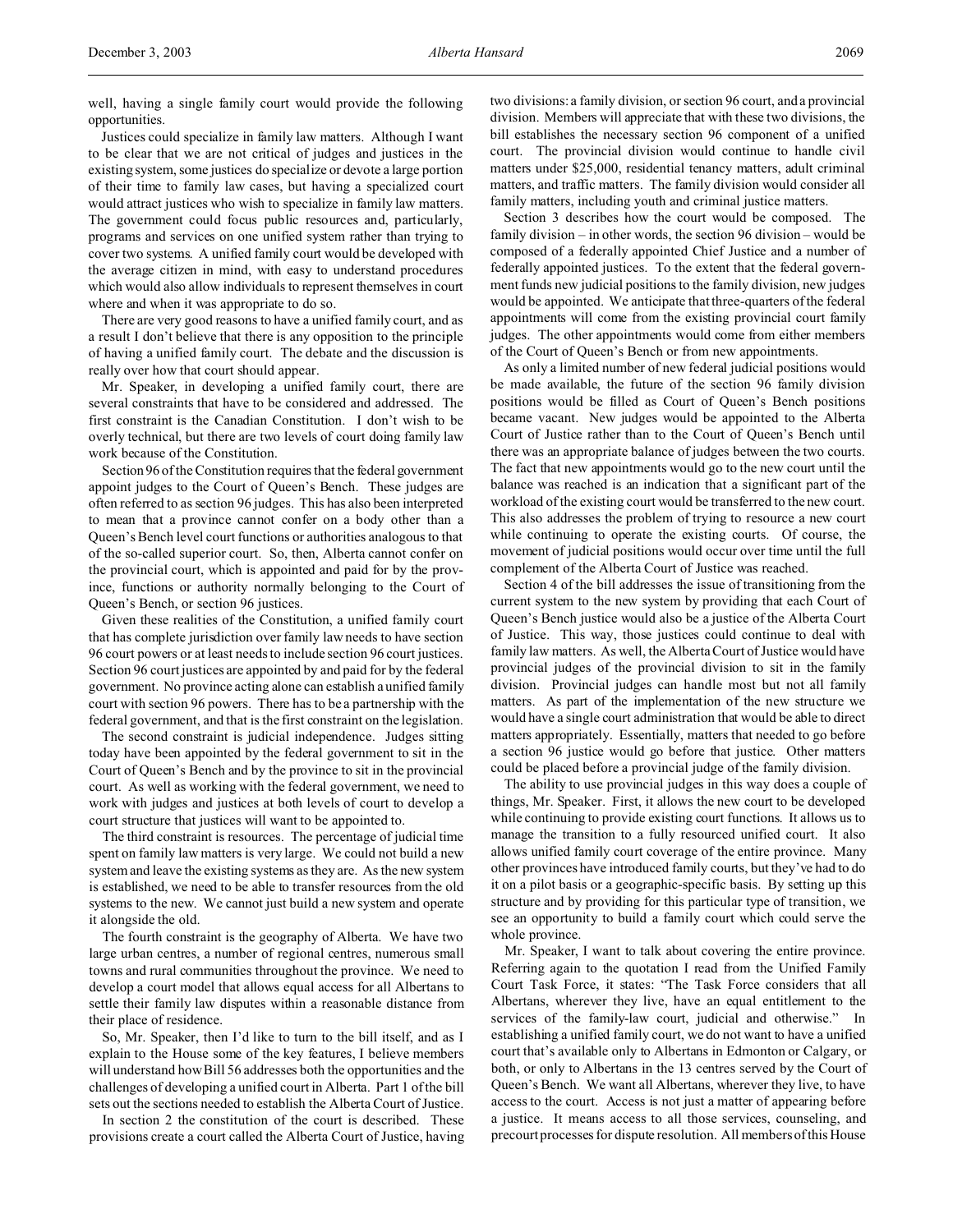will know that family law problems do not stop at the borders of our cities and larger towns. Small-town Albertans and rural Albertans have the same need for these services as their city neighbours, and this bill represents a way of providing all Albertans with equitable access to justice in the family law area.

## *3:10*

The other important component of the bill that I'd like to draw members' attention to is the provisions for officers and employees found in section 13 and onwards. The task force was very clear that the judicial component of a unified family court was only one aspect of a successful system. The availability of programs and services is also essential. Our intention is to make a broad spectrum of family law programs and services available to families through the unified court, and these provisions provide us with the framework to do that.

I can't stress this aspect enough, Mr. Speaker. Albertans need more than an efficient and effective forum to resolve their disputes. They need a family justice system that will actually help them, help them to resolve their disputes as easily and as amicably as possible, help them through the trauma of family disputes, and, in particular, help their children to adjust to new family circumstances. Moreover, they need a system that will encourage them to take responsibility for their own disputes and dispute resolution while ensuring that the necessary tools and expertise are available to ensure their success.

You'll note that the act is very large. In addition to setting up the court, the act contains many of the provisions of the existing Provincial Court Act. For example, part 2, called Provincial Judges, contains the provisions for the appointment of provincial division judges, provisions for retirement, provisions for reappointment.

Part 3, Family Division, sets out the jurisdiction of the family division and also sets out the powers the court will need in order to consider family matters.

Part 4, entitled Provincial Division, describes the jurisdiction of the provincial division and sets out what are essentially the existing provisions surrounding civil claims.

In part 5, General Judicial Matters, we find the general powers that are necessary for the Alberta Court of Justice to do its work.

Part 6 covers the administration of the court and, more specifically, the council of judges. The council of judges is made up of the chief judges and members of the provincial division and family division. Its role is to review the court's business plans, set general policy on court sittings, look at the operation of the act, its rules, and court officers.

There are also a number of consequential amendments contained in the bill which will do two things. They'll change references in other statutes from provincial court to provincial division and, more importantly, will amend substantive family law to give authority to the family division of the Alberta Court of Justice to hear and consider family law matters.

Other provinces in Canada, Mr. Speaker, have unified family court systems, and different provinces have addressed unified family court issues in different ways. There is no perfect model. The task force looked at models in other provinces and made recommendations about the composition of a unified family court in Alberta. They also did a lot of work finding out what Albertans want in a unified family court. Although this bill adopts the principles of the task force, I want to be clear: it does not adopt their recommendation as far as the court model is concerned. While the task force was concerned with the constitutional constraints and the difficulty of transition and therefore recommended a different model, I believe that the model proposed in the bill does the best job of any model in addressing the issue of equal access to justice for Albertans across the province, and that makes it worth striving for.

I began my remarks by noting some of the constraints that we have to address when developing a unified family court. We also have to act in partnership with the federal government, with the justices of the Court of Queen's Bench, and with the judges of the provincial court. We need to involve lawyers and listen carefully to the advice and experience of the practising family law bar. Most importantly, we have listened to Albertans, and because this has to be a court that works well for Albertans, it can't be a court that only works well for lawyers and judges.

The introduction of this bill is not the end of consultations or discussions about how we should develop a unified family court or what its model should look like. The government does not intend to pass Bill 56 in this sitting of the Legislature or encourage the Legislature to pass it but, rather, wants to table the bill so that the bill can look at a preferred model for a unified family court. We believe that the discussion of a unified family court will be advanced if there's a legislative proposal to debate and upon which to base discussion.

I know that the practice of hon. members of the House is to be constructive in their analysis when family law matters are on the floor for debate. I would like to ask all members to be equally constructive in their discussion of this bill. If this is not a model of the unified family court that would benefit Albertans, then we need to consider an alternative model that is guided by the same principles that have guided this model.

These principles are guided by the result of the task force, the needs of the federal government, and our needs as a provincial government representing Albertans. These include providing a single court with a jurisdiction to hear all family matters, providing access to an array of programs and services, providing specialized judges who are experts in family law, providing a user-friendly environment where procedures are easier to understand, achieving efficiencies by reducing overlap and duplication by using alternative dispute resolution, ensuring that access to services is maintained in terms of the diversity of services offered in the community served, encouraging people to be involved and take responsibility for their own dispute resolution, take responsibility for ensuring that the best interests of the child come first, and having access to the tools and expertise to be successful.

I'm convinced that this bill is a good model and a good approach, but I'm open to the discussion of members and Albertans. As I indicated earlier, it would not be our intention to pursue passage of the bill. We wanted to put it on the table to have a model for people to look at, to open the discussion, and I hope that we'll be able to bring back this or a better model for consideration in the next sitting of the Legislature.

Mr. Speaker, I would move that we adjourn debate at this time so that we can have that full and complete public discussion before we bring the bill or a new form of the bill back for discussion by members in this House.

[Motion to adjourn debate carried]

head: **Government Bills and Orders** head: Committee of the Whole

[Mr. Tannas in the chair]

**The Chair:** I now call the committee to order.

## **Bill 57 Miscellaneous Statutes Amendment Act, 2003 (No. 2)**

**The Chair:** Are there any comments, questions, or amendments to be offered with respect to this bill?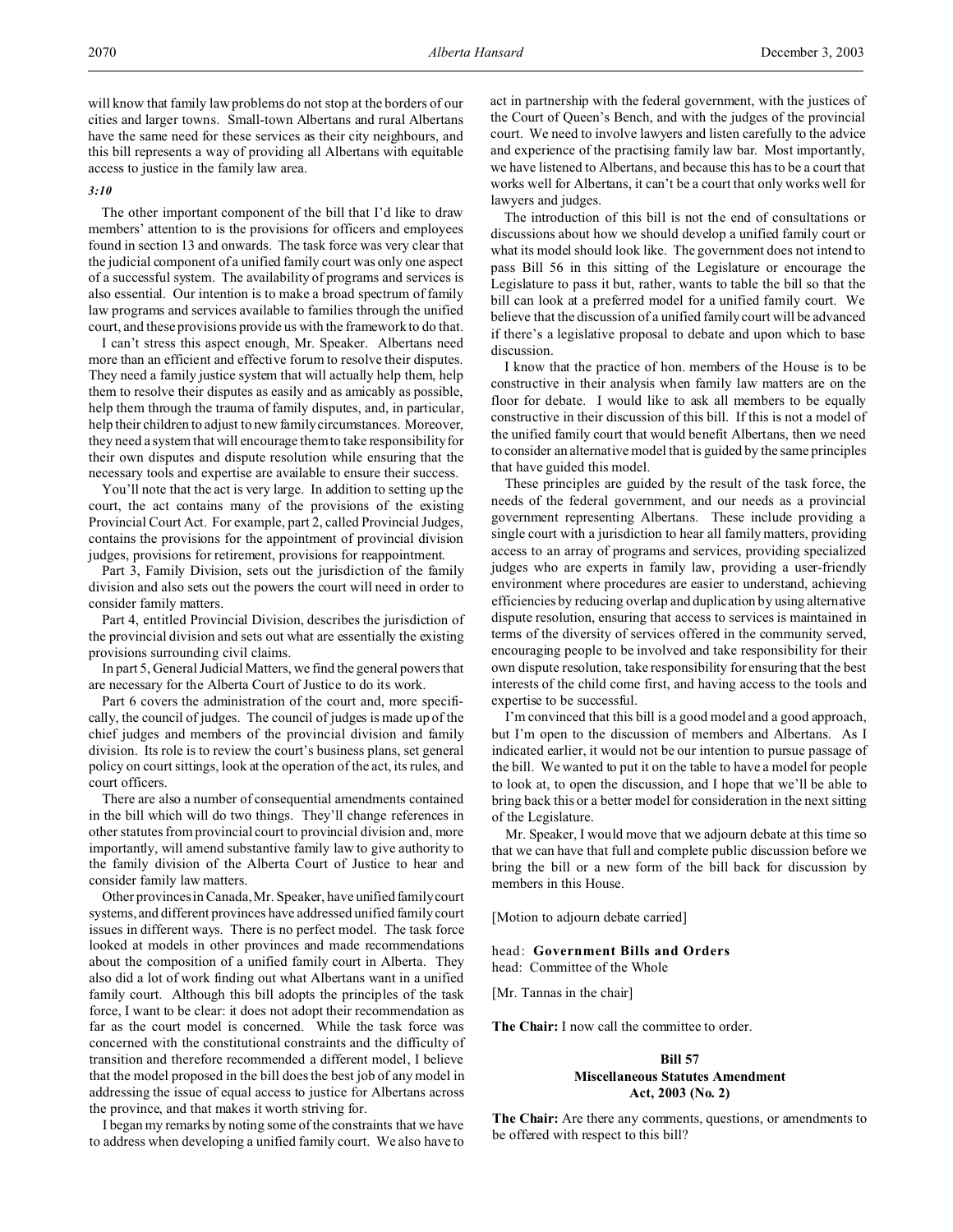[The clauses of Bill 57 agreed to]

[Title and preamble agreed to]

**The Chair:** Shall the bill be reported? Are you agreed?

**Hon. Members:** Agreed.

**The Chair:** Opposed? Carried.

**Bill 48 Alberta Heritage Foundation for Science and Engineering Research Amendment Act, 2003**

**The Chair:** Are there any comments, questions, or amendments to be offered with respect to this bill?

**Mr. Doerksen:** Mr. Chairman, I just want to thank the various members who spoke at second reading in support of the efforts and work we're trying to do at the Alberta ingenuity fund, more commonly known here as the Alberta Heritage Foundation for Science and Engineering Research. I don't believe that there are any amendments to be forwarded on this bill, so I would ask that we proceed.

Thank you.

**The Chair:** The hon. Member for Edmonton-Mill Woods. *3:20*

**Dr. Massey:** Thank you. Just a couple of comments about Bill 48, Mr. Chairman. It's a good bill, and we're pleased to have it here and to support it.

It's going to build the international reputation of science and engineering research in this province and has the potential to add to the top-notch research environment that already exists in this area in the province. It's going to attract and train and help us retain the brightest students and researchers in engineering and science, and it will attract funding from public and industry sources to the betterment of research in this area. We'll see in the future that it holds the promise of creating and being the basis for many new enterprises and businesses in our province, so we're delighted to see it here. We're delighted to see the money from the fund being expended.

Thank you.

**The Chair:** The hon. leader of the third party.

**Dr. Pannu:** Thank you, Mr. Chairman. I'd like to make a very few remarks on Bill 48, Alberta Heritage Foundation for Science and Engineering Research Amendment Act, 2003. This bill is about making the foundation and its work even better than it is now.

I notice that other than making some minor editorial changes which are a response to the changes in designations of ministers and the addition of a new minister, section 8 is repealed and is substituted by provisions which I think are good provisions. They certainly are a considerable improvement over the relatively vague section 8 which it replaces. It specifies the market value, defines it, exactly what's meant by it. It specifies that the foundation can draw 4.5 percent of the market value every year, and if in a given year the foundation requires less than 4.5 percent, then the difference between that which is withdrawn and the 4.5 percent amount can be transferred over to the next year. It can be made available to researchers and institutions that draw on this fund in the following year. So, certainly, that is an improvement, and there's greater

clarity and specification with respect to the provisions of the existing act.

With those few remarks, I think it's a good bill. It certainly makes the needed improvements and has the New Democrat opposition's support. Thank you.

[The clauses of Bill 48 agreed to]

[Title and preamble agreed to]

**The Chair:** Shall the bill be reported? Are you agreed?

**Hon. Members:** Agreed.

**The Chair:** Opposed? Carried. The hon. Government House Leader.

**Mr. Hancock:** Thank you, Mr. Chairman. I would move that the committee rise and report bills 57 and 48.

[Motion carried]

[The Deputy Speaker in the chair]

**The Deputy Speaker:** The hon. Member for Calgary-Lougheed.

**Ms Graham:** Yes. Thank you, Mr. Speaker. The Committee of the Whole has had under consideration certain bills. The committee reports the following: Bill 57 and Bill 48. That is my report.

**The Deputy Speaker:** Does the Assembly concur in this report?

**Hon. Members:** Agreed.

**The Deputy Speaker:** Opposed? So ordered.

head: **Government Bills and Orders** head: Third Reading

## **Bill 48 Alberta Heritage Foundation for Science and Engineering Research Amendment Act, 2003**

**Mr. Doerksen:** Mr. Speaker, I again want to thank all members of the Assembly for their support of this bill and the ability of the Alberta ingenuity fund, the trade name under which it operates, to continue and sustain their investment in research in the province of Alberta while at the same time now allowing the fund to grow in value and sustain its value.

Mr. Speaker, while I call for third reading of this bill and move it, I do want to just point Albertans' attention to two things just to illustrate the importance of the Alberta ingenuity fund. One would be the Water for Life strategy, that was unveiled last week by the Minister of Environment. It talks about the importance of science and research in that initiative, and the Alberta ingenuity fund actually has begun to play a role in this already. You can actually read about it on their web site. I would invite members of the Assembly or all Albertans to look up their web site – it's under the worldwide web, albertaingenuity.ca – and read about the good things that this fund is doing.

On October 15, 2003, there was a significant announcement made by the ingenuity research to do with a centre for water research, which is actually a collaborative initiative by three of Alberta's universities, those being the University of Lethbridge, the University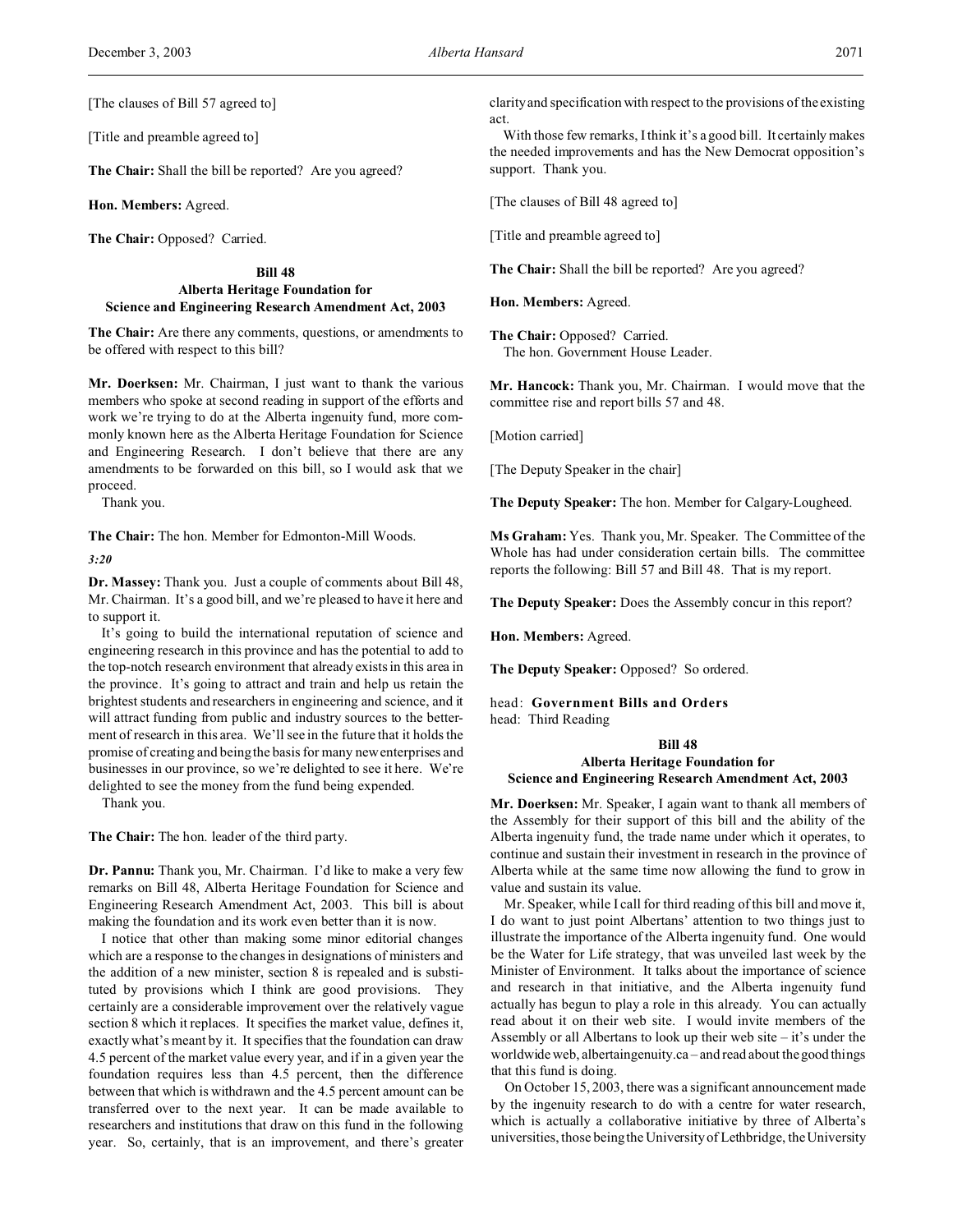of Calgary, and the University of Alberta. This is an excellent first step in addressing some of the scientific and research requirements under the Water for Life strategy, and I'm pleased that the ingenuity fund has taken this on as kind of a flagship initiative that will begin to make its mark for the future of Alberta.

So with those few comments, Mr. Speaker, I am pleased to support this change because it means a more stable and ongoing commitment to the research in this province.

[Motion carried; Bill 48 read a third time]

## **Bill 51 Natural Resources Conservation Board Amendment Act, 2003**

**The Deputy Speaker:** The hon. Member for Whitecourt-Ste. Anne.

**Mr. VanderBurg:** Thank you, Mr. Speaker. I'm pleased to move third reading of the Natural Resources Conservation Board Amendment Act, 2003. First, let me thank the Minister of Sustainable Resource Development and his staff and the chairman of the NRCB for educating me with regard to the dealings of this very important board.

The role of the Natural Resources Conservation Board is to provide an impartial process to review projects that could affect Alberta's natural resources. As I mentioned in earlier debate under this act, the board may also give other responsibilities under other acts such as the Agricultural Operation Practices Act. Those responsibilities may include running a regulatory system in addition to the board's quasi-judicial status.

The board's duties have increased significantly since this act was originally established. For the board to function effectively and efficiently, its roles and responsibilities must be clear. For that to happen, some changes are needed. They need to clarify the board's more comprehensive function. They need to ensure adequate resources to meet an increased workload, and they need to keep the financial processes consistent with government practice.

Mr. Speaker, the amendments proposed in the Natural Resources Conservation Board Amendment Act bring the clarity needed to distinguish its diverse and comprehensive duties and enhance its accountability. The changes will also clarify financial controls, membership of the board, and the objective nature of the appeals. They will permit the board to fill its quasi-judicial role in a fair and neutral fashion and still keep its administration businesslike and efficient.

Thank you.

*3:30*

**The Deputy Speaker:** The hon. Member for Edmonton-Riverview.

**Dr. Taft:** Thank you, Mr. Speaker. Our concerns, certainly my concerns remain what they were, and nothing has been done to address those. Fundamentally my concern is that this bill will have the effect of increasing the power of the minister over the Natural Resources Conservation Board by giving her or him, in effect, complete budget control. So that, of course, as I said earlier, reduces the independence of this board – if it doesn't in actuality, it does in appearance – and for this board to function well, independence is crucial. The public must perceive this board and the processes it administers as above politics and above political interference, beyond the reach of those kinds of interests.

So that fundamental concern remains, and as a result I for one feel compelled to oppose this bill. Thank you.

**The Deputy Speaker:** The hon. Member for Edmonton-Strathcona.

**Dr. Pannu:** Thank you, Mr. Speaker, for the opportunity to briefly comment on Bill 51, Natural Resources Conservation Board Amendment Act, 2003. Other than outlining the maximum number of members of the board by way of this act and specifying that they'll be appointed for a five-year term and their designation, then, as either full-time or part-time, the most important part of the bill is contained in section 22, which will now be renumbered. The addition to that section 22 in the form of sub (2) is the one that concerns me most. That's the one that would seem to take away whatever independence and autonomy this board has had from the minister in the past.

The renumbering of section 22 and the addition of sub (2) very strongly redefine who has the control, and that's the minister. So the board's ability as a quasi-judicial body, as the Member for Whitecourt-Lac Ste. Anne emphasized, will be compromised further by the change that's sought by way of this act. So it's a step backwards.

If the role and the functions of the board are to be quasi judicial, then its independence must be protected. It's not merely a question of perception here. It's a question of, really, the actual substance of that independence that remains with the board. This bill will very seriously reduce that, so it will make the ability of the Natural Resources Conservation Board even more restricted by making it accountable first and foremost to the minister himself because it won't be in a position to exercise independence from the minister.

So for that reason, the New Democrat opposition remains opposed to Bill 51. Thank you, Mr. Speaker.

### **Hon. Members:** Question.

**The Deputy Speaker:** The question has been called. The hon. Member for Whitecourt-Ste. Anne to conclude.

**Mr. VanderBurg:** Question.

[Motion carried; Bill 51 read a third time]

## **Bill 44**

## **Personal Information Protection Act**

**The Deputy Speaker:** The hon. Minister for Government Services.

**Mr. Coutts:** Thank you, Mr. Speaker. I'm pleased to rise in the Assembly this afternoon to move third reading of Bill 44, the Personal Information Protection Act.

Mr. Speaker, Albertans value the privacy of their personal information and want to ensure that this information is not being used inappropriately by commercial organizations in the private sector. The Personal Information Protection Act will establish clear, concise, and commonsense rules for commercial organizations in their collection, use, and disclosure of personal information.

The government certainly appreciates and acknowledges the support on both sides of the House for the principles embodied in Bill 44. It is also important to note that this bill is very similar to the act recently passed in British Columbia, which will enable organizations in both provinces to operate under the same rules. It would be very positive if other provinces were to follow our lead.

Mr. Speaker, I believe that Bill 44 has improved with the consultations that have occurred since introduction in May. We have heard from many organizations and have responded by making some amendments to the bill. We have heard from our stakeholders that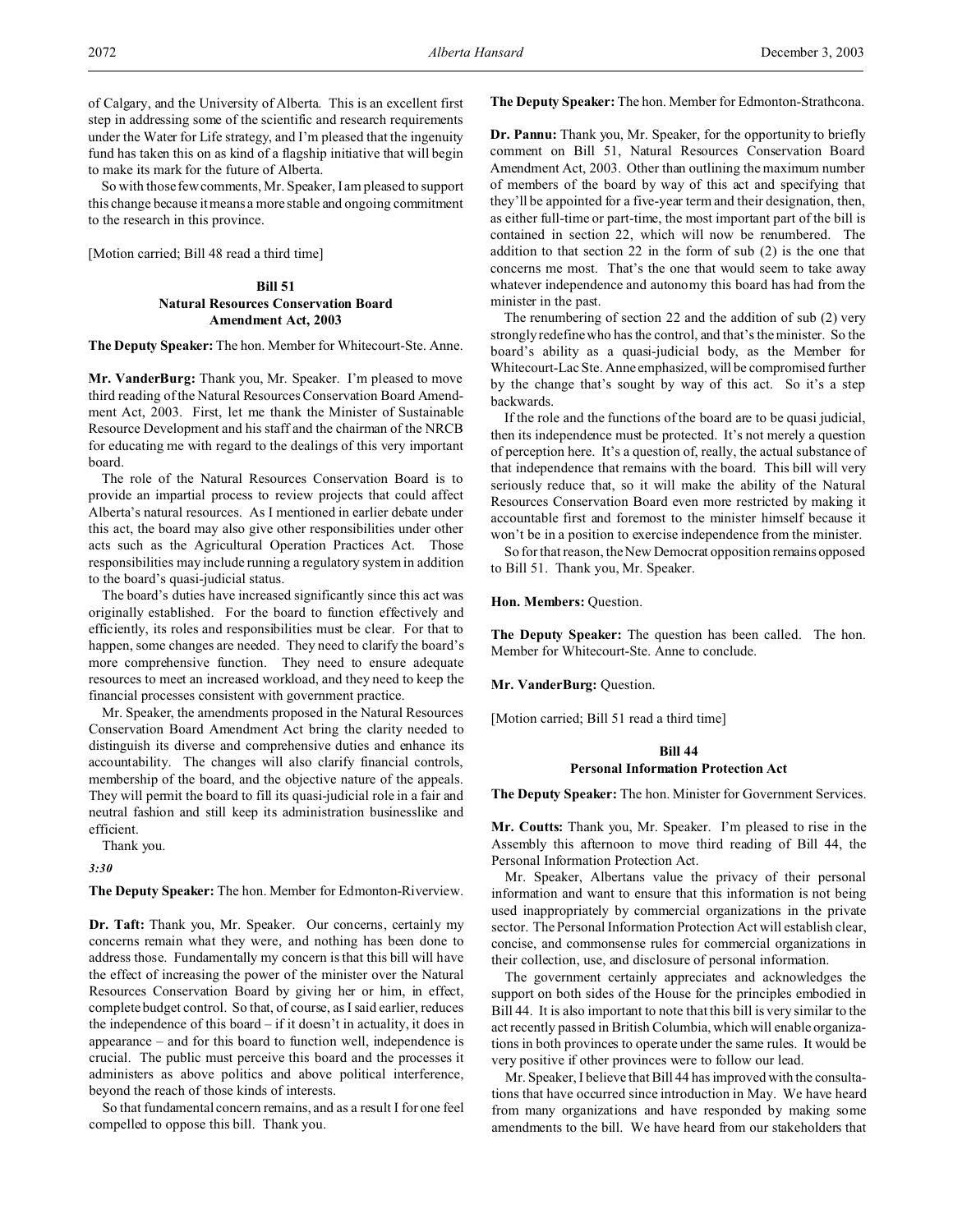the Personal Information Protection Act is good legislation and will be much easier for businesses to comply with as opposed to the federal privacy legislation that will take effect next year.

I would like to thank the hon. Member for Spruce Grove-Sturgeon-St. Albert for his participation in moving second reading of the bill in my absence. I know, Mr. Speaker, from the debate we have had that the passage of Bill 44 will provide Alberta businesses with the certainty that they will be governed by a provincial act designed for Albertans to meet Albertans' specific needs.

Thank you.

**The Deputy Speaker:** The hon. Member for Edmonton-Riverview.

**Dr. Taft:** Thank you, Mr. Speaker. I do have a number of comments about this act that I feel compelled to put on the record, and perhaps at some date the minister can respond. This act, as the minister said, applies to commercial activities. It's being brought in to avoid the federal legislation taking hold in Alberta, and of course I hope that works out for the best.

But there are some complications. As health critic I think of these complications especially in terms of the Health Information Act and the relationship between that piece of legislation and this particular bill we're discussing today. The fundamental question really is: what is the relationship between the two bills? What is the relationship between the Health Information Act, on the one hand, and the Personal Information Protection Act on the other?

For example, we have many health care professionals who will find themselves caught under both pieces of legislation. A pharmacist, for example, may fill a prescription that comes under the Health Information Act and needs to proceed through that whole system, and then he may have a prescription that's simply under the Personal Information Protection Act. It may not even be clear to that pharmacist which act applies.

### *3:40*

For example, if it is a prescription written by a doctor under the public health care system, the legislation that applies is the Health Information Act. If it's a prescription written by a doctor who's working through Workers' Compensation, then it's a commercial activity, and it's under the Personal Information Protection Act. The pharmacist may not know, and this, of course, will create problems for pharmacists.

The same kind of thing could happen to surgeons, for example, who may have one patient who comes in  $-$  let's say it's a plastic surgeon – for removal of a suspicious mole on their arm. That is a medical procedure covered for information purposes under the Health Information Act. The next patient may be seeing the plastic surgeon for something entirely private: a facelift, a tummy tuck; who knows? That kind of business is under this bill we're debating today. Again, this is going to cause frustrations, confusion, and extra work and bureaucracy for any number of health professionals. That's an issue that, to the best of my knowledge, has not been sorted out through either legislation or regulations.

If the minister, perhaps another day, wants to respond to those concerns in writing, I'd appreciate that. I would actually suggest that we should consider folding the Health Information Act under this piece of legislation at some point in the future.

I also have to return to my concern about what the costs are going to be to businesses of complying with this piece of legislation. Has the government done any analysis? What is the effect of that going to be? When I go to small, little businesses, as I did a couple of weeks ago – I went to a coffee shop, and the coffee shop owner had his business cards out, and underneath his name and title he had in brackets: chief privacy officer. Well, there probably weren't three employees in his entire business, and they had to have a chief privacy officer.

So I worry. I worry about the kinds of bureaucracy we're putting in place. I understand why it's going in, because I also respect the need for managing privacy, but this is a bill that I think we're going to be revisiting sooner than many of us expect.

What education program is in place as these businesspeople struggle to implement this legislation, as health professionals struggle to implement it? How are they getting trained? I believe the FOIP commissioner has efforts under way here. I just hope that they're adequate.

And, of course, there are some fuzzy areas around the jurisdiction of this bill. We had some discussion around its application to political parties or not and sorted that out. How clear is it now how the bill will apply or won't apply to charities, to professional bodies, to clubs, and on and on? There's a lot of room here for clarification. I'll be looking to the regulations for good guidance on that.

So it's with some reservation that I consider this bill. I guess we do need to move forward. It is presumably more workable than the federal legislation. I just hope we haven't cut too many corners in thinking this through.

Thank you, Mr. Speaker.

#### **The Deputy Speaker:** The hon. Member for Edmonton-Mill Woods.

**Dr. Massey:** Thank you, Mr. Speaker. I'd like to make a few comments at third reading of Bill 44, the Personal Information Protection Act. This is an important act for Albertans. The question of personal privacy with respect to your personal information seems to almost daily be in the news because of breaches of that information or falsifying of that information or actually the theft of that information by individuals, so it's become an increasingly important aspect in our lives. I suspect that part of that is due to the rapid advances in technology and the amounts of information that can now be stored and transmitted.

That being said, the act has tried to deal with a number of concerns that would assure Albertans that their personal information is well cared for, yet I don't believe the act has addressed the three major criticisms that were leveled against it by the federal Privacy Commissioner. One of the weaknesses was the power given to the Lieutenant Governor in Council to make regulations. The commissioner pointed out four areas in the bill that concerned him. One was giving consent, that they have powers with respect to giving consent. The powers listed are also procedures that can be used in making and responding to access requests. A third concern was that they would be able to make regulations with respect to the circumstances in which personal information can be collected, used, or disclosed without consent – that was a major concern of the commissioner – and the ability of the cabinet to declare areas of personal information to which the act does not apply. The commissioner identified the regulation power of the cabinet as being a major weakness or flaw in Bill 44.

There were two other concerns. The second one was the business of grandfathering, those provisions in the bill that talk about information collected before and after the coming into effect of the bill, the act stating that information collected prior to the bill was deemed to have been collected pursuant to consent given by that individual. This is a very difficult problem because I think it was pointed out in some letters to us that there are service providers that have massive lists of customers. Were they required to gather consent, it would be a horrendous task for them. Yet that being the case still doesn't detract from the commissioner's concern that information was gathered that indeed may not conform to the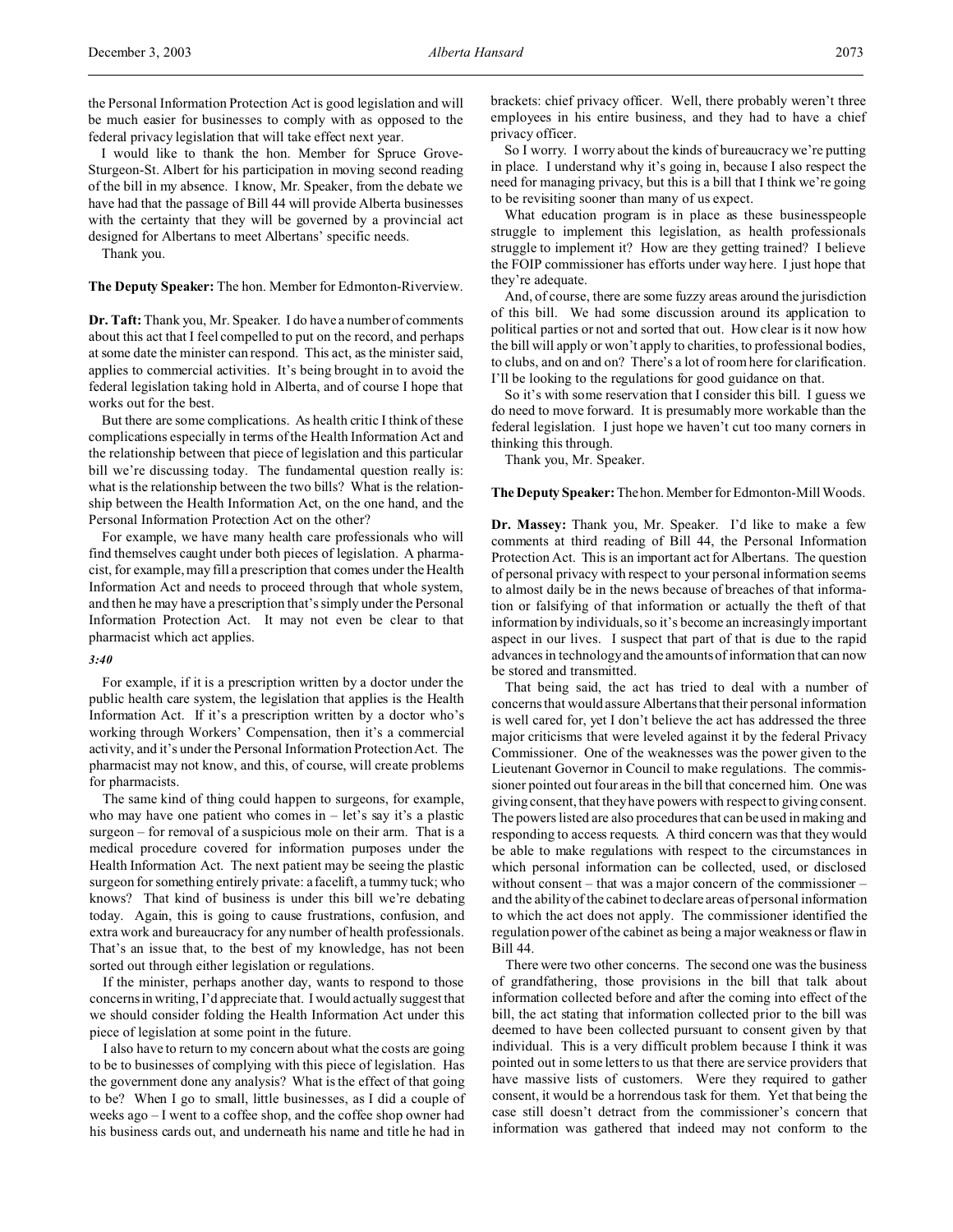provisions of this act and that that is really a concern and that there's no really meaningful protection for that information that's sitting out there with respect to individuals.

The third area that the commissioner mentioned that is still in the act and is still of concern is the permission that the bill gives employers with respect to the rights of employment. The commissioner points out that it's really the workplace where most of us spend our waking lives. For the bill to allow the collection, use, and disclosure of employee personal information without consent really does deprive employees and prospective employees of control over their own personal information.

I'm sure, as my colleague for Edmonton-Riverview indicated, that we are going to be back sooner rather than later with amendments to the act as the act goes into force and we work our way through it. Maybe given the nature of this kind of legislation, that's the only way it could have been done, Mr. Speaker.

So with those few comments, I conclude. Thank you.

*3:50*

**The Deputy Speaker:** The hon. Member for Edmonton-Strathcona.

**Dr. Pannu:** Thank you, Mr. Speaker. I'd like to again comment briefly on Bill 44, the Personal Information Protection Act, or PIPA. I want to note that the minister did invite us for consultations on the bill and expressed considerable interest in addressing some concerns that we had shared with him, but my understanding is that we weren't able to get the minister's agreement to make some necessary changes in the act in order to narrow the scope of one particular term, agreement, which is used as a blanket category when talking about the effect of this act with respect to protecting privacy on accessing information.

My colleague from Edmonton-Highlands has spoken extensively to our concerns, has communicated those concerns personally to the minister, shared those concerns with him, and had some discussions. Later my colleague from Edmonton-Highlands tried to amend the act with respect to that particular concern so that the collective agreements are exempted from the provisions of the act. That has not happened. We have expressed our opposition to that part of the bill consistently, and we continue to have those concerns.

I guess that the New Democrat opposition will have to now wait to have a look at the regulations that are developed and approved by the minister as the bill is proclaimed. I urge the minister to address that concern that we have specifically expressed with respect to the possible application and use of this act to restrict the ability of labour organizations, employees' representative organizations, to have access to the information of their members or employees that they represent in workplaces where they're represented, especially during organizing drives and after a certificate has been issued but before a first collective agreement is reached.

So there is a potential problem with the bill. We have certainly flagged it. We have drawn the minister's attention to it. We appreciate the fact that he gave some consideration to this. Now we will wait to see whether or not that concern and consideration that he has expressed to this point gets translated into specifically allaying those concerns as the regulations of the bill are developed after its passage in conjunction with its proclamation.

Thank you, Mr. Speaker.

[Motion carried; Bill 44 read a third time]

## **Bill 50 Wildlife Amendment Act, 2003**

**The Deputy Speaker:** The hon. Member for West Yellowhead.

**Mr. Strang:** Thank you very much, Mr. Speaker. I would like to move third reading of the Wildlife Amendment Act, 2003.

The intent of this bill is to make the Wildlife Act more effective in a number of areas, primarily enforcement and administration. During committee we learned that many of the amendments support the work of the fish and wildlife officers. Increased penalties for poaching: increasing the fine for wildlife violation sends a clear message to the public and to the courts that Alberta takes such violations very seriously. Seizure of equipment used in poaching: authority to seize and retain equipment used by poachers certainly directly supports enforcement efforts. Reciprocal agreements: the capacity to co-operate with other jurisdictions ensures that those convicted of serious wildlife violations elsewhere won't be able to get hunting licenses in Alberta and vice versa.

Access to warrants and authorizations: another enforcementrelated amendment that gives fish and wildlife officers access to federal investigation related warrants for more information about wildlife offenders. Outstanding fines for wildlife offences: people who haven't paid fines for wildlife violations won't be able to buy hunting or fishing licences until outstanding fines have been taken of. Trafficking in wildlife: advertising wildlife for sale – they may not be sold – will be deemed as an act of trafficking in wildlife. Reducing wildlife/human conflict: to reduce wildlife/human encounters, Alberta will require the authorization to issue cleanup orders to make people clean up food, resources, or other attractants that draw wildlife to settled areas. Exemptions of employees: another amendment related to duties of fish and wildlife officers, including wildlife research and duties that involve hunting and enforcement activities.

In conclusion, Mr. Speaker, Alberta is a very big province, and it is impossible to monitor everybody in the wilderness areas. With our rapidly growing population more people are living in rural areas or enjoying recreational activities on public land and where wildlife is more common. Accordingly, the Wildlife Act introduces additional valuable tools to assist our government in protecting and managing wildlife for Albertans.

Thank you very much, Mr. Speaker.

### **The Deputy Speaker:** The hon. Member for Edmonton-Glengarry.

**Mr. Bonner:** Thank you very much, Mr. Speaker. It is indeed a pleasure to rise today and talk to Bill 50, the Wildlife Amendment Act, 2003, and, certainly, to thank the hon. member for bringing this particular bill forward because it does address a number of issues and tightens up legislation in regard to our wildlife here in the province. One of the things that we certainly saw in the bill and liked was that there are increasing penalties for certain offences. As well, what would happen with the changes in this bill is that repeat offenders would face higher penalties than first-time offenders. As well, those who are convicted of offences in relation to key species such as grizzly bear would face significantly higher penalties.

We certainly like the section of the act that will provide authority for an officer to order the cleanup of attractants or other actions that would attract certain forms of wildlife to garbage containers. Having grown up in Jasper, I've had many occasions to witness the bears coming into town or at the lodge dump, where the grizzlies would gather on a nightly basis to feed. Certainly, one of the highlights of our evenings was to go out and watch the grizzlies in action.

#### *4:00*

**Dr. Taft:** Was it like being here?

**Mr. Bonner:** Well, no. These guys are tame compared to those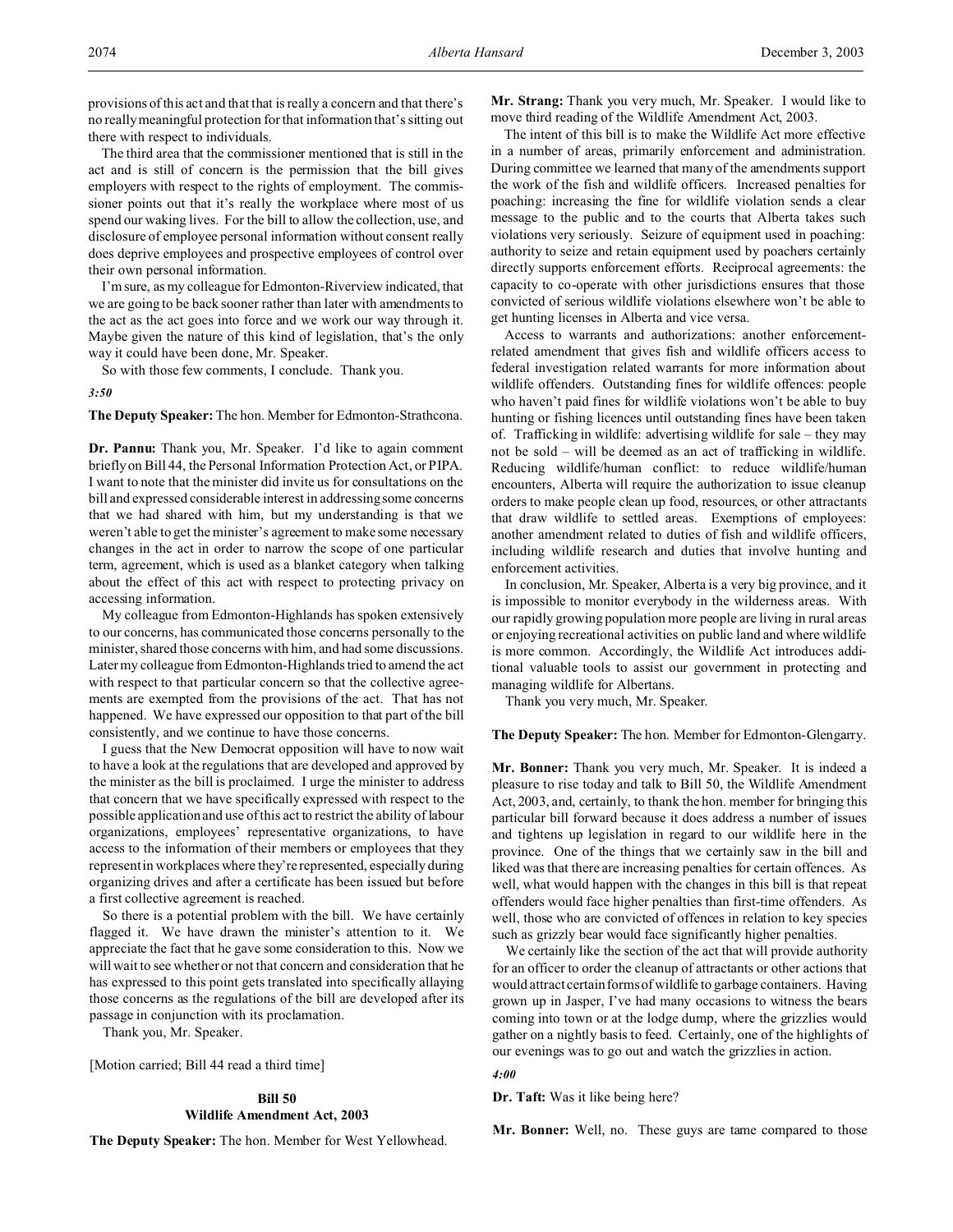We certainly enjoyed the portion of the act that was amended to require trappers to first have grounds or belief that the traps are unlawfully set and report such findings to an officer. This, again, is a very good change in the act.

As well, we like the new class of authorities called guide designations, which are now being used in accordance with various criteria in the regulations. These were formerly called guide licences. Amendments that will be taking place will be more like licences and permits and, therefore, have similar requirements pertaining to them. Provisions would also be made to deal similarly with new documents created in the future by prescribing them in regulation.

So, Mr. Speaker, in summary, certainly many good points with this particular bill and very happy that I've had the opportunity to point out some of the highlights. I would urge all members in the Assembly to support this bill.

Thank you.

**The Deputy Speaker:** The hon. Member for Edmonton-Strathcona.

**Dr. Pannu:** Thank you, Mr. Speaker. I rise to speak on Bill 50, Wildlife Amendment Act, 2003, which is sponsored by the hon. Member for West Yellowhead. It deals with matters that fall within the purview of the Sustainable Resource Development ministry. Again, my hon. colleague from Edmonton-Highlands has spoken at some length on this bill during previous debate.

The question of increasing penalties for poaching has been addressed by way of this bill, and strengthening the authority of fish and wildlife officers dealing with these offences related to poaching and other related offences is certainly something that on the surface would seem to promise improvement with respect to the ability of this legislation to ensure sustainability of resources and resource development.

But there are concerns, Mr. Speaker. One not only needs the capacity to deter poaching - and that's what I suppose the increase in fines will do – but one also needs to ask questions related to the enforcement of the law. If a law is not enforced properly, it loses credibility and hurts, as a matter of fact, the credibility of legislative measures and actions as such. So enforcement is a key component of any legislative attempt to deter wildlife poaching and related acts.

As a bill I think it certainly expresses well the concern of this government about wildlife poaching, and many of the amendments here relate to improved enforcement. If you look at the record of this ministry with respect to enforcement, one doesn't get any assurance from the evidence that's available that this bill, when passed, will make much of a difference on the issue of deterrence, because deterrence is as much a function of the magnitude and the severity of penalties as it is the probability of enforcement of those penalties.

As the Alberta Union of Provincial Employees has indicated very clearly,

While it is a positive idea to introduce a law raising fines for poachers, the department has cut operating funds to front-line Fish and Wildlife enforcement officers to the point that they are unable to enforce the law as the public [expects and] deserves.

These are the words of the president of the Alberta Union of Provincial Employees, which represents the enforcement staff of the department.

The AUPE statement continues: "Operating budgets for fish and wildlife enforcement districts across Alberta have been slashed from 20 per cent to 50 per cent." So the conclusion by AUPE is that "a commitment to enforcement means we have to pay for enforcement," but the resources are not there.

In the 2000-2001 fiscal year, Mr. Speaker, roughly two and a half years ago, fish and wildlife officers made 230,000 contacts with the public. In 2001-2002 that was down to 116,000. In the current year, which is just about to end within weeks from today – that is, the 2002-2003 fiscal year; well, it has a few more months – it has fallen to 70,000 contacts with the public. So the department's own documentation states that the proactive compliance checks are the best way to identify noncompliance with fisheries, wildlife, and parks' laws. But if that is the case, then what does the rapidly dropping frequency of contacts with the public over the last three years say about the real commitment to increasing proactive compliance checks? Not much.

There can't be these contacts, there can't be these checks unless there are wildlife officers, field officers, out there in the field

- preventing harm to endangered species and other environmental damage,
- protecting citizens and owners of livestock and property from such illegal activities as discharging firearms close to buildings and night hunting,
- helping ensure Alberta's tourism industry remains economically viable.

These are some of the points that are made by the Alberta Union of Provincial Employees.

#### *4:10*

There are other concerns that have resulted from the impact felt by fish and wildlife officers due almost exclusively to a lack of available funding: for example, reduction or elimination of proactive preventative enforcement compliance efforts; district equipment being inoperable and needing repairs or replacement; equipment being unsafe or unreliable to conduct patrols and compliance checks; lack of funding for specialized patrols, operations, or programs such as helicopters or horse patrols, surrogate operations, night flights; unidentified priority fish and wildlife enforcement programs; reduced ability to meet personal and public expectations for an adequate level of service due to vacancies in fish and wildlife offices, district administration, and wildlife and fisheries biologist positions; office closures; district budgetary restrictions; inability to replace older vehicle fleet, thus placing a larger financial burden on district budgets for maintenance costs; a reduction in funding for surveys of fish and wildlife population that's unable to accurately look at resources. I could go on.

Let me just conclude this part, Mr. Speaker, by referring to two other negative impacts of cutbacks in resources: loss of credibility to the public or other agencies, stakeholder groups, and even other divisions within the department; and the feeling on the part of officers that they don't have the support. They feel worthless; they're demoralized. Staff surveys and health andwellness programs do not compensate for officers' dedication and commitment to the protection of Alberta's natural resources.

These are some of the impacts from the point of view of failure to enforce existing laws. So tightening or strengthening the existing laws in terms of the penalties is a halfway measure unless enforcement of this measure is guaranteed, is improved, improved considerably. The only way that that can happen is if more resources are put at the disposal of the enforcement people and their numbers are increased so that they're adequate enough to provide surveillance, spot-checks, or what have you. Poaching is not likely to decrease in this province. Both the *Edmonton Journal* and the *Edmonton Sun* have outlined those concerns extensively.

So while the bill is strong on the side of increasing penalties, it certainly falls short and, in fact, is silent on the question of what to do about enforcement. Enforcement is the key, Mr. Speaker, to protect endangered species, to stop poaching, to discourage illegal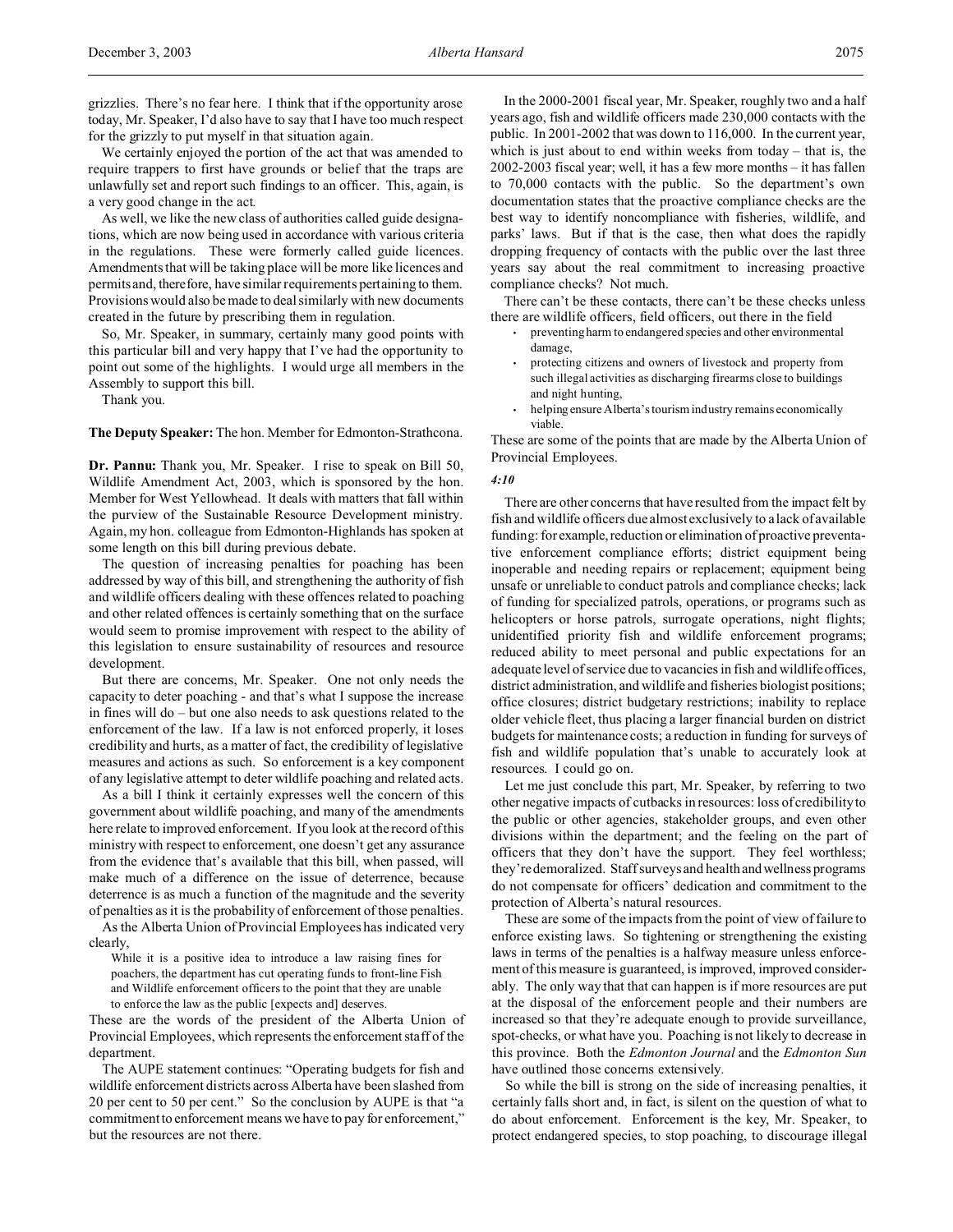activity in this area of our province's life. So the bill in that sense doesn't really measure up to or doesn't really address the real outstanding issues that need to be addressed if poaching is to be stopped, if endangered species are to be provided protection, and the fish and wildlife are to be enhanced as an asset, as a resource which all of us can enjoy and on which depends, of course, among other things, the future of the tourism industry in this province.

Thank you, Mr. Speaker.

**The Deputy Speaker:** The hon. Member for West Yellowhead to close debate.

**Mr. Strang:** Thank you very much, Mr. Speaker. I just want to thank all members for their contribution to this bill. I strongly believe, number one, that this is going to give our fish and wildlife officers the extra tools that they need, and I guess I just want to reinforce the aspect that enforcement is not just patrolling. It involves education, communication with all Albertans.

In addition to the good work regularly done by our uniformed fish and wildlife officers, there also has certainly been a lot of good work done by our undercover operations. Just to let the House know, over the last six years undercover operations have resulted in 1,100 charges and about \$1.1 million in fines and about 20 years in prison sentences. There are almost 2,000 department staff working for Sustainable Resource Development, and about \$37 million is being spent on fish and wildlife. This is up from last year.

So I'd encourage all members to support this very important piece of legislation. Thank you.

[Motion carried; Bill 50 read a third time]

## **Bill 43 Post-secondary Learning Act**

**The Deputy Speaker:** The hon. Minister of Learning.

**Dr. Oberg:** Thank you very much, Mr. Speaker. It certainly is an honour to be able to rise and speak to Bill 43 today and to move Bill 43 at third reading.

Mr. Speaker, this bill has had a very checkered past. It was first introduced in May of this year to sit over for the summer. During the summer we undertook an extensive consultation with all of the stakeholders and came forward with a bill that is not what everyone wanted; however, it is probably the best bill. It does some wonderful things for students. The ability for technical schools or colleges to be able to grant degrees where the quality is there certainly will help our rural students, especially if some of the rural colleges take us up on this.

Mr. Speaker, the whole idea of combining four bills into one truly signifies the importance of our postsecondary institutions working together, retaining their diversity but still working together. That certainly sends a message loud and clear. We have already seen that happening in our postsecondary system.

So I certainly will listen to what everyone has to say. I know that there are some people on our side who wish to speak to the bill. I'd just like to in advance thank everyone who has been part of this bill, including all the colleges, technical schools, and universities, including the students' associations, faculty associations, and anyone else who has had a part in this. It truly is a revolutionary bill, and it's something that is going to benefit students in Alberta for many, many years to come, Mr. Speaker.

**The Deputy Speaker:** The hon. Member for Edmonton-Riverview.

**Dr. Taft:** Thank you, Mr. Speaker. I appreciate the chance to speak in third on Bill 43, which is a bill that I have followed from the beginning, in fact from before it was Bill 43, back to the preparation of the first draft.

My compliments to the minister on bringing it in in May and letting it sit over the summer for public consultation. I appreciate that, and it led to many good amendments, as he said. My compliments to the student leaders in the gallery, who, frankly, set an example for all Albertans on how to effectively respond to a piece of legislation and, I will say bluntly, set an example that I feel their faculty associations would be well advised to follow. In this case, the students should be teaching the faculty on effective democratic activity.

**Dr. Oberg:** Can we quote you on that, Kevin?

**Dr. Taft:** You can quote me on that. I'll probably hear from many of my constituents, but I genuinely think that's true.

I represent most of the neighbourhoods that are adjacent to Alberta'slargest postsecondary institution, the University of Alberta, and there are a couple of clauses in this bill that will be of great benefit to those neighbourhoods and to the neighbourhoods around other universities in this province. Those are clauses that remove universities' rights to unilaterally expropriate land and subject developments undertaken by the university that are primarily commercial to municipal zoning. Most Albertans haven't realized, unless they've lived close to a university, that until this bill universities could expropriate land at will and then were entirely exempt from municipal zoning. So this is a very good development for constituents in Edmonton-Riverview and I think for Albertans in general, and again I'm grateful to the minister for working those into the legislation.

One of my concerns with Bill 43 is that it doesn't express a clear sense of purpose for postsecondary education in general or for universities in particular. I think that in the long run we may regret that. With something as massive as this bill and something as massive as our postsecondary education system in this province, a clear statement of purpose is an outstanding place to begin, and in my view, at least, the preamble of this bill, nor any other section of bill, doesn't achieve that.

### *4:20*

There has been a great deal of debate about tuition fees in this bill, and there are always going to be two sides to that debate, or maybe more than two sides. We in the opposition have been concerned for years, long before I was here, about the upward trend of tuition fees, and they have in real terms gone up very dramatically in the last decade. There was a cap in place. Under the existing legislation Bill 43, depending on whose terminology you use, keeps it in place, removes it, or creates a soft cap. From my perspective, in the long term it's such a soft cap that it is effectively removed.

The reason I say that is that when you combine the allowance for increases in tuition with the other increases – for example, the hon. Member for Edmonton-Mill Woods and I were calculating the other day that an increase of \$275 on a \$4,500 tuition is about 6 percent. If you add to that the consumer price index of, let's say, 3 percent, there's a 9 percent tuition fee hike, and that can continue. If that trend does continue, we will see a doubling of tuition fees within the decade, and that is a concern for us. Our preference would be that tuition fees go down.

If you listen to the universities, the U of A, for example, is saying that for every dollar in tuition a student paid 10 or 12 years ago, the provincial government would put in \$10. Today for every dollar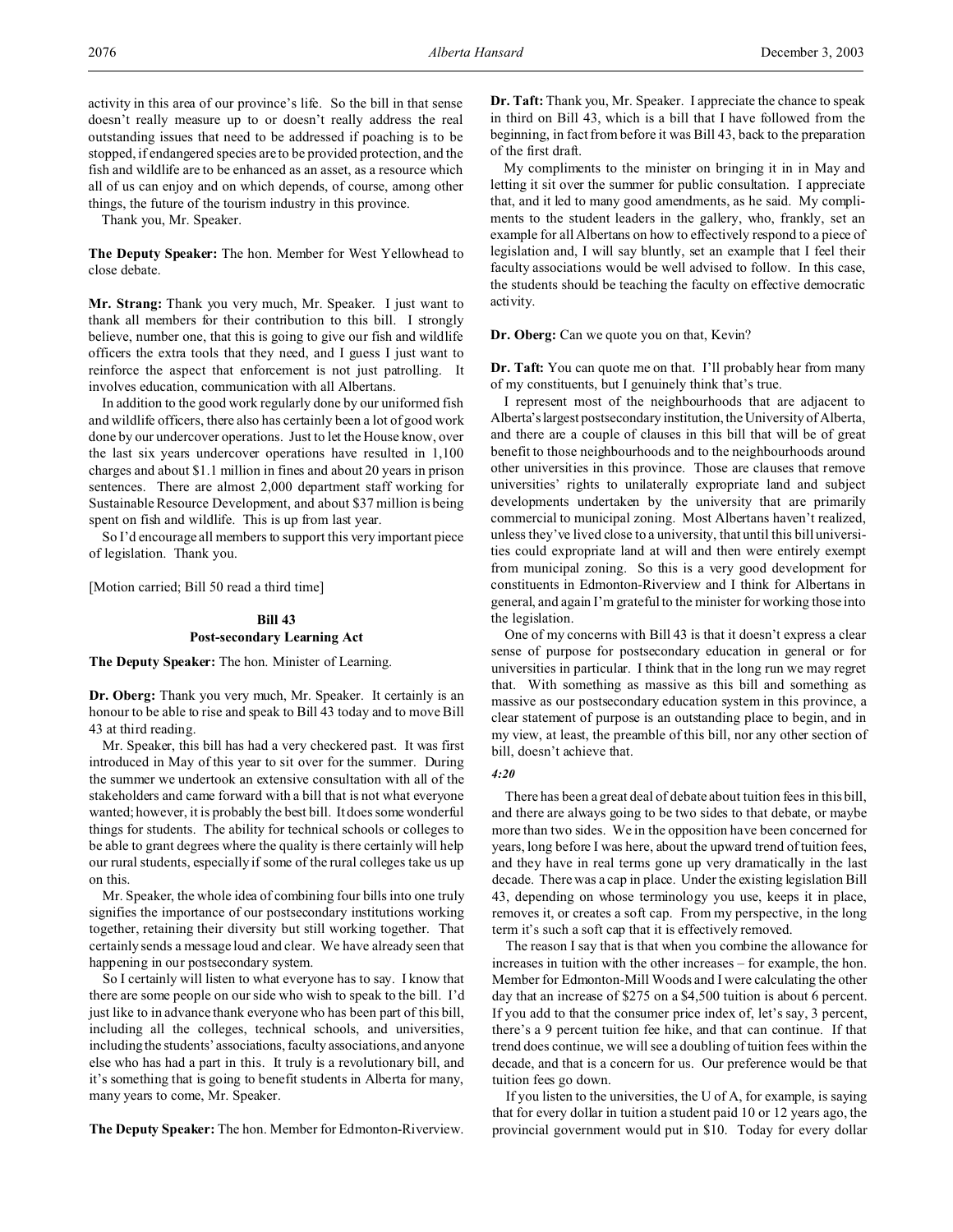that's put in by students, the province is putting in \$2.43. That's tough – that's tough – and it's the wrong direction to be going with education, and unfortunately this bill encourages that direction.

Another issue that we raised as a concern was the issue under section 88 that removes the right to strike from faculty. That section was somewhat amended, imposing, I believe, binding arbitration. In effect, it has many of the same effects, but I will say this: most of the faculty associations in this province willingly walked away from that issue. So they make their bed; they can lie in it. I'm not going to fight their fights if they don't have the courage to do so.

I am concerned about the broader direction of the bill in creating something called Campus Alberta. There's always been a need, at least certainly for 40 years, in this country and in this province for some co-ordination among postsecondary institutions. As multiple universities develop in the country and in Alberta, there needs to be co-ordination. You don't need a school of environmental design in every university, you don't need a school of East European studies in every university, and on and on. There needs to be some coordination. that stands to reason. Especially in the last decade there needs to be co-ordination between the colleges and the universities with the colleges providing entry-level programs for universities, transfer programs, whether it's in science or business or nursing or whatever. Clearly, there needs to be co-ordination.

But my concern with the entire spirit of this bill is that we are creating a single system. We are taking the diversity of institutions in this province and we are creating a single system, and in the process we are losing some of the strengths that a diverse system offers. We are taking postsecondary education in this province and creating a single kind of hierarchical structure with the minister very clearly at the top. If you go through the traditions of postsecondary education, especially at universities, that's a complete inversion of how universities historically have functioned. Universities function driven from the very front lines, driven from the research done by the professors and faculty, driven by the work done by the students and their teachers in the classroom, not driven from commanders on top.

I think a huge mistake is being made here philosophically that effectively equates postsecondary education institutions with government departments or major corporations. Government departments are top-down structures. The commander at the top gives the orders, and everybody is expected to follow the policy. The same thing with corporations. Universities, on the other hand, genuinely are bottom-up institutions. We, in fact, don't want all the policies followed from the top in the sense that we don't want a groupthink occurring in our universities. I'm concerned that what we have developing here is, in fact, a top-down command-andcontrol approach to postsecondary education, which will be bad for everybody.

I mentioned that it reduces diversity. I am also concerned that it increases the risk of major mistakes. When power is centralized to the degree that we are beginning to see in Bill 43, the people at the top will be issuing orders and will have power that is very, very wide ranging. Inevitably, a mistake at the top will get magnified as it reaches out through the entire system. We shall see a system that is slower to respond, and when it chooses to do things, it will do things more clumsily. So this complete turning upside down of the postsecondary system in the province is a real worry for me.

I also am concerned – and it's consistent with what I've just said – with the effect of Bill 43 on student governance and the ability of student associations to govern themselves. This has been hotly debated. There have again been some amendments made there, but fundamentally student associations at postsecondaries are adult organizations. The student executives are there because they are elected by the student bodies, and they should be accountable to

those students who vote them into place, full stop. These aren't high school or junior high school councils. These are large institutions with in some cases million dollar budgets run by adults with professional staff, accountable to their elected members. I feel that Bill 43 takes much too paternalistic a view to student associations and student organizations. If the student associations mess up, that's the student associations' problem. They should be allowed to solve it as any other business run by adults should be allowed to solve its problems.

So, Mr. Speaker, I made several points here. I think most fundamentally my biggest concern is around a long-term loss of respect for the fundamental purpose of a university. I am concerned about threats to academic freedom. Certainly, I could trot out any number of examples over the last several years of overt public or covert private pressures being placed on universities to discipline researchers who do work that's not approved of. I don't need to go through that. I've made a number of those examples public before.

Fundamentally, I do like the notion that a university is a kind of Socrates of society. It's in a university where the relentless questioning of everything should be encouraged, including the questioning of the Minister of Learning, the questioning of the Member for Edmonton-Riverview, the questioning of the Legislature. As uncomfortable as that questioning ought to make us, we should celebrate that because it's through that questioning that we will become a stronger society and a better democracy.

Universities are not fundamentally about preparing people for careers. They're not fundamentally about serving governments or corporations or unions or religious organizations. They're not about economic diversification, although all of those things are wonderful, and universities in the normal course of their activities serve all of those. I would say, instead, that universities are fundamentally about extending knowledge in the service of democracy and a better civilization.

Thank you.

*4:30*

**The Deputy Speaker:** The hon. Member for Wetaskiwin-Camrose, followed by the hon. Member for Edmonton-Strathcona.

**Mr. Johnson:** Thank you, Mr. Speaker. It's my pleasure to be part of the debate today on Bill 43, a piece of legislation that responds to the changing realities of our postsecondary education system. I want to first of all thank and compliment the Minister of Learning for bringing forth this very, very important legislation.

The Post-secondary Learning Act acknowledges that our world is changing, the needs of our workforce are changing, and our postsecondary education system is also changing. Alberta's future depends on a skilled and educated workforce, and we know that our postsecondary education system is a key to that future workforce. Our system has worked remarkably well in the past, and we must ensure that it does in the future as well.

In today's global economy innovation, ideas, skills, and knowledge are vital to our success and prosperity, and we have to make sure our system is prepared to meet these demands. As a government we must be forward thinking in our approach and in our direction. I believe that Bill 43 with its amendments gives us the necessary legislation to direct our postsecondary system in the future.

Mr. Speaker, the time has come to make changes. The last time that Alberta conducted a major review of institutional statutes was in 1981. Now, 22 years later, times have changed. Bill 43 addresses today's needs and directs our future. This legislation will allow our postsecondary institutions to move forward in serving all Albertans in a co-ordinated, complementary, Campus Alberta direction.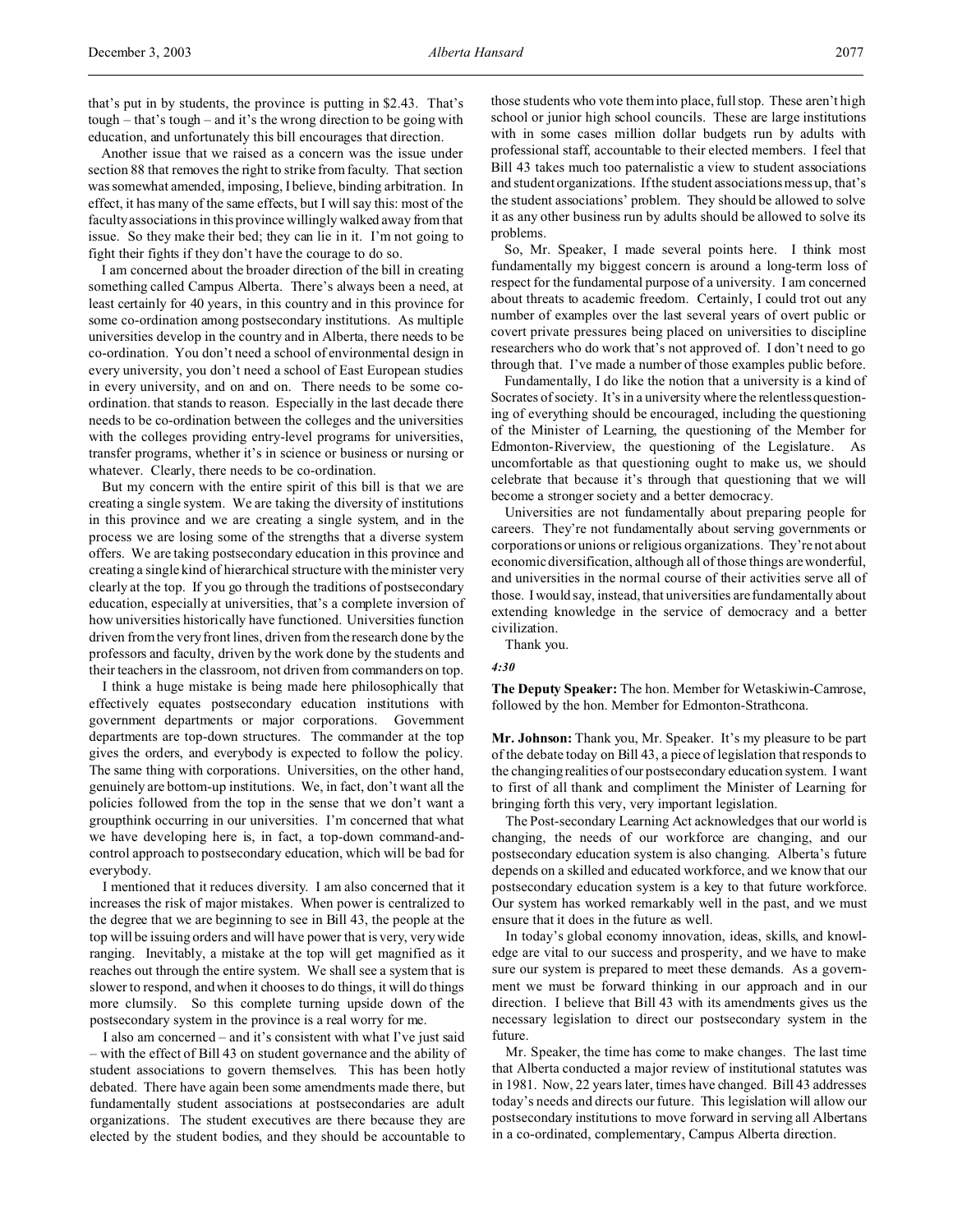Our postsecondary institutions have experienced remarkable growth since 1994 as students from across the country and the world flock to our schools. It is worth mentioning that many parts of Canada have seen minimal increases or, even worse, decreases in their enrollments, yet Alberta grows against this trend. Bill 43 will allow institutions to better deal with increasing enrollments.

Mr. Speaker, Bill 43 also addresses an issue that has been foremost in many minds, especially postsecondary students: our tuition policy. Postsecondary education is a significant investment for students, but it is one of the best investments anyone can make, especially in Alberta, where there are great jobs, the cost of living is low, and the standard of living is high. It is a great investment for students, for government, and for society.

Mr. Speaker, the revisions to the tuition policy proposed in Bill 43 allow for growth, provide clarity on what tuition fees should include, and ensure that institutions remain open and accountable to their students. The policy continues to focus on maintaining affordability for postsecondary students.

Students in institutions have been adequately consulted on the revisions to our tuition policy since the spring sitting of this Assembly. In fact, I have done some consulting myself. The result of all the consultations is a policy that balances the need to allow for growth in the system with the need to ensure that postsecondary education is affordable to all.

I realize that many students leave postsecondary schooling with a significant debt load. The average Alberta debt load for students is around \$11,000. To me that is not an unreasonable debt to have in this province, where job opportunities are plentiful. My concern about student debt would be much greater if jobs were unavailable upon graduation. Government, therefore, can provide solutions to the student debt problem by ensuring that jobs are available. That, of course, is the challenge to any government, and this government, I believe, is doing a very, very good job in that respect.

Mr. Speaker, Alberta is a province whose growth is not slowing down. Our workforce is booming, and our postsecondary education system is growing so fast that we can barely keep up. Legislation that worked fine in 1981 will no longer suffice. It is time that we moved forward with our objectives so that we can adjust to the always changing learning needs of the system.

I have found there to be positive support for Bill 43 in my constituency, especially with the amendments made at the previous stage. I support Bill 43 because it addresses the issues that face our postsecondary learning system, and I know that our system is improved because of it.

Thank you, Mr. Speaker.

**The Deputy Speaker:** Before we go to the section on comments or questions, I wonder if the Assembly would give consent to briefly revert to Introduction of Guests.

[Unanimous consent granted]

## head: **Introduction of Guests**

#### *(reversion)*

**The Deputy Speaker:** The hon. Member for Vermilion-Lloydminster.

**Mr. Snelgrove:** Thanks, Mr. Speaker. Ladies and gentlemen, while we're dealing with education, it's truly an honour to have a class visit us from the small village of Clandonald, just north of Vermilion. We have 16 grades 5 and 6 students here today. They are not only very bright and intelligent; they're well mannered. And they're

accompanied by adults much the same. They're here with their teacher, Mr. Robert Stachniak, and parents Tammi Etherington and Tracey Snider. I would like them to rise and please accept the traditional warm welcome of the Assembly.

head: **Government Bills and Orders** head: Third Reading

## **Bill 43 Post-secondary Learning Act** *(continued)*

**The Deputy Speaker:** The hon. Member for Wetaskiwin-Camrose, having been the third speaker, are there any comments or questions? Go on to the next one?

The hon. Member for Edmonton-Strathcona, then. Did you wish to speak?

**Dr. Pannu:** Mr. Speaker, I'm willing to let this hon. member.

**The Deputy Speaker:** Okay. The hon. Member for Edmonton-Mill Woods.

**Dr. Massey:**Thank you, Mr. Speaker. Just a few comments because I think almost everything that can be said about Bill 43 has been said and was said the other evening when we debated it at Committee of the Whole.

I guess I'd remind my colleague from Edmonton-Riverview that it's a poor teacher that can't learn from his or her students. I'm sure that the students have taught many given the actions that they've been engaged in with respect to Bill 43. I'll leave it at that.

One of the hardest parts for the opposition to accept is the tuition provisions in the bill. I say difficult because it's part of a larger problem that faces postsecondary institutions not just in Alberta but across the country.

Statistics Canada has on their web site a document about tuition fees in the country, and they have posted that the average tuition fee in Alberta in 1993-94 was \$2,209 and that the average fee in this year, 2003-2004, is now \$4,487. They compute that as an increase in the province – this is average university tuition increases – at a rate of 103 percent, one of the highest rates of tuition growth in the country. It's that information that I think should cause us concern with Bill 43 because what we haven't had and what we need so badly is a long-term plan for financing postsecondary schools in the province.

## *4:40*

I'd hope that we won't a decade from now, in 2013, be looking back and seeing similar increases. I think that unless we do some planning for that future, some long-term planning that takes the pressure off postsecondary institutions to turn to students for financing of the institutions, we will, and I think that would be regrettable for students in Alberta but more importantly for the future of our province.

#### [The Speaker in the chair]

So while there's immediate debate about the tuition fees and their caps, I think that they are symptomatic of the much larger problem that has to be addressed and hasn't been addressed, and that's the financing of postsecondary schools. It's not exclusively a provincial concern. This is a federal concern, and as I said, it's a problem that's faced institutions across the dominion.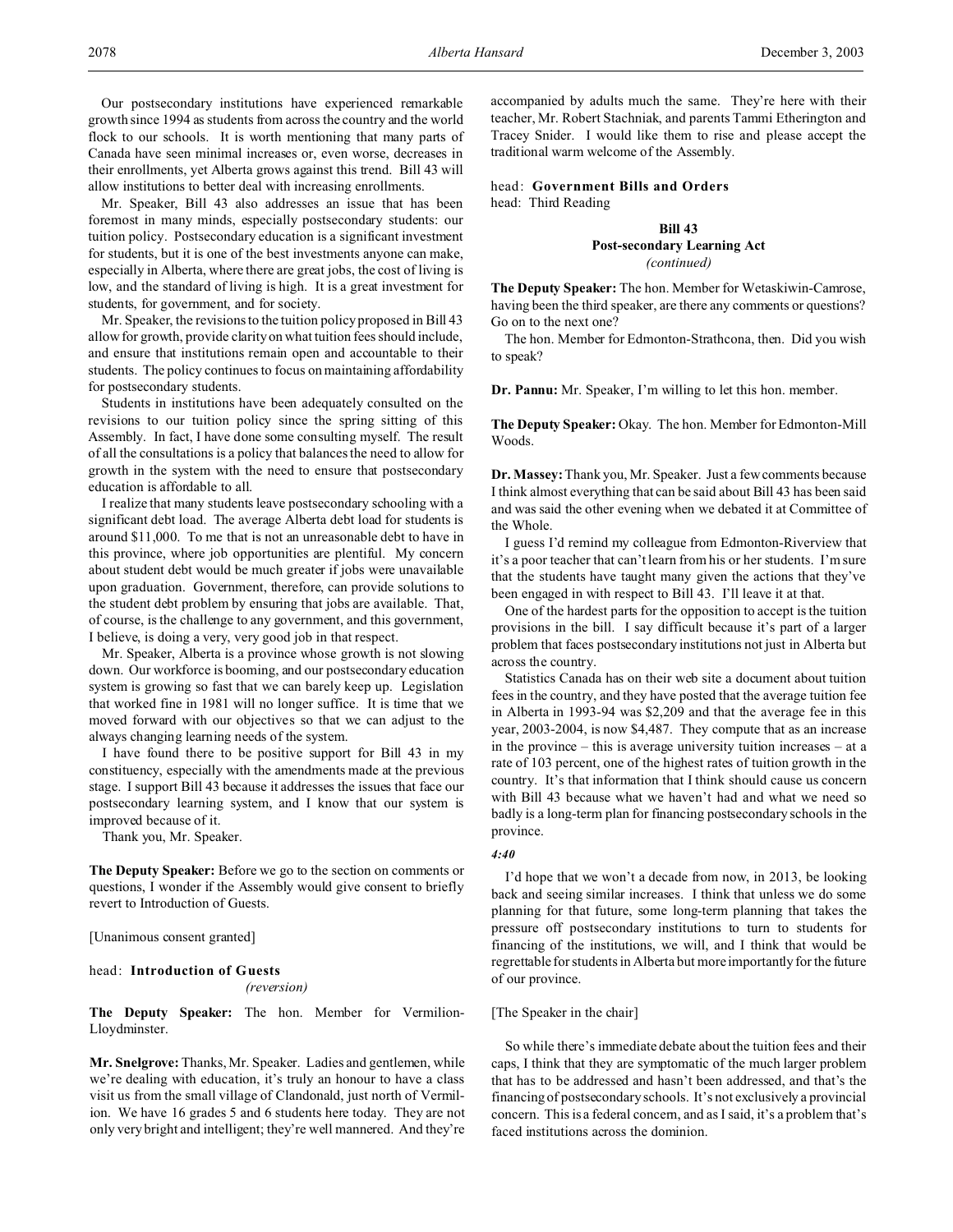Tuition aside for just a minute, I'm concerned by the sometimes narrow view that we take of assessing the quality of our institutions, and there's a rather interesting report put out by the Canadian Centre for Policy Alternatives, where they look at a number of measures. They look at equity in terms of who is able to enroll in universities and in our colleges. They have a quality ranking with respect to the class sizes and the number of international students, et cetera, in the institutions. They have an accountability ranking, they have an accessibility ranking, and they have an overall ranking for institutions. If you look at the indicators, I think you can quarrel with them, and some of them are rather different in terms of the conclusions that they make.

In the overall ranking we come out as a province as number seven, and smaller provinces come out with much higher rankings. So I guess one of the things that I hoped might come out of Bill 43 is a broadening of the indicators that we see, for instance, in the department's performance measures in the business plans, because I think that at the current time those measures are still very narrow and are not getting at really the essence and the heart of our postsecondary schools.

Just in conclusion, Mr. Speaker, I agree with my colleague from Edmonton-Riverview that the centralization of power in Edmonton with respect to postsecondary schools is something that we should view very, very carefully. The Member for Edmonton-Riverview indicated that top-down models of management reflected government management or business management, and I'm not quite sure that that's true. It seems to me that enlightened businesses and enlightened governments have moved to much more inclusive management models, and there have been great efforts in successful management to move to models that depend more on participation of those involved in the enterprise than they do on orders coming from the top down. There are a number of models around that are not top-down, and in fact in many places top-down models are seen as being very ineffective with respect to the enterprise.

So that concern that there's centralizing of power in Edmonton and with the government I think is one that's – and I do agree with my colleague from Edmonton-Riverview – going to come back and going to present some problems in the future.

Thanks, Mr. Speaker.

**The Speaker:** The hon. Member for Calgary-Fort, then the hon. Member for Edmonton-Strathcona.

**Mr. Cao:** Thank you, Mr. Speaker. Before I go into detail, I would like to express my appreciation for the students' associations and the faculty associations from U of C, SAIT, Mount Royal College, whose executives have met with me in my office and voiced their concerns. I am also very encouraged by the amendments introduced by the Minister of Learning to Bill 43.

The benefits of higher education to society and individuals are indisputable. The creation and transfer of knowledge will become the comparative advantage in the new global economy. Further education is a number one factor in determining whether an individual can improve their financial, social, and health circumstances. Future social unity and citizenship will depend on the education and training available. Individuals must be able to reflect reasonably, to acquire knowledge, and communicate effectively and be able to utilize the tools of a technology-based society.

Mr. Speaker, these benefits demonstrate clearly that higher education is the key to our future success in society as individuals. It is a tribute to the higher education system that despite fiscal restructuring and a rapid rate of change in the breadth and depth of knowledge, our institutions have massively expanded the number of students gaining a credential, have maintained quality in teaching, and also have highly successful research.

However, we cannot maintain these standards by standing still. Higher education is now at a crossroad. If we get things wrong now, we will pay the price for many years to come. So the system needs to be modernized and reformed. Today access may not be best served by trying only to provide more of the same kinds of programs. Future success means we have to be prepared to offer a multitude of choices and opportunities both in the kinds of educational experience available and the means by which it can be obtained. Bill 43, the Post-secondary Learning Act, is the means by which we can set the course for the future of postsecondary education in this province, and I think the amendments we have discussed today helped cement the Campus Alberta vision that I hold dearly, which we'll pursue through this course.

On the subject of degree granting I would like to begin by speaking on the portion dealing with it because it is a key to change in our system, and it's one that I feel will provide a lot of opportunities for our institutions and for our students. We know that Albertans have a need for increased access to degrees. We also know that university enrollment will continue to climb until at least 2011, according to the research. The labour market and society will continue to demand access to degree programs, and Albertans will not accept anything less than quality degree opportunities. Original consultation with the postsecondary sector and key stakeholders identifies a need to create increased access to undergraduate-level programming.

When this bill was tabled this spring, it established the creation of the Campus Alberta Board of Accreditation and Co-ordination to facilitate a co-ordinated, balanced evolution of the adult learning system. This was a positive legislative change intended to ensure quality degree programs across the province regardless of the types of institutions.

From what I understand, further consultation slightly shifted the role of the board, and this is what is reflected in this proposed new amendment in Bill 43. The focus group included institutions, academic staff, students, and industry, and this group strongly supported the concept of quality assessment while they also felt that the co-ordination role of the postsecondary system needed to stay with the minister. These proposed amendments take this comment into account and fine-tune the focus of the board around quality, including the proposal that will change the name to Campus Alberta Quality Council.

#### *4:50*

As institutions work to respond to the range of demands they face, we are seeing the blurring of institutional boundaries between universities, colleges, and technical institutes. With this blurring comes a risk of conformity through a drift toward the current definition of academic excellence, the traditional university environment. But the reality is that all students are not the same, and all their needs and all the needs of society are not the same either. We have a responsibility to put in place a vision and public policy that will encourage responsive diversity. We must set the overall strategic direction for postsecondary education and provide a framework that sets the overall mission, roles, and responsibility for institutions.

The Campus Alberta Quality Council answers this. It will review proposals from both private and public institutions wishing to offer degree-granting opportunities and make recommendations based on quality and an organizational review of the institution. The ministry will continue to be involved in the overall system co-ordination role.

I want to also talk now about the student organizations, another section in Bill 43. A student expressed concerns over the deals with student organizations. Over the summer extensive consultations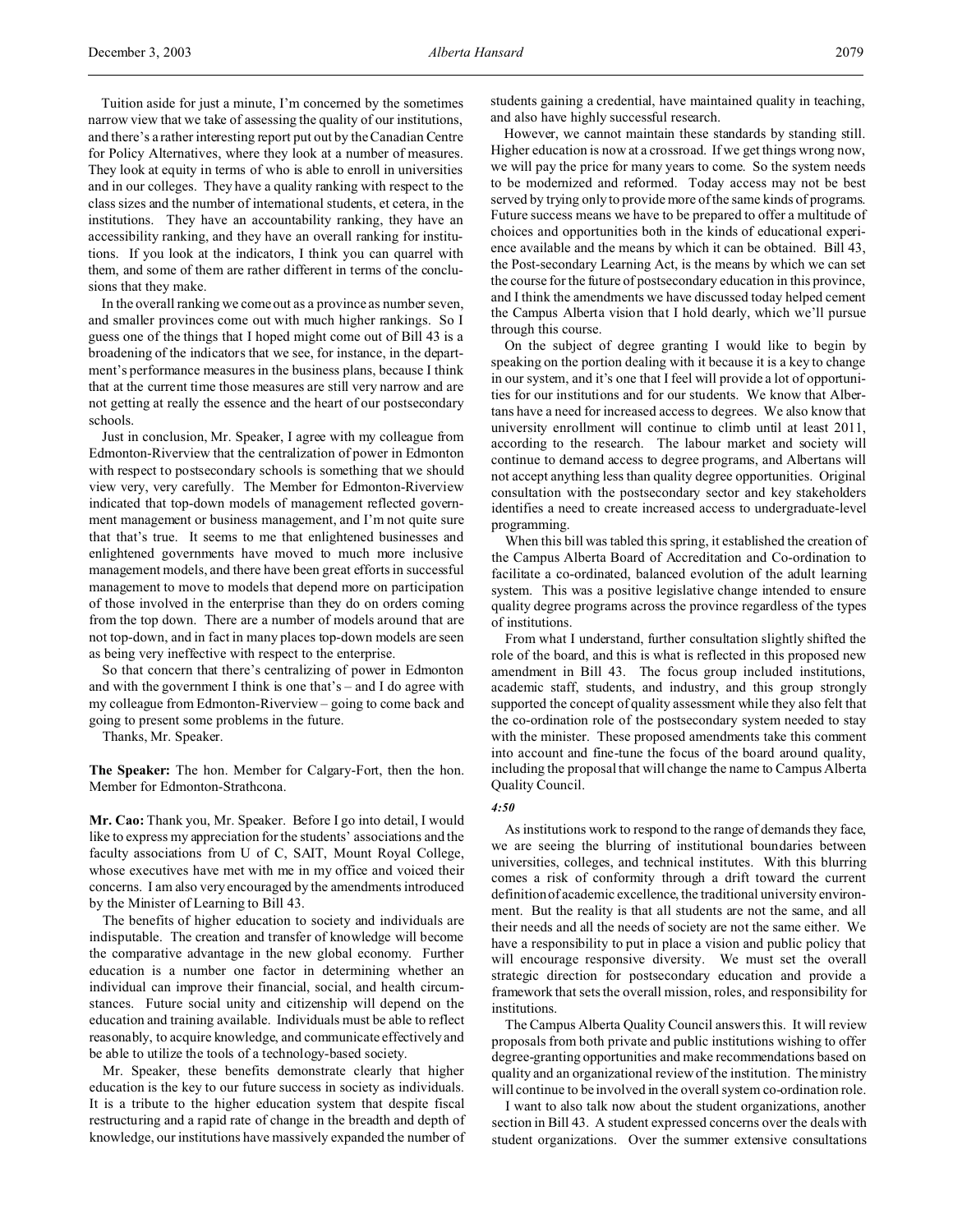continued with student organizations on this section of the bill, which deals with the powers of student associations, including audits and investigations. I share their concerns. Student organizations were consulted extensively to find out what level of accountability they would find acceptable. Student organizations felt that first and foremost their accountability should be to the students they serve, and I think the amendments reflect this fact.

However, it was felt that some other level of accountability is required due to the large amount of funds entrusted to the student organizations. Rather than being accountable to the board, the student organizations agree that it would be more acceptable to be accountable to the Minister of Learning. In the rare cases where the need for an investigation arises, student organizations asked that the ministry cover these costs. Both these points are covered in the amendments to the bill now.

Students requested a number of other amendments that have been included to update and clarify wording relating to their roles, responsibilities, and communication processes, and the proposed amendments respond to this concern. A student bylaw will be retained in this act. Amendments will clarify that student organizations are the official channel of communication with the board and that the mechanism set out in their constitution be used to manage their own affairs.

Now, another factor in the equation is the academic staff. I would like to speak about what the academic staff expressed to me. During the consultations the faculty associations raised concerns about the harshness of section 88 containing the strike and lockout provision. Originally, this provision was added as a way to formalize what was already in place in most agreements between faculty and the boards while ensuring maximum protection for students in case of an unresolved agreement. The amendments proposed modify this section by clarifying compulsory arbitration as a dispute resolution mechanism while continuing to support existing agreements that have been negotiated in good faith between the boards and associations.

There were a number of other concerns raised by the faculty associations that have been resolved. Academic staff associations requested a change to the nomination of faculty to university boards. They proposed that faculty that are currently nominated by the general faculties council should be nominated through the academic staff association. They contended that this would be more equitable given that student organizations and nonacademic staff associations have representation on the boards. The proposed amendment will allow for a balance where one member of the faculty will be nominated by the academic staff association, one by the general faculties council. This aligns the academic staff association with other bodies that are able to nominate board members.

On the side of the student tuition, I share the concern about rising student tuition, and there's a concern about the fact that it has been removed from the legislation and moved into regulations. I can tell the students that, as I told them in my office, this is a matter of trust, and I think that you can trust the government of Alberta and the minister in this factor, and we have done so well. So the fact is that we have to move it to the regulations because there are some institutions that did so well in managing their costs, and their student tuition is still very low. They're reaching the 30 percent, so we need some way to manage that rather than making it a fixed number in the legislation. So I can guarantee to the students that I support your concern about tuition because I do have students in my family at university.

Thank you very much.

**The Speaker:** The hon. Member for Edmonton-Strathcona, the

option to exercise the question segment or proceed to the debate. Then proceed, hon. member.

**Dr. Pannu:** Thank you, Mr. Speaker. I rise to speak on Bill 43 in third reading. We have had some debate on the provisions of this bill in this Assembly over the last week or so. I certainly want to acknowledge that the minister did put this bill up for public examination for some time, and that encouraged some discussion, some critical analysis and examination, so I do want to express my appreciation for his decision some months ago to let the bill circulate so that he could get some of the responses and reactions.

I want to acknowledge the student leaders sitting in the members' gallery up there, Mr. Speaker. I applaud their continuing efforts to seek changes in the bill which would satisfy and address their concerns fully. Although they haven't succeeded in getting changes made on all the issues that were a matter of concern to them, they have succeeded in getting the minister to make some changes in response to their efforts, in response to their expression of concern and mobilization of pressure on the minister to do so. I certainly applaud the broad interests that the students have addressed by way of their response and criticism of this piece of legislation.

One thing on which they certainly, I think, have reason to be deeply disappointed is the issue of tuition fees. The issue of tuition fees is one where the bill has failed to in fact move forward to assure young Albertans, young men and women, that postsecondary education in this province will remain affordable for them.

### *5:00*

Mr. Speaker, I just want to quickly read from a communication that I've received. A parent from rural Alberta says: my concern with Bill 43 is as follows.

It is unclear to me what the Minister of Learning hopes to accomplish by removing the cap on university tuitions. Post secondary fees are already making it very hard for many families to send their kids to further education. Surely the Minister can see the benefit of universal access to post secondary education. Taking the cap off tuitions endangers access. Also, Bill 43 proposes to limit Student Unions' ability to act politically. I'm not sure what . . .

The name of the minister is mentioned; I won't use his name. . . . is afraid of. Dissent and public political expression are the cornerstones of democracy. By limiting the students' ability to organize it sends a message to students that the system is against them. Is this the way we wish to encourage political interest and engagement in the democratic process? We already know a large portion of this age bracket does not vote. They feel their input does not matter; they are detached from the process. What better way to confirm their suspicions than to enact something . . .

And these are the words of the writer.

. . . as oppressive as Bill 43.

Then he urges: "I hope you will vote against Bill 43."

The letter obviously was written before any amendments were made. Some of those oppressive provisions of the bill have been softened a bit; nevertheless, Mr. Speaker, the concerns expressed there are generally broadly shared, certainly expressed by students.

This letter touches on one particular aspect of educational institutions which we most often do not get to talk about in this Assembly, and that's the general milieu, the sort of institutional culture that schools and universities are and how they leave an imprint on students who experience that culture. Often among educational scholars that is known as a hidden curriculum. What's in the curriculum that's written up is one thing, but how those curriculum activities and learning activities are organized is equally important and sometimes more important.

It's not a question necessarily of hiding these impacts deliberately. Sometime we can't perceive them. These are unintended conse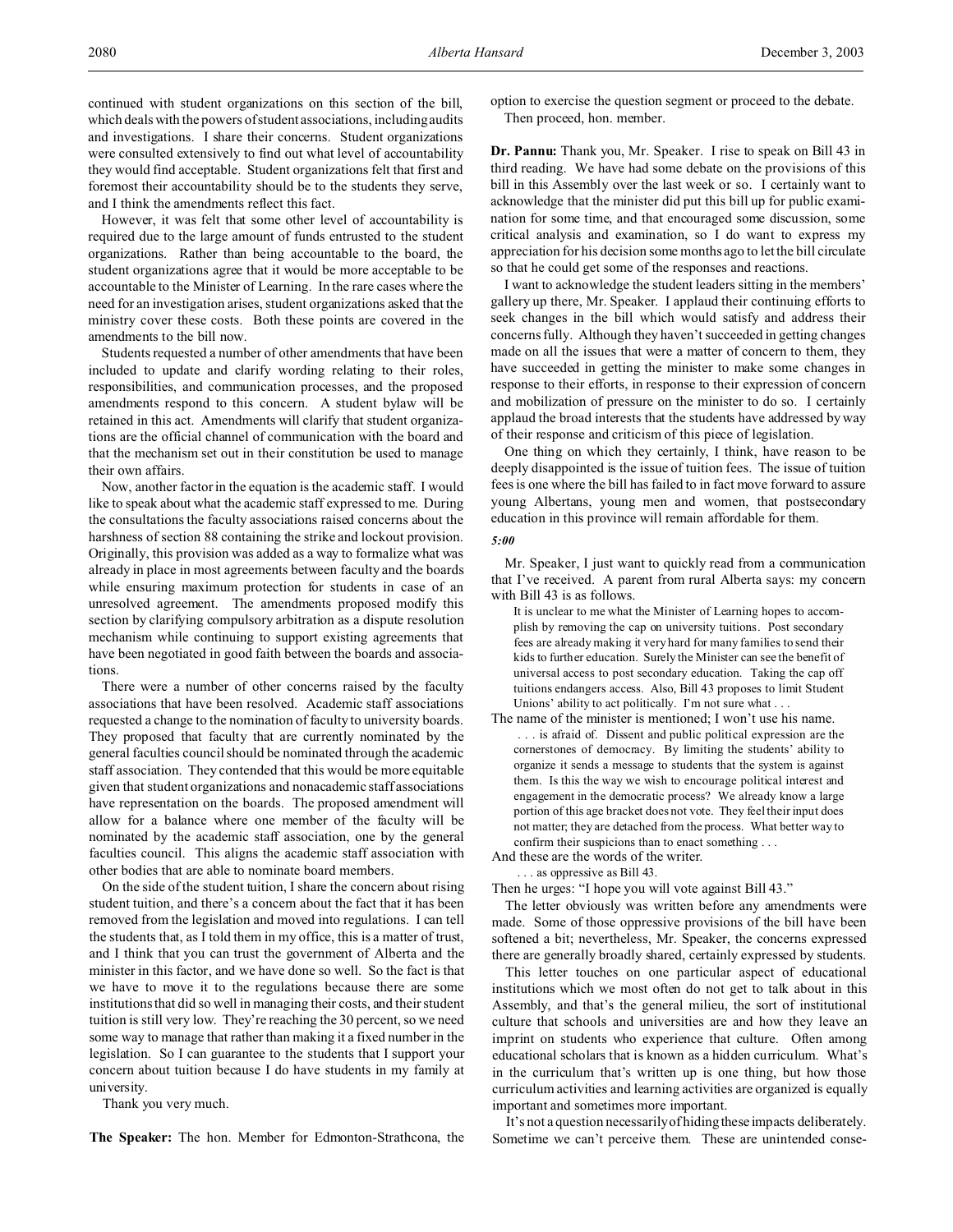quences of some of the decisions that we make, and one of those things that concerns me in this bill is the authoritarian nature of this bill and how it centralizes the powers, as I've spoken before, in the hands of one person. I'm not talking about this particular minister. While he is in this portfolio, yes, he's the minister who will be exercising that highly centralized power, but the ministry as such becomes the arbiter of some of the most fundamental decisions that must remain with students, with faculty, with the academic communities which are represented in our postsecondary institutions, and that's what this bill does not allow to happen. These decisions are now concentrated in the hands of the minister.

Just to refer to another document, Mr. Speaker, Cambridge Strategies Inc. did an analysis of Bill 43, the Post-secondary Learning Act, and I want to just read a few of their observations into the record of the Assembly.

Alberta's Bill 43, Post-Secondary Learning Act, marks a significant deviation from the plans, priorities and practices followed by the Government of Alberta since 1993. It may be one of the most important departures from the policy course charted and followed by the Alberta government for the past decade.

One of the striking aspects of Bill 43 is its substantial variance from the Alberta government's decade-old governing philosophy. It contains robust measures to enable a vigorous and direct government role in the marketplace. While this Bill appears to focus on post-secondary education, the powers it establishes have significant implications for much of the Alberta economy, and indeed much of the province's economic future as Alberta adapts, in part, to a knowledge-based economy.

This Bill appears to embrace directions that diverge from the stated directions of Alberta government business plan and its core businesses of People, Prosperity and Preservation. The key directions that government set for itself under these core businesses, and reaffirmed in the last budget, are:

- unleashing innovation;
- leading in learning;
- competing in a global marketplace; and
- making Alberta the best place to live, work and visit.

Mr. Speaker, the conclusion of this analysis by Cambridge Strategies Inc. is that the degree of centralization that will be achieved by way of this bill in terms of who makes what decisions sort of works against the aspirations as stated here in the government's own business plan.

They have about 15 or 16 different specific observations that they make on the bill and draw attention to its weaknesses and departures from the government's official position with respect to business plans, but one observation in particular that I want to draw to the attention of the House is observation 12 in their document. It says:

Bill 43 effectively revives the forsaken government role of centralized planning, controlling and directing the economy. While there is precedent for government control over innovation and entrepreneurship, few would argue that this has proven to be an ideal practice. Is government demonstrably better than the marketplace in picking winners and losers, and in determining what skills the marketplace will need, as Bill 43 implies?

Then in the concluding section, Mr. Speaker, a paragraph or two, this commentary says:

Is Bill 43 a deliberate signal that the Government of Alberta is turning away from the principles in its business plan? . . . If the Alberta government is not changing its governance philosophy, it might be useful to test the soundness and probity of changes proposed by Bill 43 by examining the proposed legislation's consistency with the stated vision, direction and priorities of the Alberta government. It may be helpful to examine whether the policy approaches in many of the provisions of Bill 43 actually align with the governing principles, and how the proposed legislation serves to abet the government's vision for Alberta's future.

The answer to these questions from the point of view of the writers

of this report is that it really runs against the grain of the government's governing philosophy.

Mr. Speaker, I would quickly now try to conclude without saying much on the details of the bill, which I have done before. I would like to introduce an amendment with your permission. I will ask the pages, perhaps, to distribute them, and I'll wait.

**The Speaker:** In the meantime, hon. member, you might make sure you have the appropriate copies of the letter that you quoted from and the document that you quoted from to table in the House. That is the appropriate parliamentary way, so you should be tabling both of those.

**Dr. Pannu:** Mr. Speaker, the letter that I quoted from has already been tabled in the House. I tabled it last week. The document, certainly I will make copies and have it tabled.

**The Speaker:** I believe, hon. member, that the amendment has been circulated, so the hon. member may proceed. But you are, as I understand, moving it on behalf of your colleague, not yourself.

## **Dr. Pannu:** Yes.

**The Speaker:** And you'll identify the type of amendment it is, then, as well.

**Dr. Pannu:** Thank you, Mr. Speaker. With your permission I would like to move on behalf of my colleague the hon. Member for Edmonton-Highlands that the motion for third reading of Bill 43, Post-secondary Learning Act, be amended by deleting all words after "that" and substituting the following: "Bill 43, Post-secondary Learning Act, be not now read a third time because the Legislative Assembly believes that it provides for tuition fees to escalate beyond the means of postsecondary students." So, Mr. Speaker, with your permission I'll speak to the motion in the time remaining, and then other members certainly will have a chance to respond.

## *5:10*

The motion acknowledges the financial hardship that the current levels of tuition fees are causing for a very large number of postsecondary students and their families in this province. There's growing evidence, Mr. Speaker, that postsecondary education is being seen by growing numbers of families, many of them middleincome and middle-class families, as something that's beyond their children's reach. They're beginning to tell surveyors, opinion poll experts, us, politicians, that education at the postsecondary level has already reached a stage, in terms of the costs that are involved, where it is becoming unaffordable for many, many Albertans, middle-class families, students coming from those families in particular. Since they have difficulty qualifying for student loans, they're in growing numbers deciding not to go to college or university for that very reason.

Alberta's tuition fees have been growing at an extremely fast rate over the last 10 years. They have tripled over the last 10 years, and there's no end to that ongoing increase. The bill, in effect, removes the cap on tuition fees and allows them to grow at anywhere from 5 percent plus onwards, and that simply is not, Mr. Speaker, the thing that Alberta families and Alberta postsecondary students wanted to have done to them by way of a piece of legislation that's before us today, Bill 43. So the intent of this amendment is to make sure that Albertans are not encumbered by a tuition fee regime that this bill will make certain for them to have to live with. So, for that reason,